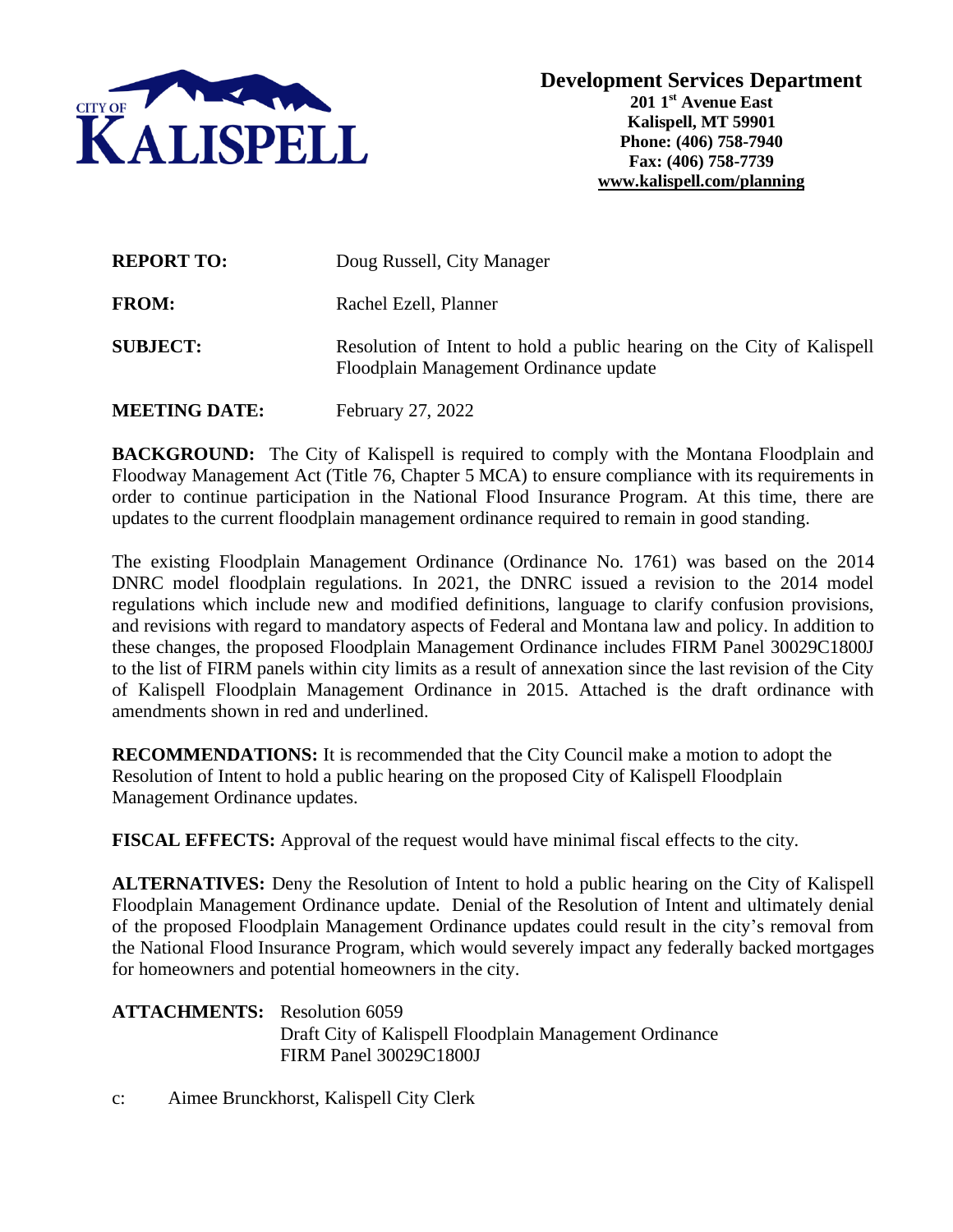## **RESOLUTION NO. 6059**

## **A RESOLUTION OF INTENT TO ADOPT AN UPDATED FLOODPLAIN ORDINANCE AND MAP, SETTING A PUBLIC HEARING AND DIRECTING THE CITY CLERK TO PROVIDE NOTICE THEREFORE.**

- **WHEREAS**, the City of Kalispell participates in the National Flood Insurance Program (NFIP) that is based upon a mutual agreement with the Federal Emergency Management Agency (FEMA) in which the City adopts and enforces floodplain management regulations that meet the minimum criteria of the NFIP for which it receives the flood insurance coverage; and
- **WHEREAS**, the Kalispell City Council finds that it has been in the best interests of the citizens of Kalispell that the floodplain ordinances of the city comply with the requirements of FEMA and to thereby be able to participate in the National Flood Insurance Program; and
- **WHEREAS**, the City Council is therefore now seeking public comment on the updated draft Floodplain Ordinance before deliberating on continuing in the NFIP.

NOW, THEREFORE, BE IT RESOLVED BY THE CITY COUNCIL OF THE CITY OF KALISPELL AS FOLLOWS:

- **SECTION 1.** That there is hereby set a Public Hearing on the 7th day of March 2022, at 7:00 o'clock p.m. in the Council Chambers, City Hall, Kalispell, Montana, to discuss the draft floodplain ordinance.
- **SECTION 2**. The City Clerk is hereby authorized and directed to make, publish and distribute notices of said Public Hearing in conformity with state law. The City Clerk shall further make the draft floodplain ordinance available to the public by posting the same on the City of Kalispell web site and by providing a paper copy to the public upon request and payment of copy fees.

PASSED AND APPROVED BY THE CITY COUNCIL AND SIGNED BY THE MAYOR OF THE CITY OF KALISPELL, THIS 22ND DAY OF FEBRUARY, 2022.

ATTEST: Mayor

Mark Johnson

 $\mathcal{L}_\mathcal{L}$ 

Aimee Brunckhorst, CMC City Clerk

 $\mathcal{L}_\mathcal{L}$  , which is a set of the set of the set of the set of the set of the set of the set of the set of the set of the set of the set of the set of the set of the set of the set of the set of the set of the set of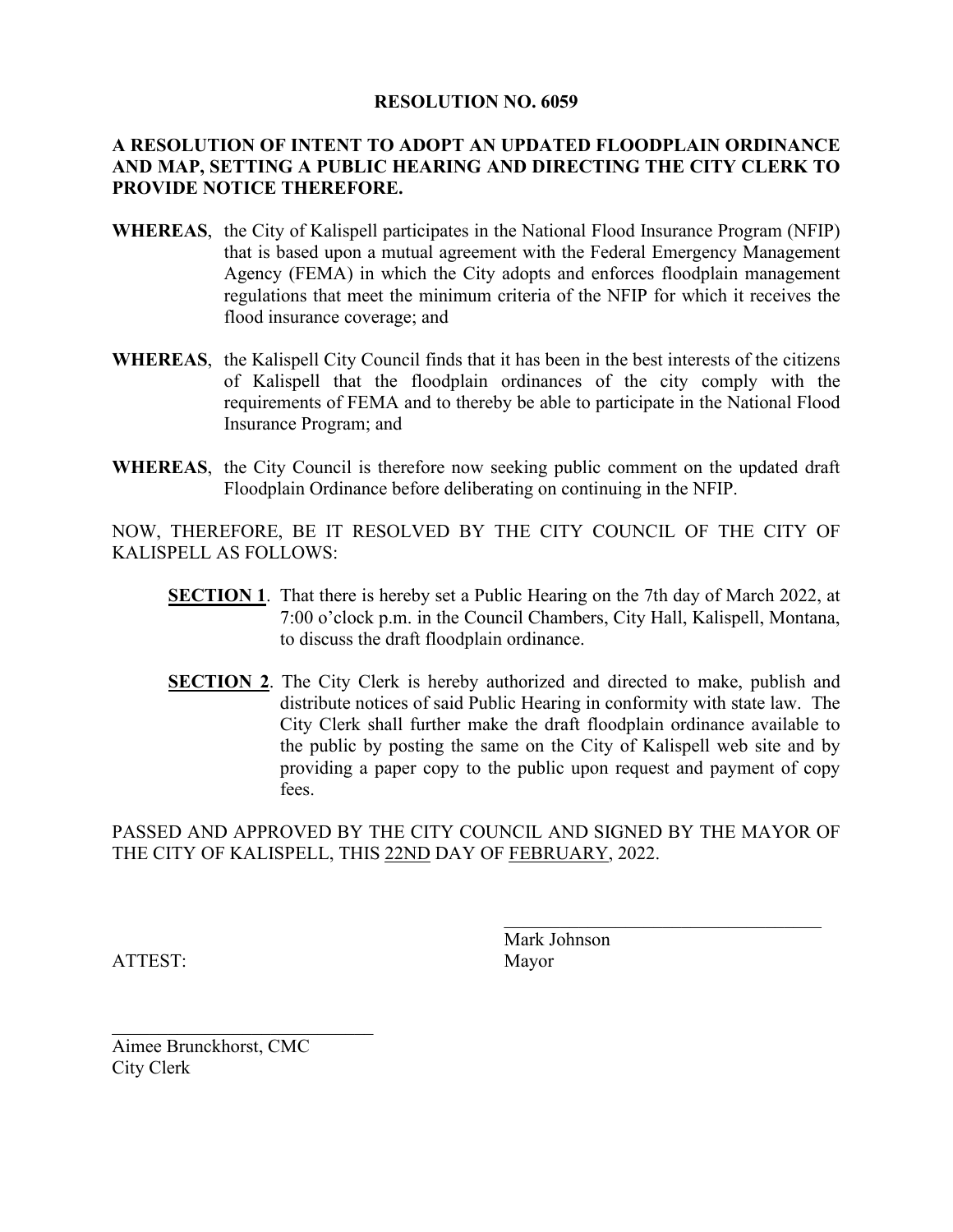## **NOTICE OF PUBLIC HEARING**

A proposal to amend an ordinance to regulate certain land use activities that have impacts upon flood hazard areas, as required by Federal and State law, will be presented at a Public Hearing, Monday, March 7, 2022, in the Council Chambers of City Hall, 201 1st Avenue East, Kalispell, Montana, at 7:00 P.M.

The City of Kalispell is regulated by the Montana Floodplain and Floodway Management Act (Title 76, Chapter 5 MCA) and is subject to the requirements therein for the participation by the City of Kalispell in the National Flood Insurance Program. Land-use regulations which are hereby adopted are to be applied to all identified 100-year floodplains within the City of Kalispell.

The amendment will update the existing Kalispell Floodplain Management Ordinance, which was based on the 2014 Montana Model Floodplain Ordinance, to reflect the 2021 Montana Model Floodplain Ordinance issued by DNRC. Those changes include updated definitions and reflects mandatory aspects of Federal and Montana law. In addition to these changes, the proposed Floodplain Management Ordinance includes FIRM Panel 30029C1800J to the list of FIRM panels within city limits as a result of annexation since the last revision of the City of Kalispell Floodplain Management Ordinance in 2015.

Any person wishing to address the proposed ordinance may appear at this hearing and make oral statements or present their comments in writing. Written comments may also be submitted for Council consideration by delivering the comments to the City Clerk prior to the hearing, or email to  $public comment@kalispell.com.$  If there are questions that might be answered by telephone you may call (406) 758-7940.

The proposed draft ordinance is available on-line at<http://kalispell.com/planning/> or in the City of Kalispell Planning Office during regular business hours.

Dated this 22nd day of February, 2022.

Aimee Brunckhorst, CMC City Clerk

\_\_\_\_\_\_\_\_\_\_\_\_\_\_\_\_\_\_\_\_\_\_\_\_\_\_\_\_\_\_

Publish: February 27, 2022 March 6, 2022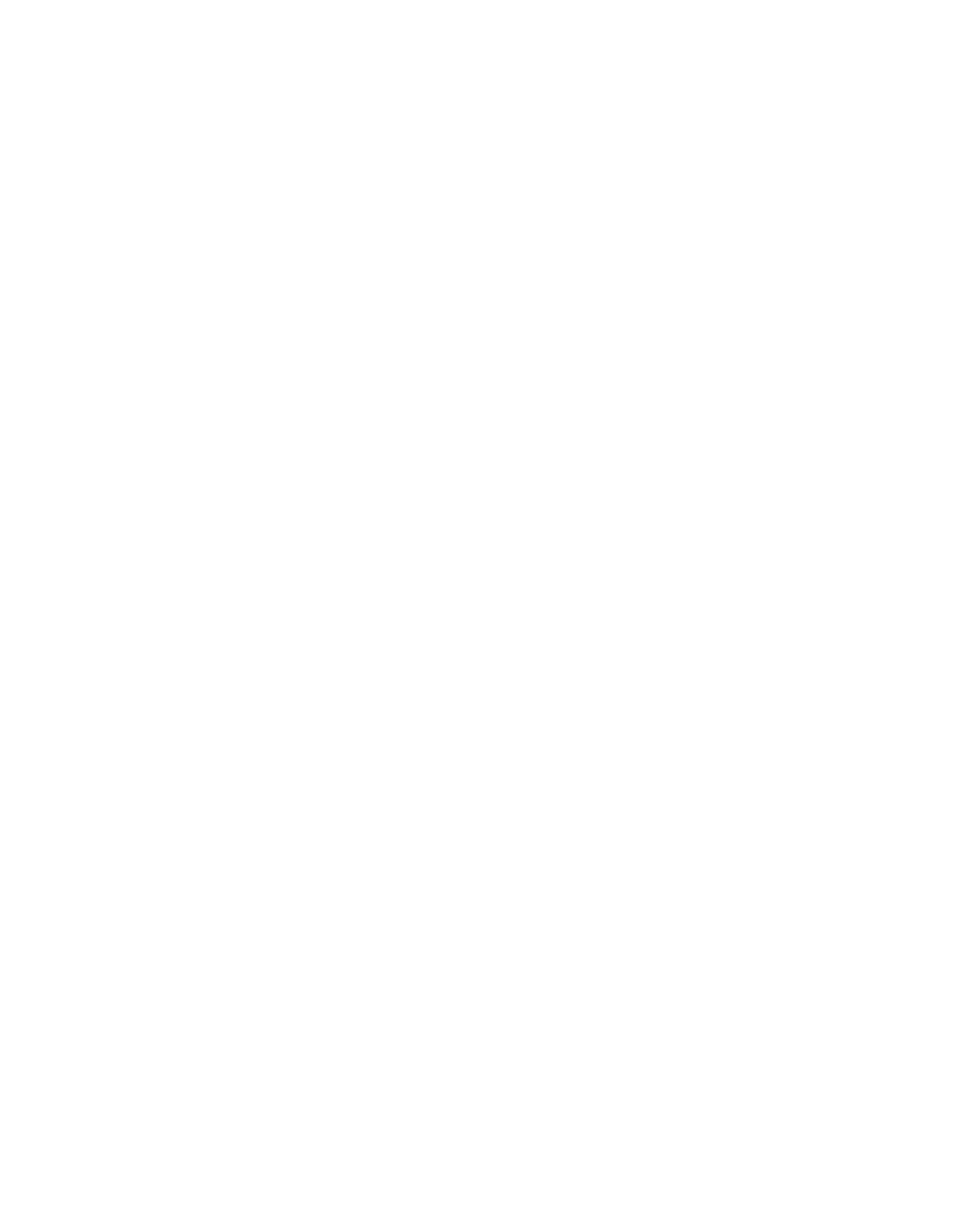# **Table of Contents**

|            | SECTION 1. TITLE, PURPOSE, AUTHORITY AND GENERALPROVISIONS3        |
|------------|--------------------------------------------------------------------|
| 1.1        |                                                                    |
| 1.2        |                                                                    |
| 1.3        |                                                                    |
| 1.4        |                                                                    |
| 1.5        |                                                                    |
| 1.6        |                                                                    |
| 1.7        |                                                                    |
| 1.8        |                                                                    |
| 1.9        |                                                                    |
| 1.10       |                                                                    |
| 1.11       |                                                                    |
| 1.12       |                                                                    |
| 1.13       |                                                                    |
| 1.14       |                                                                    |
| 1.15       |                                                                    |
| 1.16       |                                                                    |
| 1.17       |                                                                    |
|            |                                                                    |
|            |                                                                    |
|            |                                                                    |
|            |                                                                    |
| 3.1<br>3.2 |                                                                    |
|            |                                                                    |
|            |                                                                    |
| 4.1        |                                                                    |
| 4.2        | Interpretation Of Regulated Flood Hazard Area Boundaries  15       |
| 4.3        |                                                                    |
|            |                                                                    |
|            | SECTION 5. USES ALLOWED WITHOUT A PERMITWITHIN THE REGULATED FLOOD |
|            |                                                                    |
| 5.1        |                                                                    |
| 5.2        |                                                                    |
|            |                                                                    |
|            | SECTION 6. PROHIBITED USES, ACTIVITIES ANDSTRUCTURES WITHIN THE    |
|            |                                                                    |
|            |                                                                    |
| 6.1        |                                                                    |
| 6.2        | Flood Fringe Or Regulated Flood Hazard Area Without A Floodway21   |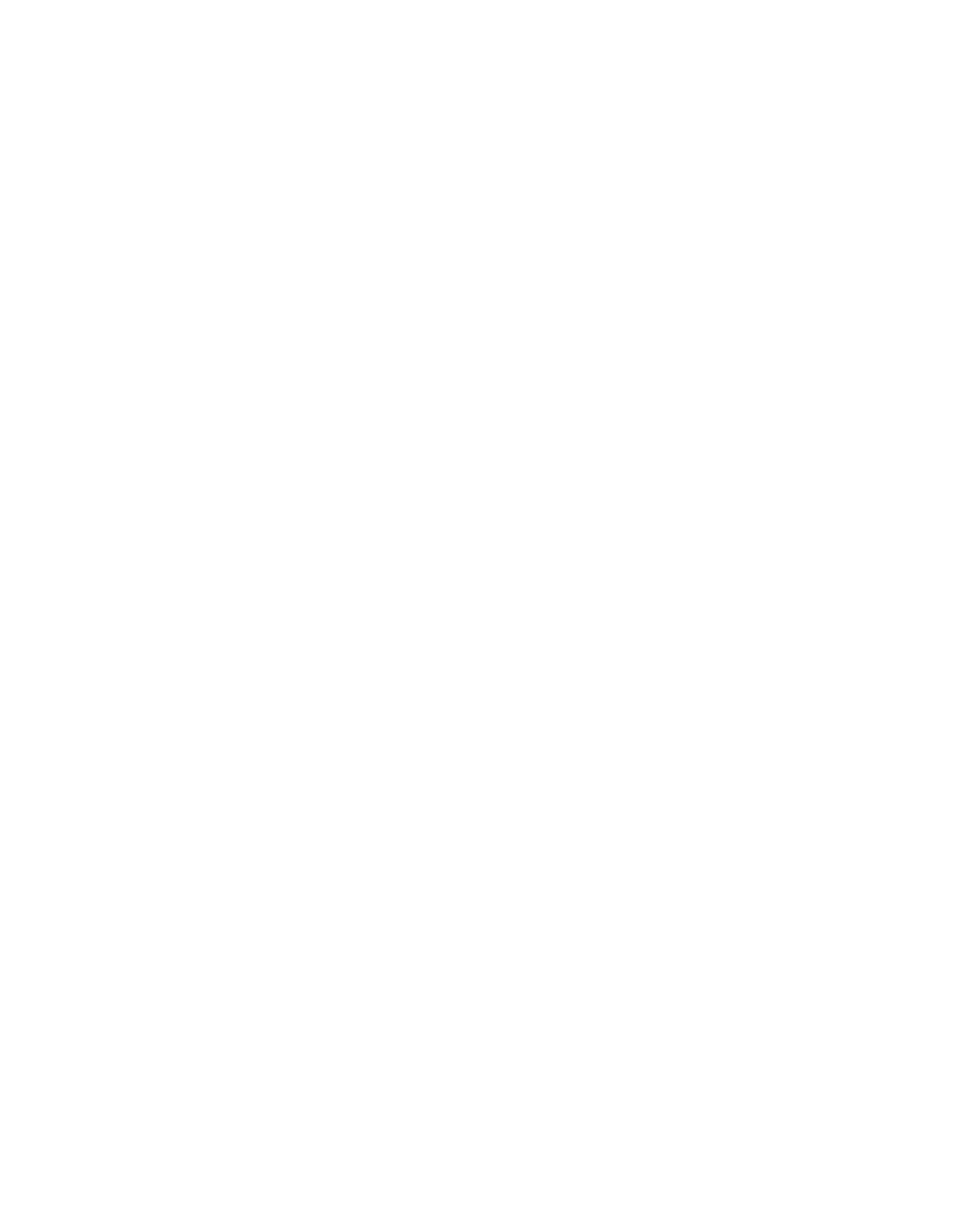| 12.1 |                                                                  |  |
|------|------------------------------------------------------------------|--|
| 12.2 |                                                                  |  |
| 12.3 | Notice Requirements For Floodplain Variance Application 43       |  |
| 12.4 |                                                                  |  |
| 12.5 |                                                                  |  |
| 12.6 |                                                                  |  |
|      |                                                                  |  |
| 13.1 |                                                                  |  |
|      |                                                                  |  |
| 13.3 |                                                                  |  |
| 13.4 |                                                                  |  |
|      |                                                                  |  |
|      |                                                                  |  |
| 14.1 |                                                                  |  |
|      |                                                                  |  |
| 14.3 | Notice To Respond And Order To Take Corrective Action 47         |  |
| 14.4 |                                                                  |  |
| 14.5 |                                                                  |  |
|      | 14.6 Failure To Comply With Order To Take Corrective Action  47  |  |
|      |                                                                  |  |
|      |                                                                  |  |
| 15.1 |                                                                  |  |
|      | 15.2 Declaration To The Federal Flood Insurance Administrator 49 |  |
|      |                                                                  |  |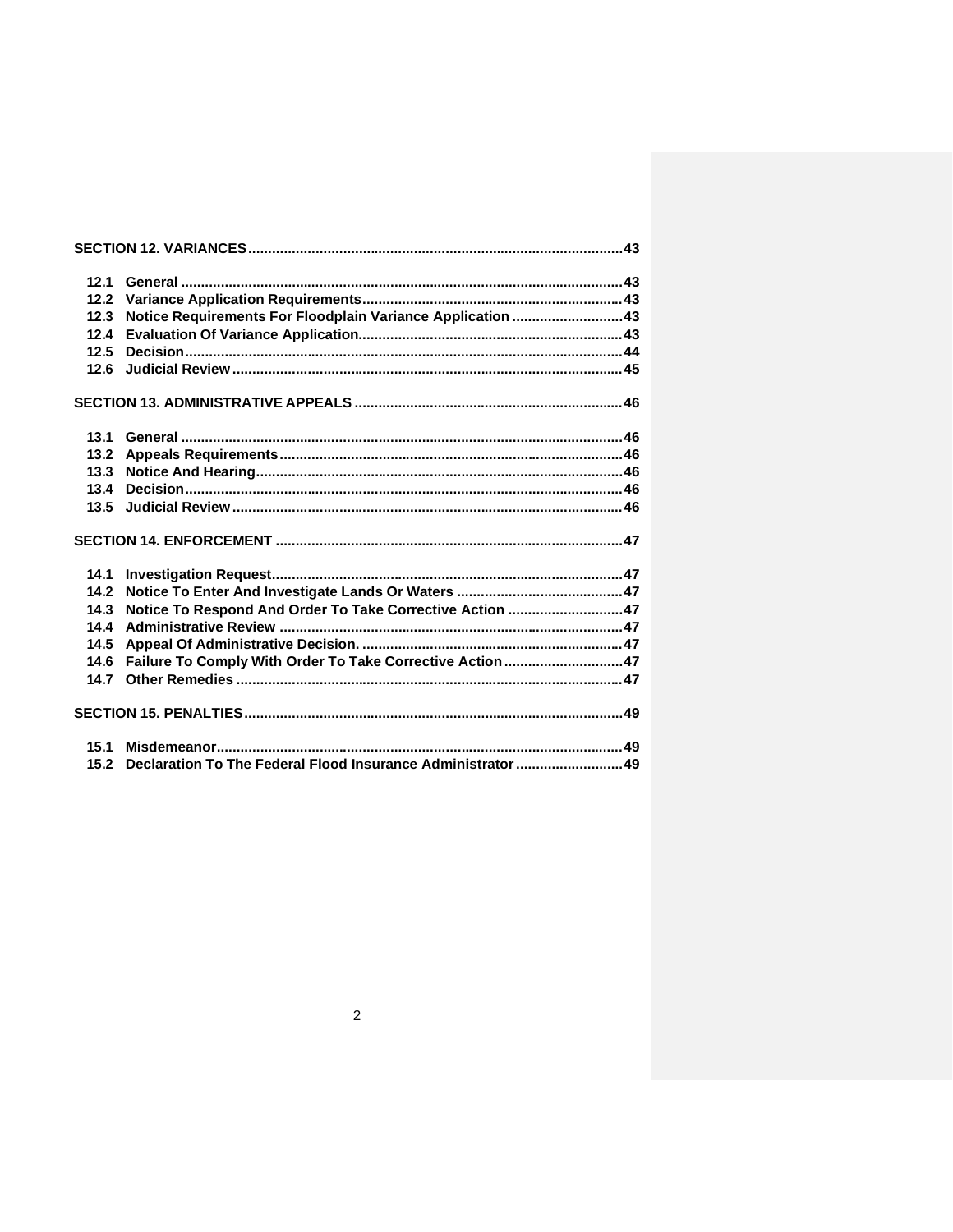## **SECTION 1. TITLE, PURPOSE, AUTHORITY AND GENERAL PROVISIONS**

#### **1.1 FLOODPLAIN HAZARD MANAGEMENT REGULATIONS**

These regulations are known and may be cited as the "Floodplain Hazard Management Regulations;" hereinafter referred to as "these regulations."

#### **1.2 STATUTORY AUTHORITY**

- **1.** Floodplain and Floodway Management is incorporated in Montana Code Annotated (MCA) Title 76, Chapter 5 and describes the authority, procedures and minimum standards for local regulations and is further described in Montana Administrative Rule (ARM) 36, Chapter 15.
- **2.** The authority to regulate development in specifically identified flood hazard areas has been accepted pursuant to 76-5-301, MCA.

## **1.3 FINDINGS OF FACT**

- **1.** Flood hazard areas specifically adopted herein as Regulated Flood Hazard Areas have been delineated and designated by order or determination of the Department of Natural Resources and Conservation (DNRC) pursuant to MCA 76-5-201 et.seq.
- **2.** These regulations have been reviewed by Montana Department of Natural Resources and Conservation and the Federal Emergency Management Agency. The Montana Department of Natural Resources and Conservation has found the regulations acceptable in meeting the Department minimum standards. The Federal Emergency Management Agency finds that these regulations are adequate and consistent with the comprehensive criteria for land management and use pursuant to the standards established in 44 CFR 60.3. (76-5-302, MCA, ARM 36.15.202, 44 CFR60.1(b), 42USC 4022)

#### **1.4 PURPOSE**

The purpose of these regulations is to promote public health, safety and general welfare of the residents and minimize public and private losses due to flood conditions in Regulated Flood Hazard Areas. These Regulations are intended to:

- **1.** Protect human life and health;
- **2.** Minimize expenditure of public money for costly flood control projects;
- **3.** Minimize the need for rescue and relief efforts associated with flooding and generally undertaken at the expense of the general public;
- **4.** Minimize prolonged business and public service interruptions;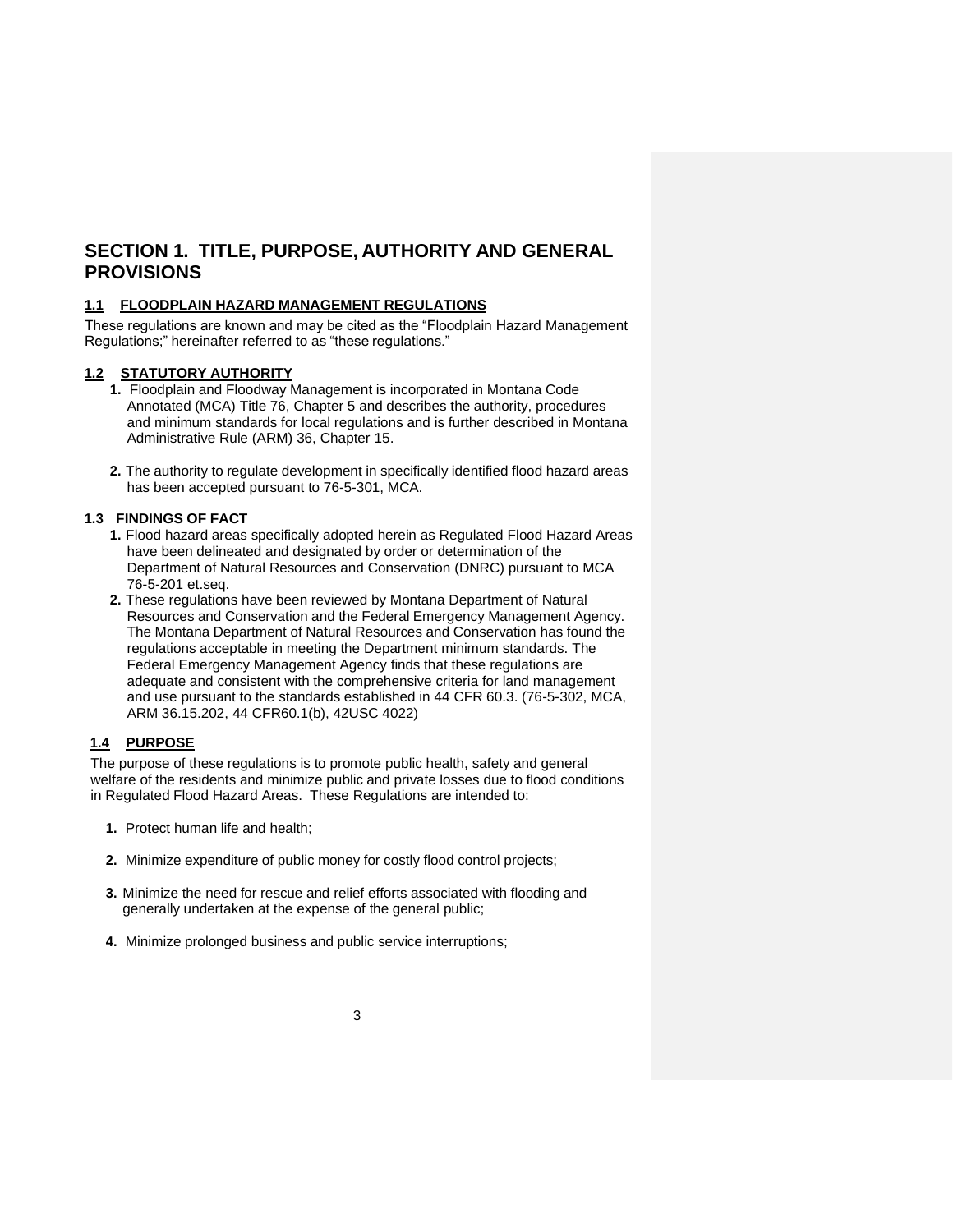- **5.** Minimize damage to public facilities and utilities such as water and gas mains, electric, telephone and sewer lines, streets and bridges;
- **6.** Help maintain a stable tax base by providing for the sound use and development of flood-prone areas in such a manner as to minimize future flood disruptions; and to
- **7.** Ensure compliance with the minimum standards for the continued participation in the National Flood Insurance Program for the benefit of the residents.

#### **1.5 METHODS TO REDUCE LOSSES**

In accordance with 76-5-102, MCA, these regulations are intended to reduce flood losses through the following methods:

- **1.** Restrict or prohibit uses that are dangerous to health, safety or property in times of flooding or that may cause excessive increases in flood heights or velocities;
- **2.** Require that uses of land vulnerable to floods, including public facilities, be developed or constructed to at least minimum standards or to otherwise minimize flood damage:
- **3.** Regulate the alteration of natural floodplains, stream channels, and natural protective barriers which are needed to accommodate floodwaters;
- **4.** Regulate filling, grading, dredging and other development which may increase flood damage;
- **5.** Prevent or regulate the construction of flood barriers which will impact other land, flood water depth or velocity of floodwaters;
- **6.** Distinguish between the land use regulations applied to the floodway within the Regulated Flood Hazard Area and those applied to that portion of the Regulated Flood Hazard Area not contained in the floodway;
- **7.** Apply more restrictive land use regulations within the floodway of the Regulated Flood Hazard Area; and
- **8.** Ensure that regulations and minimum standards balance the greatest public good with the least private injury.

#### **1.6 REGULATED AREA**

These regulations apply only to the flood hazard areas specifically adopted herein as Regulated Flood Hazard Areas which are more fully and specifically described in Section 4. Requirements and approvals for alterations to the Regulated Flood Hazard Area are specified in Section 4. The Regulated Flood Hazard Area includes areas specifically identified, labeled and illustrated on maps such as Floodplain, Floodway, or Flood Fringe that have differing uses allowed and minimum building standards that apply. The Regulated Flood Hazard Area is the geographic area inundated by the Flood of 100-year Frequency illustrated and depicted in the referenced studies and maps.

The Regulated Flood Hazard Area supporting study and maps illustrating the regulatory area are based on studies and maps that have been specifically adopted pursuant to 76-5-201et.seq. The maps and accompanying study become the Regulated Flood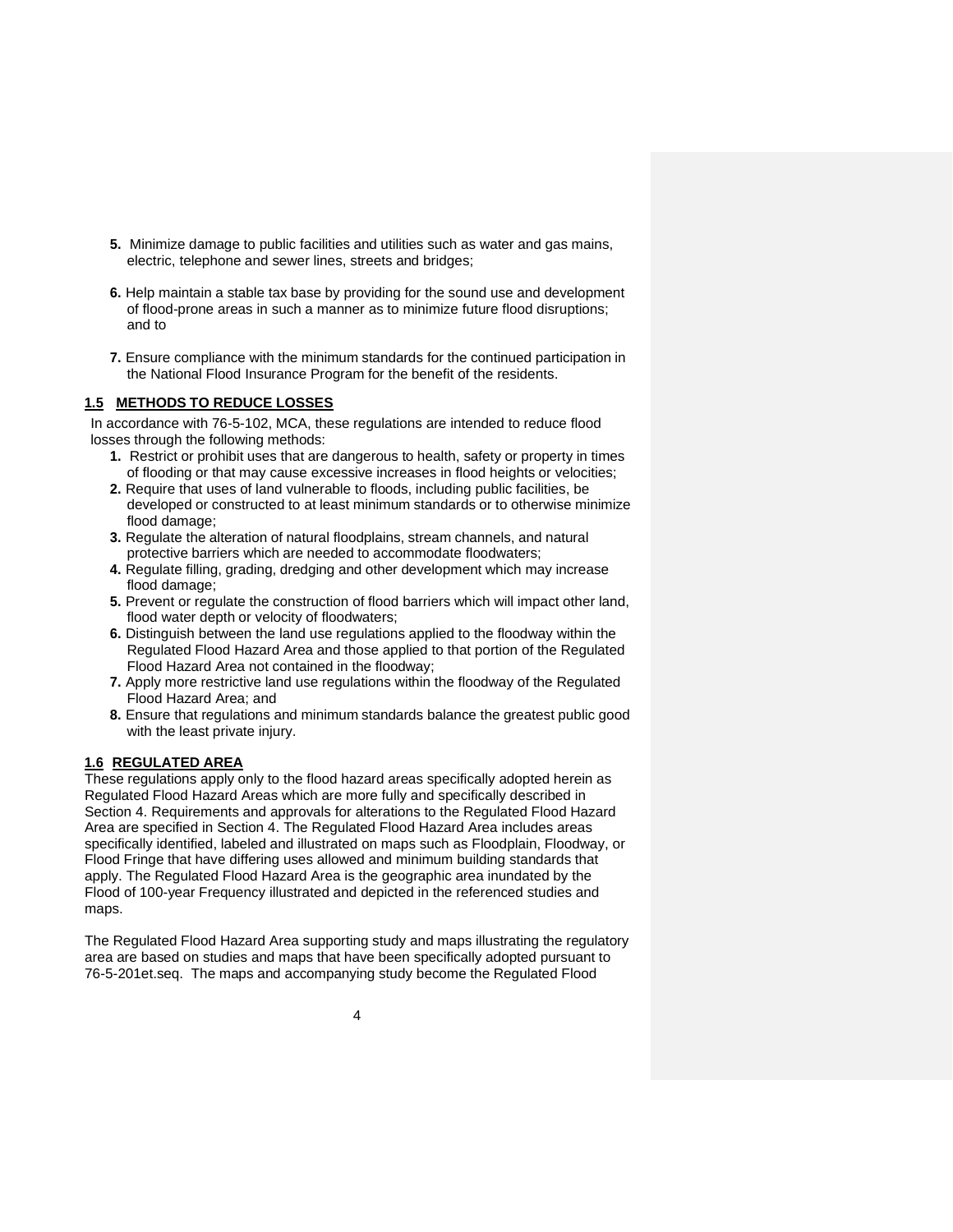Hazard Area only when formally adopted by DNRC and subsequently by the political subdivision by these regulations. The original source of studies and data may be from a Flood Insurance Study by FEMA, or other studies by Corps of Engineers, Soil Conservation, United States Geological Service or other federal or state agency.

### **1.7 FLOODPLAIN ADMINISTRATOR**

A Floodplain Administrator is hereby officially appointed and is the responsibility of the Planning Department. The Floodplain Administrator's duty is to administer and implement the provisions of these regulations. The Floodplain Administrator must serve to meet and maintain the commitments pursuant to 44 CFR 59.22(a) to FEMA to remain eligible for National Flood Insurance for individuals and business within the political subdivision. ((44 CFR 59.22(b)(1)) (ARM 36.15.204(2)(h))

**1.8 COMPLIANCE** Development, New Construction, Alteration or Substantial Improvement may not commence without full compliance with the provisions of these regulations.

### **1.9 ABROGATION AND GREATER RESPONSIBILITY**

It is not intended by these regulations to repeal, abrogate, or impair any existing easements, covenants, deed restrictions, zoning or other regulations in effect. However, where these regulations impose greater restrictions, the provision of these regulations must prevail. (44 CFR 60.1(d))

### **1.10 REGULATION INTERPRETATION**

In the interpretation and application of these regulations, all provisions shall be: (1) considered as minimum requirements; (2) liberally construed in favor of the governing body; and (3) deemed neither to limit nor repeal any other powers granted under state statutes. (44 CFR 60.1)

#### **1.11 WARNING AND DISCLAIMER OF LIABILITY**

These regulations do not imply that land outside the Regulated Flood Hazard Areas or uses permitted within such areas will be free from flooding or flood damages. These regulations shall not create liability on the part of the community or any official or employee thereof for any flood damages that result from reliance on these regulations or any administrative decision lawfully made hereunder.

### **1.12 SEVERABILITY**

If any section, clause, sentence, or phrase of these regulations is held to be invalid or unconstitutional by any court of competent jurisdiction, then said holding will in no way affect the validity of the remaining portions of these regulations.

### **1.13 DISCLOSURE PROVISION**

All property owners or their agents in the Regulated Flood Hazard Areas shall notify potential buyers or their agents that such property, including any permitted uses transferred, is located within the Regulated Flood Hazard Area and is subject to regulation and any permitted uses that are transferred. Information regarding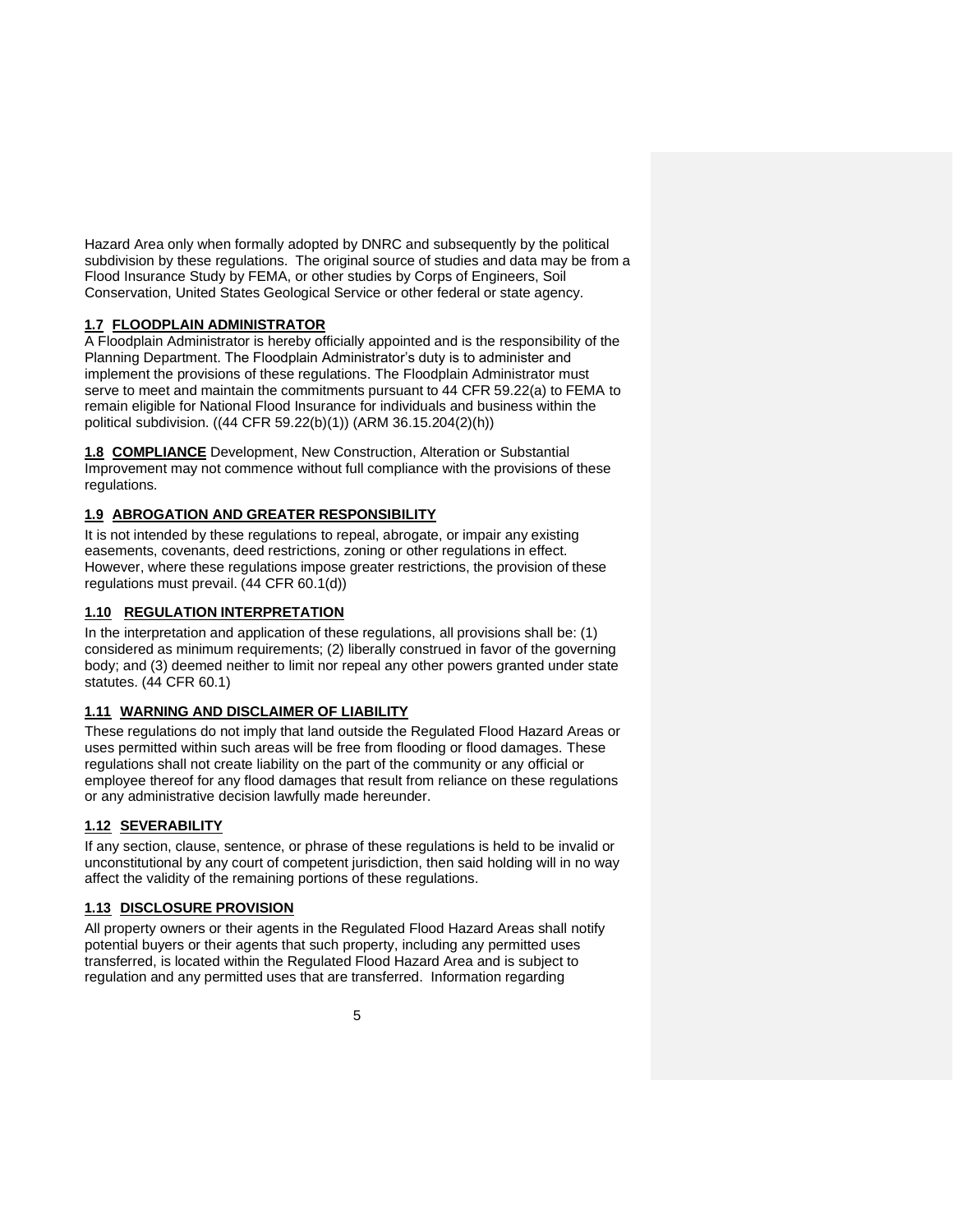Regulated Flood Hazard Area and the repository for Floodplain maps is available in the Floodplain Administrator's office. (ARM 36.15.204(2)(g))

#### **1.14 AMENDMENT OF REGULATIONS**

These regulations may be amended after notice and public hearing in regard to the amendments to these regulations. The amendments must be found adequate and acceptable by DNRC and FEMA to be effective and must be submitted for review at least 30 days prior to official adoption.

### **1.15 PUBLIC RECORDS**

Records, including permits and applications, elevation and flood proofing certificates, certificates of compliance, fee receipts, and other matters relating to these regulations must be maintained by the Floodplain Administrator and are public records and must be made available for inspection and for copies upon reasonable request. A reasonable copying cost for copying documents for members of the public may be charged and may require payments of the costs before providing the copies. (44 CFR 60.3(b)(5)(iii) & 44 CFR 59.22 (a)(9)(iii))

### **1.16 SUBDIVISION REVIEW**

Within the Regulated Flood Hazard Area, subdivisions including new or expansion of existing manufactured home parks, must be designed to meet the following criteria:

- **1.** The Base Flood Elevations and boundary of the Regulated Flood Hazard area must be determined and considered during lot layout and building location design;
- **2.** Locations for future structures and development must be reasonably safe from flooding; (44CFR 60.3(a)(4))
- **3.** Adequate surface water drainage must be provided to reduce exposure to flood hazards; (44 CFR 60.3 (a)(4)(iii))
- **4.** Public utilities and facilities such as sewer, gas, electrical and water systems must be located and constructed to minimize or eliminate flood damage; and (44 CFR 60.3(a)(4)(ii))
- **5.** Floodplain permits must be obtained according to these regulations before development occurs that is within the Regulated Flood Hazard Area. (44 CFR 60.3(b))

### **1.17 DISASTER RECOVERY**

In the event of a natural or man-made disaster, the Floodplain Administrator should participate in the coordination of assistance and provide information to structure owners concerning Hazard Mitigation and Recovery measures with the Federal Emergency Management Agency, Montana Disaster Emergency Services, Montana Department of Natural Resources and Conservation, and other state, local and private emergency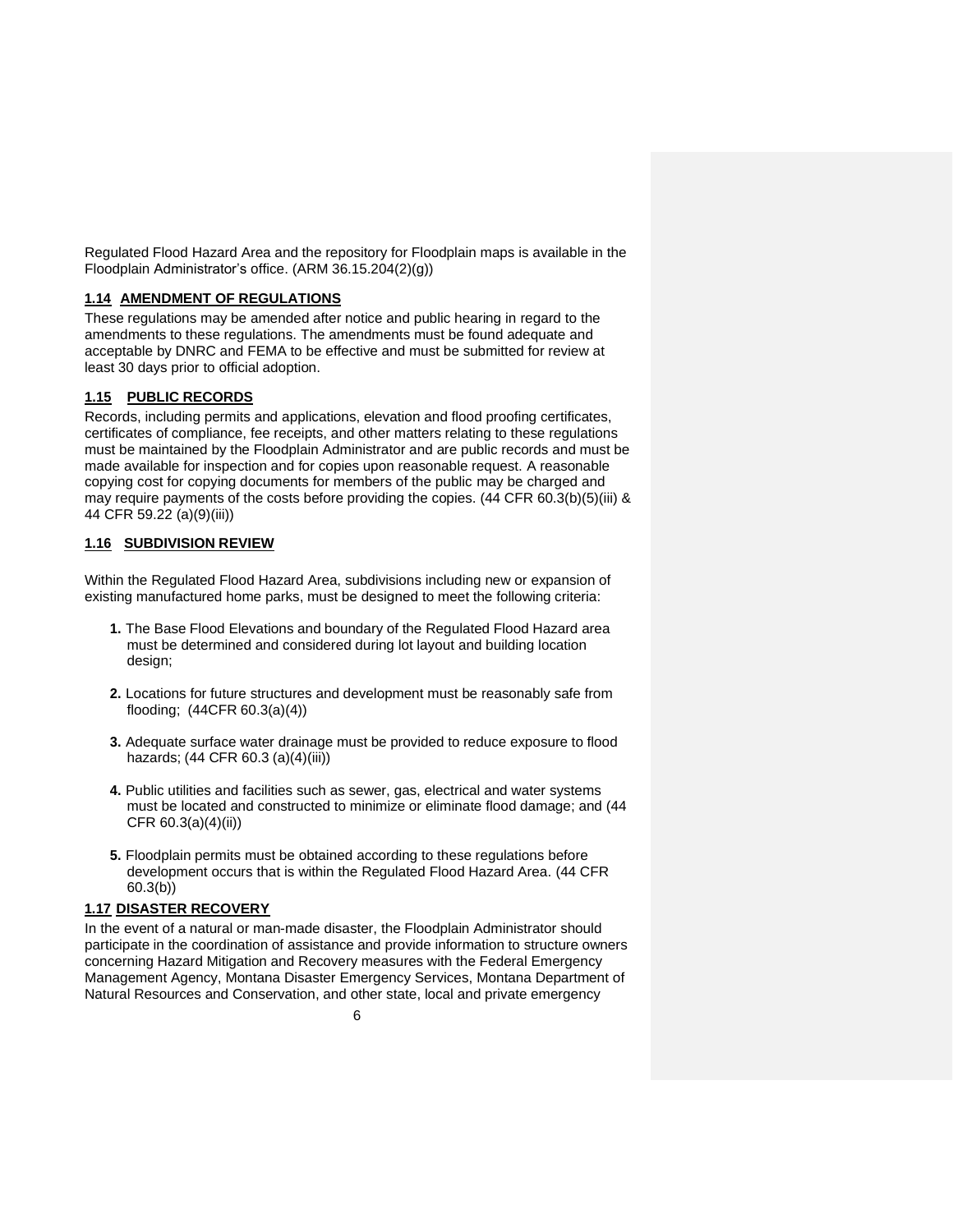service organizations.

Upon completion of cursory street view structure condition survey within the Regulated Flood Hazard Area, the Floodplain Administrator shall notify owners that a permit may be necessary for an alteration or substantial improvement before repair or reconstruction commences on damaged structures because of damages caused by natural or man-made disasters such as floods, fires or winds.

Owners should be advised that structures that have suffered substantial damage and will undergo substantial improvements require a floodplain application and permit and must be upgraded to meet the minimum building standards herein during repair or reconstruction.((MCA 76-5-404(3)(b) (ARM 36.15.702) (44 CFR 60.3(c)(2 and 3))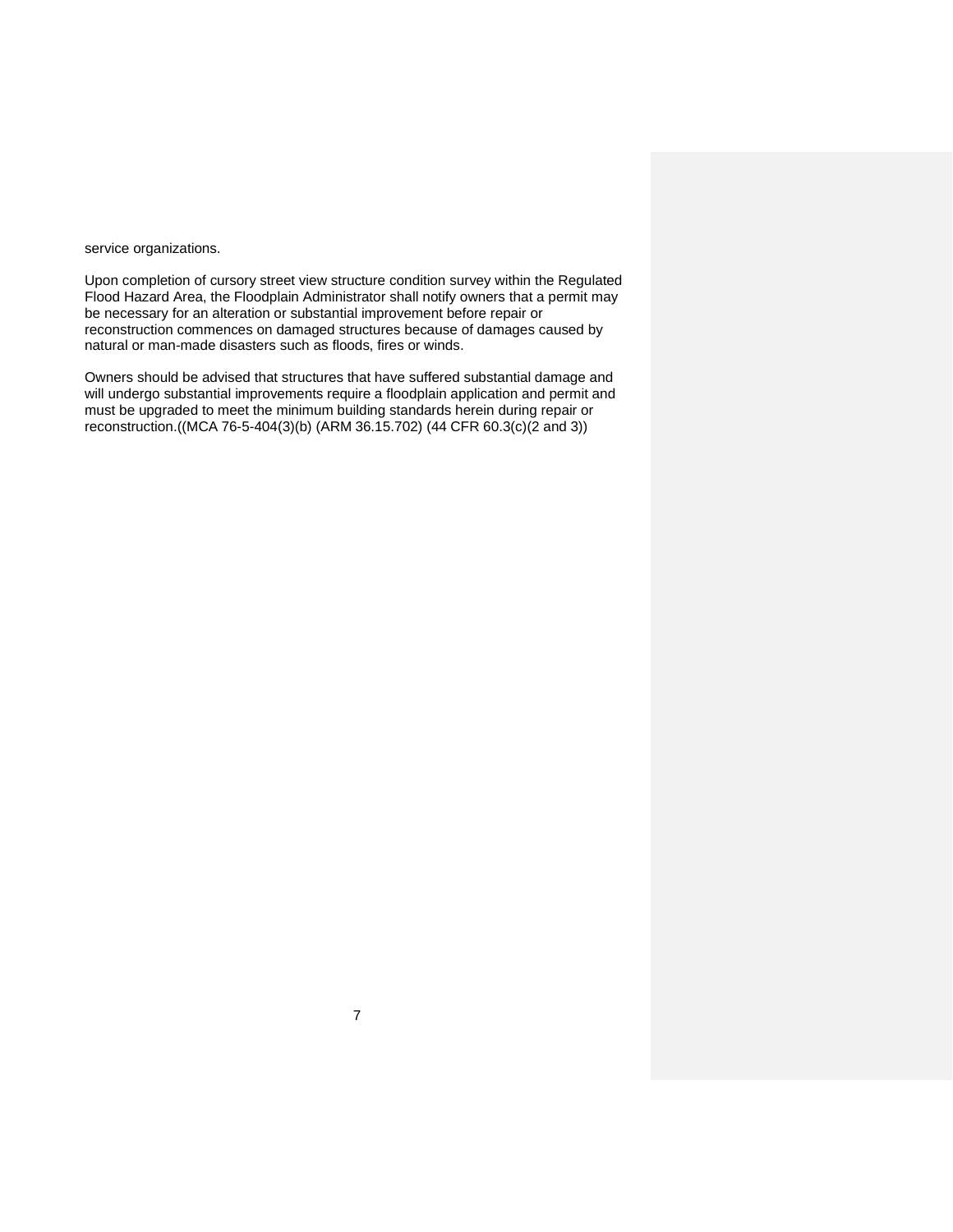## **SECTION 2. DEFINITIONS**

Unless specifically defined below, words or phrases used in these regulations shall be interpreted as to give them the meaning they have in common usage and the most reasonable application. For the purpose of these regulations, the following definitions are adopted:

**100- year Flood** – One percent (1%) annual chance flood. See Base Flood

**Alteration** – Any change or addition to an artificial obstruction that either increases its external dimensions or increases its potential flood hazard. (ARM 36.15.101(2))

**Appurtenant Structure** – A structure in which the use is incidental or accessory to the use of a principal structure. (44 CFR 59.1)

**Artificial Obstruction** – Any obstruction which is not natural and includes any development, dam, diversion, wall, riprap, embankment, levee, dike, pile, abutment, projection, revetment, excavation, channel rectification, road, bridge, conduit, culvert, building, refuse, automobile body, fill or other analogous structure or matter in, along, across, or projecting into any Regulated Flood Hazard Area that may impede, retard, or change the direction of the flow of water, either in itself or by catching or collecting debris carried by the water, or that is placed where the natural flow of the water would carry the same downstream to the damage or detriment of either life or property. See also Development. (ARM 36.15.101(3) & MCA 76-5-103(1))

**Base Flood (Flood of 100 Year Frequency)** – A flood having a one percent (1%) chance of being equaled or exceeded in any given year (ARM 36.15.101(4) & (44 CFR 59.1)

**Base Flood Elevation (BFE)** – The elevation above sea level of the Base Flood in relation to the National Geodic Vertical Datum of 1929 or the North American Vertical Datum of 1988 or unless otherwise specified. (ARM 36.15.101(5))

**Basement** – Any area of a building, except a crawl space, as having its lowest floor below ground level on all sides. (44 CFR 59.1) (NFIP Insurance Manual, Rev. May 2013)

**Building** – A walled and roofed structure, including a gas or liquid storage tank that is principally above ground, as well as a manufactured home. (44 CFR 59.1)

**Channel** – The geographical area within either the natural or artificial banks of a watercourse or drain way. (MCA 76-5-103(2))

**Crawl Space** – An enclosure that has its interior floor area no more than 5 feet below the top of the next highest floor. See Enclosure and Sub grade Crawlspace.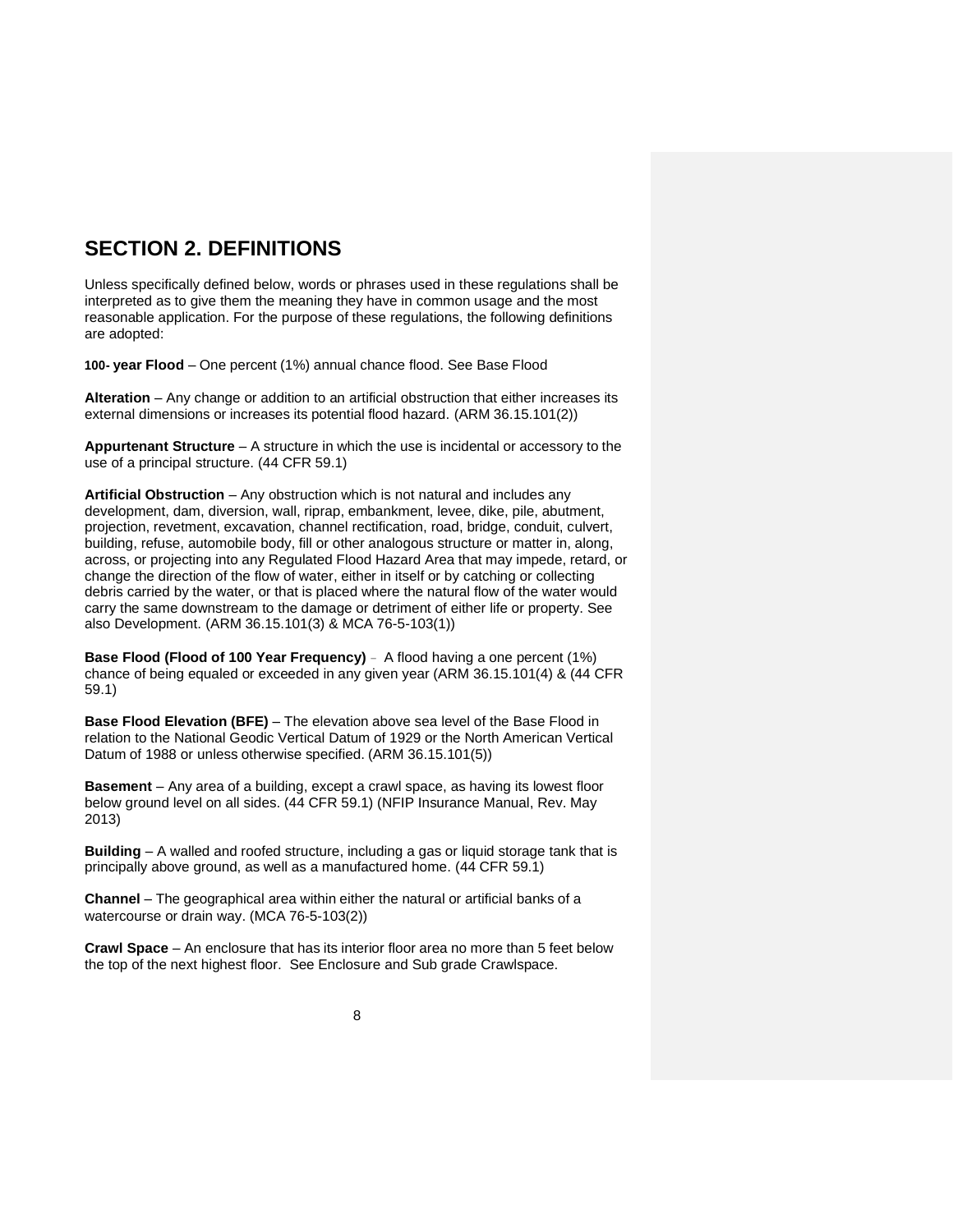**DNRC** – Montana Department of Natural Resources and Conservation

**Development** –Any man-made change to improved or unimproved real estate, including but not limited to buildings or other structures, mining, dredging, filling, grading, paving, excavation or drilling operations or storage of equipment or materials. See also Artificial Obstruction. (44 CFR59.1)

**Elevated Building** – A building that has no basement and that has it lowest elevated floor raised above ground level by foundation walls, shear walls, posts, piers, pilings or columns. A building on a crawlspace is considered an elevated building. (NFIP Insurance Manual, Rev. May 2013)

**Enclosure** – That portion below the lowest elevated floor of an elevated building that is either partially or fully shut in by rigid walls including a crawlspace, sub grade crawlspace, stairwell, elevator or a garage below or attached.

**Encroachment** – Activities or construction within the Regulated Flood Hazard Area including fill, new construction, substantial improvements, and other development.

**Encroachment Analysis** – A hydrologic and hydraulic analysis performed by an engineer to assess the effects of the proposed artificial obstruction or nonconforming use on Base Flood Elevation, flood flows and flood velocities.

**Establish** – To construct, place, insert, or excavate. (MCA 76-5-103(7) (ARM 36.15.101(9))

**Existing Artificial Obstruction or Nonconforming Use** – An artificial obstruction or nonconforming use that was established before land use regulations were adopted pursuant to Section 76-5-301(1), MCA. (MCA 76-5-404(3))

**FEMA** – Federal Emergency Management Agency

**Flood Fringe** – The identified portion of the Floodplain of the Regulated Flood Hazard Area outside the limits of the Floodway. (ARM 36.15.101(10))

**Flood of 100 Year Frequency (Base Flood)** – A flood magnitude expected to recur on the average of once every 100-years or a flood magnitude that has a 1% chance of occurring in any given year. (MCA 76-5-103(9)) (44 CFR 59.1)

**Flood Insurance Rate Map (FIRM)** – Official map of a community on which FEMA has delineated the Special Flood Hazard Areas (SFHAs), the Base Flood Elevations (BFEs), and the risk premium zones applicable to the community.

**Flood Insurance Study (FIS)** – A compilation and presentation of flood risk data for specific watercourses, lakes, and coastal flood hazard areas within a community. When a flood study is completed for the NFIP, the information and maps are assembled into an FIS. The FIS report contains detailed flood elevation data in flood profiles and data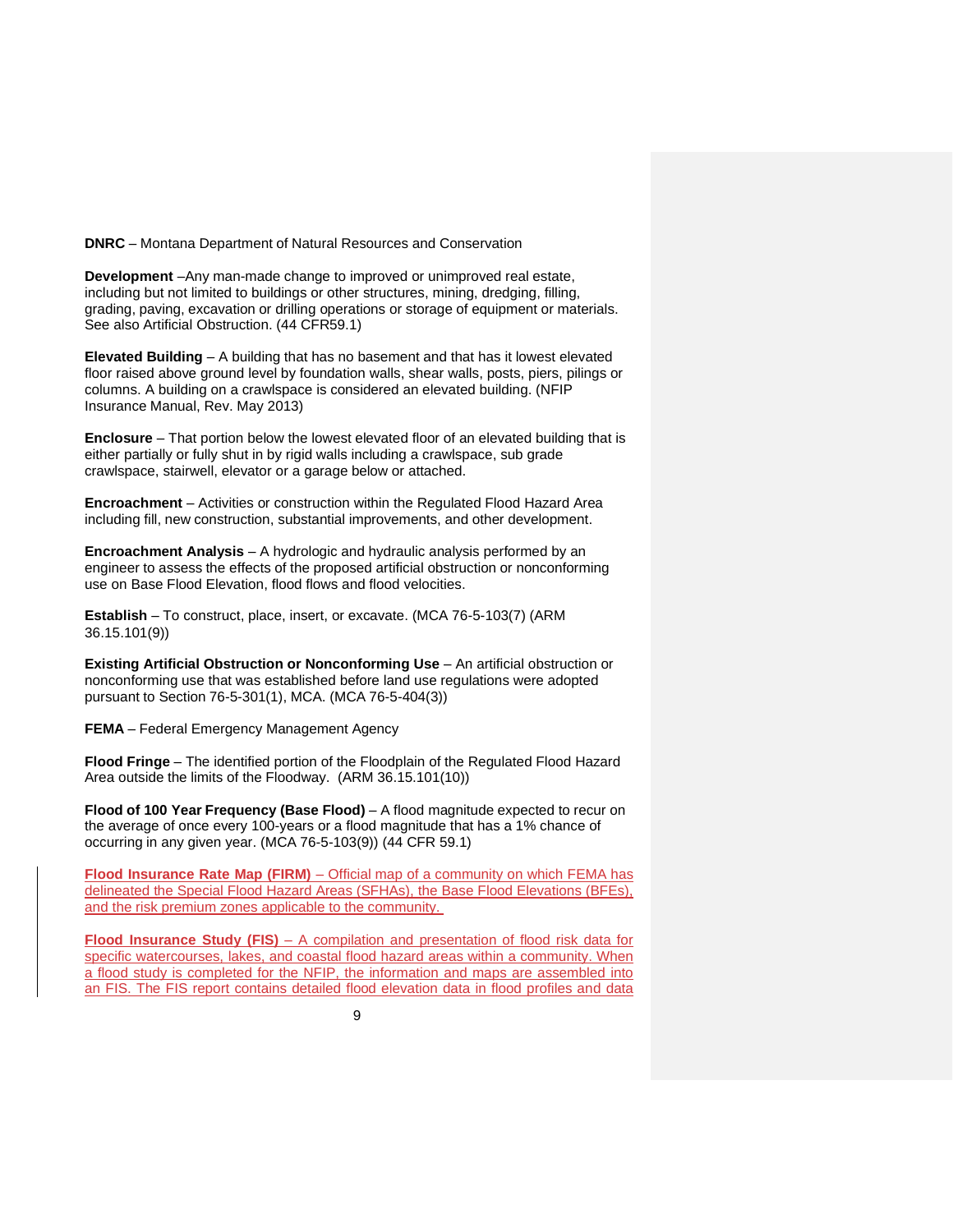| tables.                                                                                                                                                                                                                                                                                                                                                                                                                                                                                                                             |                           |
|-------------------------------------------------------------------------------------------------------------------------------------------------------------------------------------------------------------------------------------------------------------------------------------------------------------------------------------------------------------------------------------------------------------------------------------------------------------------------------------------------------------------------------------|---------------------------|
|                                                                                                                                                                                                                                                                                                                                                                                                                                                                                                                                     | Formatted: Font: Not Bold |
| Floodplain - The area of the Regulated Flood Hazard Area including and adjoining the<br>watercourse or drainway that would be covered by the floodwater of a Base Flood. The<br>area is partitioned into a Flood Fringe and Floodway where specifically designated. See<br>Regulated Flood Hazard Area.                                                                                                                                                                                                                             |                           |
| <b>Floodway</b> – The identified portion of the Floodplain of the Regulated Flood Hazard<br>Area that is the channel and the area adjoining the channel that is reasonably required<br>to carry the discharge of the Base Flood without cumulatively increasing the water<br>surface by more than one half foot. (MCA 76-5-103(11)) (MCA 76-5-103(5))                                                                                                                                                                               |                           |
| Floodplain Administrator – Community official or representative appointed to<br>administer and implement the provisions of this ordinance.                                                                                                                                                                                                                                                                                                                                                                                          |                           |
| <b>Floodplain Permit</b> – the permit issued by the Floodplain Administrator that confirms a<br>proposed Development, New Construction, Alteration or Substantial Improvement in<br>the Regulated Flood Hazard Area is designed to comply with the requirements of<br>these regulations.                                                                                                                                                                                                                                            | Formatted: Font: Not Bold |
| Flood Proofing - Any combination of structural and non-structural additions, changes,<br>or adjustments to structures which reduce or eliminate flood damage to real estate or<br>improved real property, water and sanitary facilities, electrical, plumbing, HVAC<br>systems, structures and their contents. The term includes wet flood proofing, dry flood<br>proofing and elevation of structures. ((44 CFR 59.1)                                                                                                              |                           |
| Letter of Map Change (LOMC) – An official response from FEMA that amends or<br>revises the FEMA Special Flood Hazard Area and FEMA Flood Insurance Study for<br>flood insurance purposes and/or flood risk hazard. FEMA Letters of Map Change<br>specific to an amendment or revision include:                                                                                                                                                                                                                                      |                           |
| <b>Letter of Map Amendment (LOMA)</b> – A letter of determination from FEMA<br>issued in response to a request that a property or structure is not subject to the<br>mandatory flood insurance requirement because it was inadvertently located in<br>the effective FEMA Special Flood Hazard Area. The material submitted and<br>response from FEMA may be considered by the Floodplain Administrator for<br>determining if a property or structure is within the Regulated Flood Hazard area<br>and subject to these regulations. |                           |

Letter of Map Revision Based on Fill (LOMR-F) - A letter of approval from FEMA removing the mandatory requirement for flood insurance on property based on placement of fill or an addition. Placement of fill or an addition must be preceded by a permit pursuant to these regulations. Placement of fill does not remove the development from the Regulated Flood Hazard Area or these regulations.

**Letter of Map Revision Floodway (LOMR-FW)** – A letter of determination from

10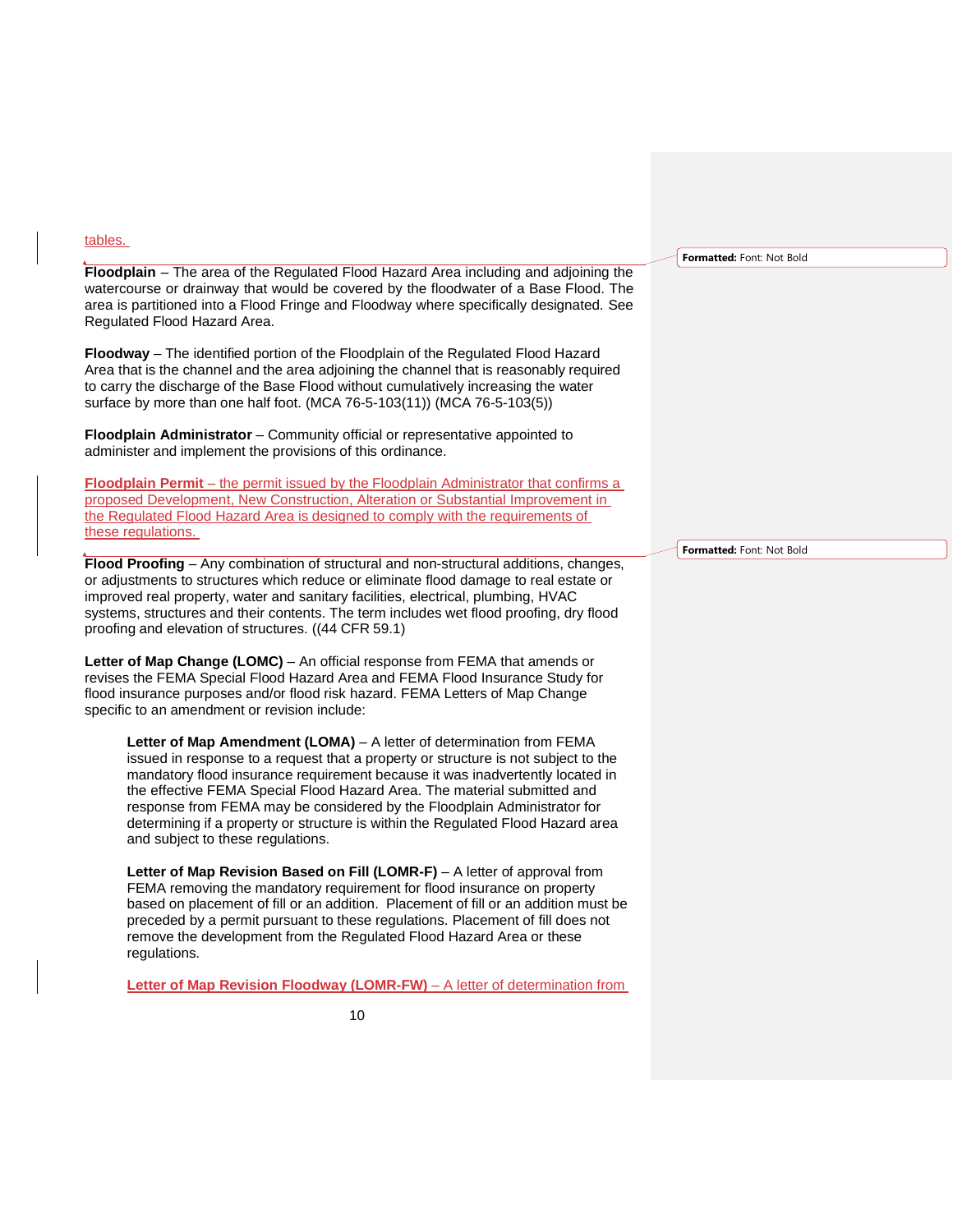FEMA issued in response to a requires that a property or Structure mapped as being within the Floodway is not subject to the mandatory flood insurance requirement because it was inadvertently located in the effective FEMA Special Flood Hazard Area.

Letter of Map Revision (LOMR) – An official FEMA amendment to the currently effective FEMA Flood Insurance Rate Map or FEMA Flood Boundary Map based on a physical change to the floodplain of the Special Flood Hazard Area. It is issued by FEMA and changes flood zones, delineations, and elevations on the FEMA Flood Insurance Rate Map or FEMA Flood Boundary Map and may amend the FEMA Flood Insurance Study. It must be preceded by an approved alteration of the designated floodplain from DNRC and subsequently an amendment to the Regulated Flood Hazard Area.

**Conditional Letter of Map Revision (CLOMR)** – A FEMA letter of approval for a proposed physical change that when completed would propose to change the flood zones, delineation or elevations on the FEMA Flood Insurance Rate Map or FEMA Flood Boundary Map and may amend the FEMA Flood Insurance Study through a subsequent LOMR<sub>7</sub>. The CLOMR may be considered in an evaluation by DNRC and the Floodplain Administrator during consideration of a proposed alteration to the Regulated Flood Hazard Area.

**Lowest Floor** – Any floor of a building including a basement used for living purposes, storage, or recreation. This includes any floor that could be converted to such a use. ((ARM 36.15.101(14)) (44 CFR 59.1))

**Maintenance** – Customary and historical cleaning and removal of silts, branches, trees, sticks and other debris as well as minor repair or restoration of an Existing Structure or Artificial Obstruction to the size, shape, position and height it had immediately prior to its deterioration or destruction. Maintenance does not include changing the use of a property or Artificial Obstruction.

**Manufactured Home Park or Subdivision** – Includes the construction of facilities for servicing the manufactured home lots and at a minimum includes the installation of utilities, the construction of streets, and either final site grading or the pouring of concrete pads. (44 CFR 59.1)

**Manufactured or Mobile Home** – A building that may be residential or non-residential, is transportable in one or more sections, built on a permanent chassis, and designed to be used with or without a permanent foundation when connected to the required utilities and includes park trailers, travel trailers, and other similar vehicles placed on a site for greater than 180 consecutive days. (ARM 36.15.101(15))

**New Construction** – Structures for which the commencement of clearing, grading, filling, or excavating to prepare a site for construction occurs on or after the effective date of these regulations and includes any subsequent improvements to such structures. (ARM 36.15.101(20)) (44 CFR 59.1)

**Formatted:** Font: Not Bold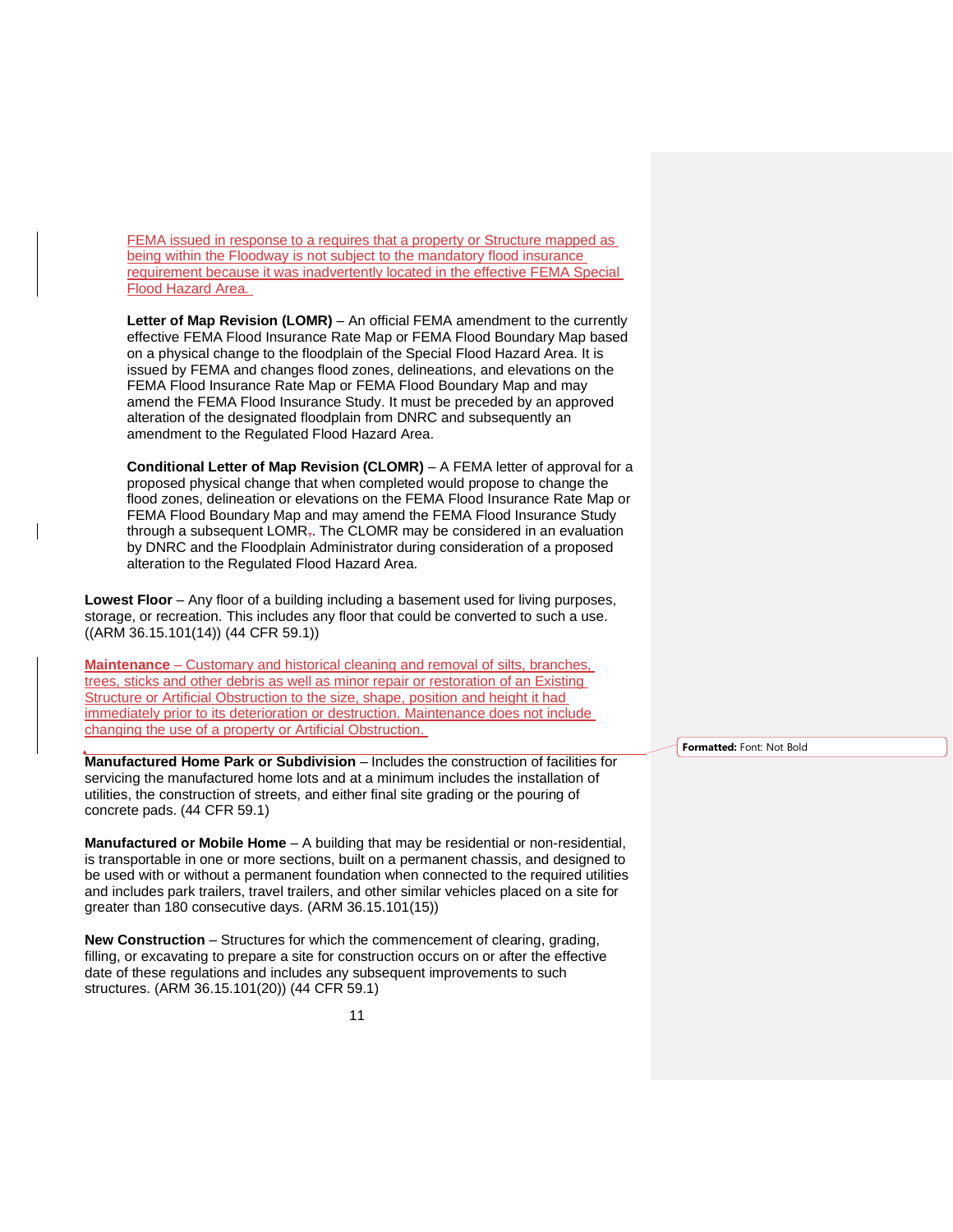**New Manufactured Home Park Or Subdivision** – A manufactured home park or subdivision for which the construction of facilities for servicing the lots on which the manufactured homes are to be affixed includes at a minimum, the installation of utilities, the construction of streets, and either final site grading or the pouring of concrete pads and is completed on or after the effective date of floodplain management regulations adopted by a community. (44 CFR 59.1)

**Non-Residential**– Buildings including manufactured homes that are not residential including commercial, agricultural, industrial buildings and accessory buildings. See Residential.

**Owner** – Any person who has dominion over, control of, or title to an artificial obstruction. (MCA 76-5-103(13))

**Person** – Includes any individual, or group of individuals, corporation, partnership, association or any other entity, including State and local governments and agencies. (44 CFR 59.1)

**Recreational Vehicle** – A park trailer, travel trailer, or other similar vehicle which is (a) built on a single chassis; (b) 400 square feet or less when measured at the largest horizontal projections; (c) designed to be self-propelled or permanently towable by a motorized vehicle; and (d) designed primarily for use as temporary living quarters for recreation, camping, travel, or seasonal use, not for use as a permanent dwelling. (44 CFR 59.1)

**Regulated Flood Hazard Area –** A Floodplain whose limits have been designated pursuant to Part 2, Chapter 5 of Title 76, MCA, and is determined to be the area adjoining the watercourse that would be covered by the floodwater of a Base Flood. The Regulated Flood Hazard Area consists of the Floodway and Flood Fringe where specifically designated. (MCA 76-5-103(4)), (MCA 76-5-103(10), (ARM 36-15-101(11))

**Residential Building** – A dwelling or building for living purposes or place of assembly or permanent use by human beings and including any mixed use of residential and nonresidential use. All other buildings are **non-residential**.

**Riprap** – Stone, rocks, concrete blocks, or analogous materials that are placed along the bed or banks of a watercourse or drainway for the purpose of preventing or alleviating erosion. (ARM 36.15.101(18))

**Scour Depth** – The maximum depth of streambed scour caused by erosive forces of the Base Flood.

**Special Flood Hazard Area** – Land area which has been specifically identified by the Federal Emergency Management Agency as the floodplain within a community subject to a 1 percent or greater chance of flooding in any given year. It is useful for the purposes of identifying flood hazards by local subdivisions of government for regulatory purposes as well as use by the National Flood Insurance Program for establishing risk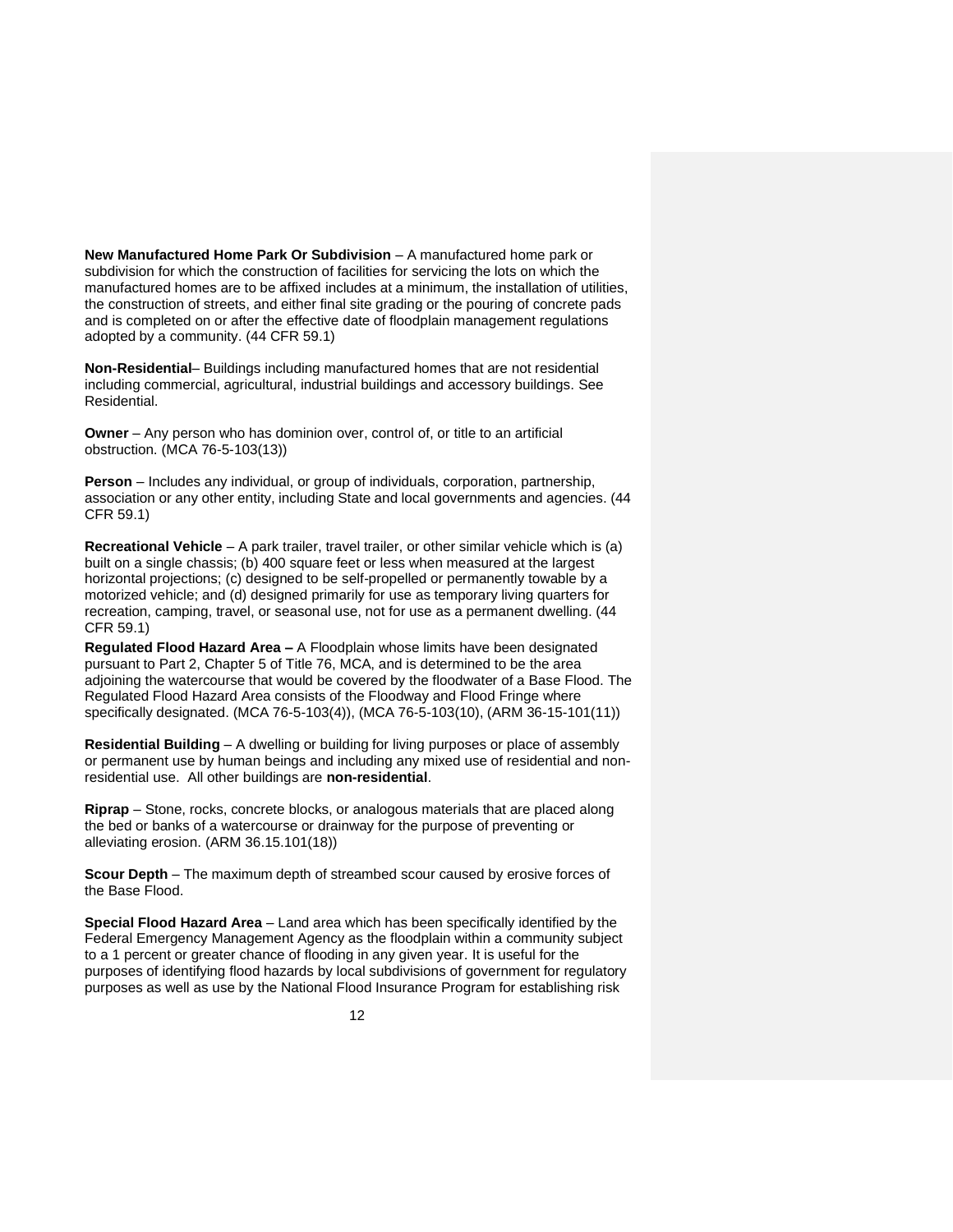zones and flood insurance premium rates. The FEMA flood hazard area zone designation or flood risk potential is as illustrated on FEMA's Flood Hazard Boundary Map or Flood Insurance Rate Map.

#### **Structure** – Any Artificial Obstruction.

**Sub grade Crawlspace** – A Crawlspace foundation enclosure that has its interior floor no more than 5 feet below the top of the next higher floor and no more than 2 feet below the lowest adjacent grade on all sides. A foundation exceeding either dimension is a Basement.

**Substantial Damage** – Damage of any origin sustained by a structure whereby the cost of restoring the structure to its before-damaged condition would exceed 50 percent of the market value of the structure before the damage occurred. (44 CFR 59.1)

**Substantial Improvement** – Any repair, reconstruction or improvement of a structure where the cost equals or exceeds fifty percent (50) of the market value of the structure either before the improvement or repair is started or if the structure has been damaged, and is being restored, before the damage occurred;

- **1.** Substantial improvement is considered to occur when the first construction of any wall, ceiling, floor or other structural part of the building commences;
- **2.** The term does not include:
	- 1. Any project for improvement of a structure to comply with existing state or local health, sanitary, or safety code specifications which are solely necessary to assure safe living conditions; or
	- 2. Any alteration of a structure listed on the national register of historic places or state inventory of historic places. (ARM 36.15.101(21)) (44 CFR 59.1))

**Suitable Fill** – Fill material which is stable, compacted, well graded, and pervious, not adversely affected by water and frost, devoid of trash or similar foreign matter, tree stumps or other organic material; and is fitting for the purpose of supporting the intended use and/or permanent structure. (ARM 36.15.101(22))

**Variance** – Means a grant or relief from the development requirements of these regulations which would permit construction in a manner that would be otherwise prohibited by these regulations by an approval pursuant Section 12. (ARM 36.15.101(23))

**Violation** – A finding and order pursuant to the regulations against the owner or responsible party of the failure of a structure or other development to be fully compliant with these regulations. (44 CFR 59.1)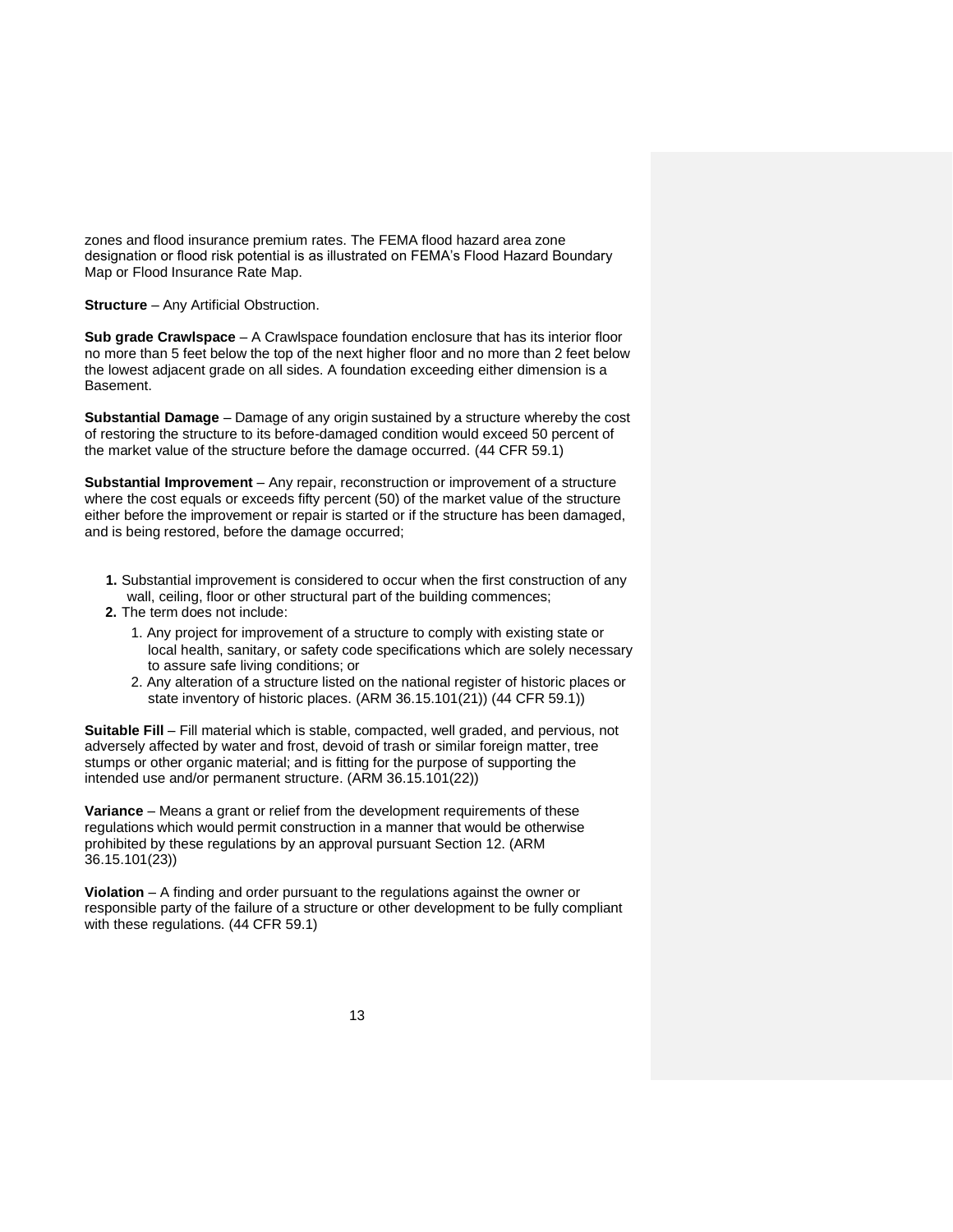# **SECTION 3. FORMS AND FEES**

- **3.1 Forms** The following forms may be required by the Floodplain Administrator:
	- **1. Floodplain Permit Application Form** –The "Joint Application for Proposed Work in Montana's Steams, Wetlands, Regulated Flood Hazard Areas, and Other Water Bodies", or other designated application form. A completed FEMA MT-1 form may be required to accompany the application when required by the Floodplain Administrator.
	- **2. Floodplain Permit Compliance Report**  A report required to be submitted by the Applicant to the Floodplain Administrator once the permitted project in the Regulated Flood Hazard Area is completed or within the designated time stipulated on the Floodplain permit. A compliance report including an elevation and or flood proofing certificate may be required where specified for the purpose of documenting compliance with the requirements of the permit.
	- **3. Floodplain Variance Application Form** An application submitted by the Applicant to the Floodplain Administrator to initiate a proposed variance from the requirements of these regulations as described in Section 12.
	- **4. Floodplain Appeal Notice Form** A form submitted by the Applicant or an aggrieved party to initiate the appeal process described in Section 13.
	- **5. Floodplain Emergency Notification Form** A written notification form required pursuant to Section 11 of these regulations.
	- **6. Official Complaint Form**  A form that may be used by any person to notify the Floodplain Administrator of an activity taking place that appears to be noncompliant with the requirements of these regulations.

### **3.2 Fees**

A reasonable application fee for processing of permit applications may be imposed. Fees may be adopted for costs of permit applications, notices, variances, inspections, certifications or other administrative actions required by these regulations. (ARM 36.15.204(3)(b)). Fees for the City of Kalispell are adopted by City Council through a separate ordinance/resolution.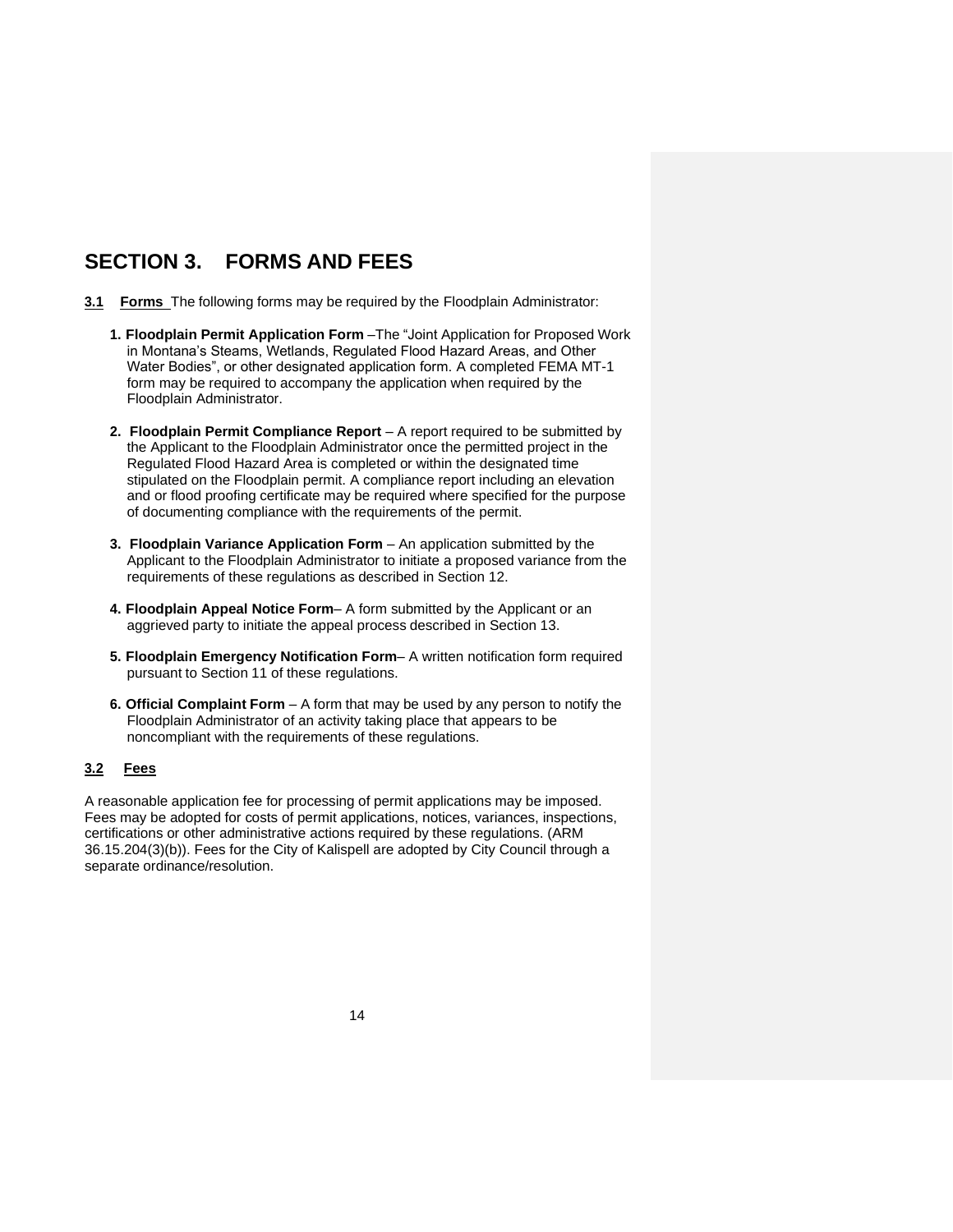# **SECTION 4. REGULATED FLOOD HAZARD AREA**

### **4.1 REGULATED FLOOD HAZARD AREAS**

- **1.** The Regulated Flood Hazard Areas are the 100-year floodplains illustrated and referenced in the following specific studies and reports described as follows:
	- 1. Flood Insurance Study for Flathead County Montana and Incorporated Areas, dated November 4, 2015
	- 2. Flood Insurance Rate Maps:

30029C1415J, effective date November 4, 2015 30029C1420J, effective date November 4, 2015 30029C1800J, effective date November 4, 2015 30029C1805J, effective date November 4, 2015 30029C1810J, effective date November 4, 2015 30029C1815J, effective date November 4, 2015 30029C1820J, effective date November 4, 2015

- **2.** The Regulated Flood Hazard Areas specifically described or illustrated in the above referenced studies and maps of the 100-year floodplain have been delineated, designated and established by order or determination by the DNRC pursuant to 76-5-201et.seq., MCA.
- **3.** The Floodplain Administrator may obtain, review, and reasonably use any Base Flood Elevation or Floodway data available from a Federal, State, or other reliable source to administer and enforce these Regulations when such data is not available from the Federal Emergency Management Agency, as may be the case with areas designated as Zone A on the FIRMs.
- **4.** Use allowances, design and construction requirements specifically in Sections 5, 6, 9, and 10 in these regulations vary by the specific Floodplain areas including areas identified as Floodway and Flood Fringe within the Regulated Flood Hazard Area.

### **4.2 INTERPRETATION OF REGULATED FLOOD HAZARD AREA BOUNDARIES**

**1.** The mapped boundaries of the Floodplain illustrated in the referenced studies and maps in this Section are a guide for determining whether property is within the Regulated Flood Hazard Area. Base Flood Elevations and other supporting documentation in the flood study, if such documentation exists, take precedence over any map illustrations. Requirements for determining the exact boundaries of the Regulated Flood Hazard Area and Floodway are provided below.

**Formatted:** Indent: Hanging: 0.2", Space After: 12 pt

**Formatted:** Font: 12 pt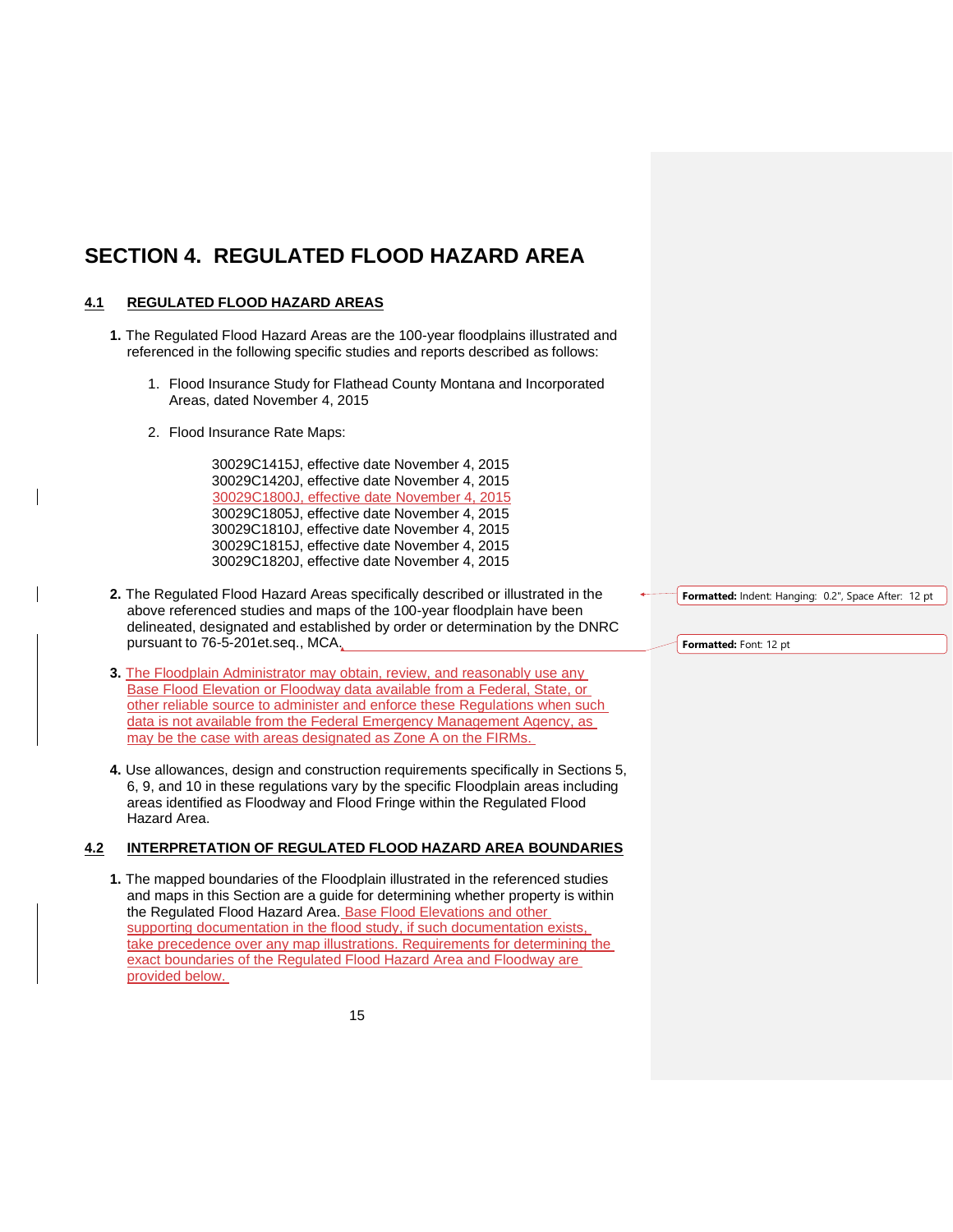- **2.** A determination of the outer limits and boundaries of the Regulated Flood Hazard Area or the Flood Fringe and Floodway within the Regulated Flood Hazard Area includes an evaluation of the maps as well as the particular study data referenced in this Section. Supporting study material for Base Flood Elevations takes precedence over any map illustrations if it exists.
- **3.** The Regulated Flood Hazard Area boundary is delineated by the Base Flood Elevation. The physical field regulatory boundary of the Regulated Flood Hazard Area is the actual intersection of the applicable study Base Flood Elevation with the existing adjacent terrain of the watercourse or drainway. (ARM 36.15.501(6))
- **4.** The Floodway boundary where identified within the Floodplain is as illustrated on the referenced maps and studies. Since the Floodway boundary is a study feature, the location of the boundary may be physically located by referencing the study data to a ground feature. The Floodplain Administrator's interpretation of the boundary and decision may be appealed as set forth in Section 13.
- **5.** The Floodplain Administrator may request-require an applicant to provide additional information described belowto determine whether or not the proposed Artificial Obstruction or Ddevelopment is within the Regulated Flood Hazard Area:
	- 1. Where Base Flood Elevations exist, the property owner and/or applicant may provide additional information which may include elevation information provided by anengineer or land surveyor in order to determine if the proposed development is subject to these regulations. (ARM 36.15.501(6))
	- 2. Where Base Flood Elevations do not exist, the property owner and/or applicant may provide additional information to be considered to determine the location of the regulatory boundary or alternatively provide a computed Base Flood Elevationprovided by an engineer.
	- 3. The Floodplain Administrator's interpretation of the boundaries and decision may be appealed as set forth in Section 13.
- **6.** Any owner or lessee of property who believes his property has been inadvertently included in the Regulated Flood Hazard Area including the Floodway or Flood Fringe may submit scientific and/or technical information to the Floodplain Administrator for a determination if the property is appropriately located. Scientific or technical information submitted to FEMA by an owner to affect the insurance rating for insurance purposes may be considered by the Floodplain Administrator. A determination by the Floodplain Administrator is independent of any determination by FEMA for insurance purposes.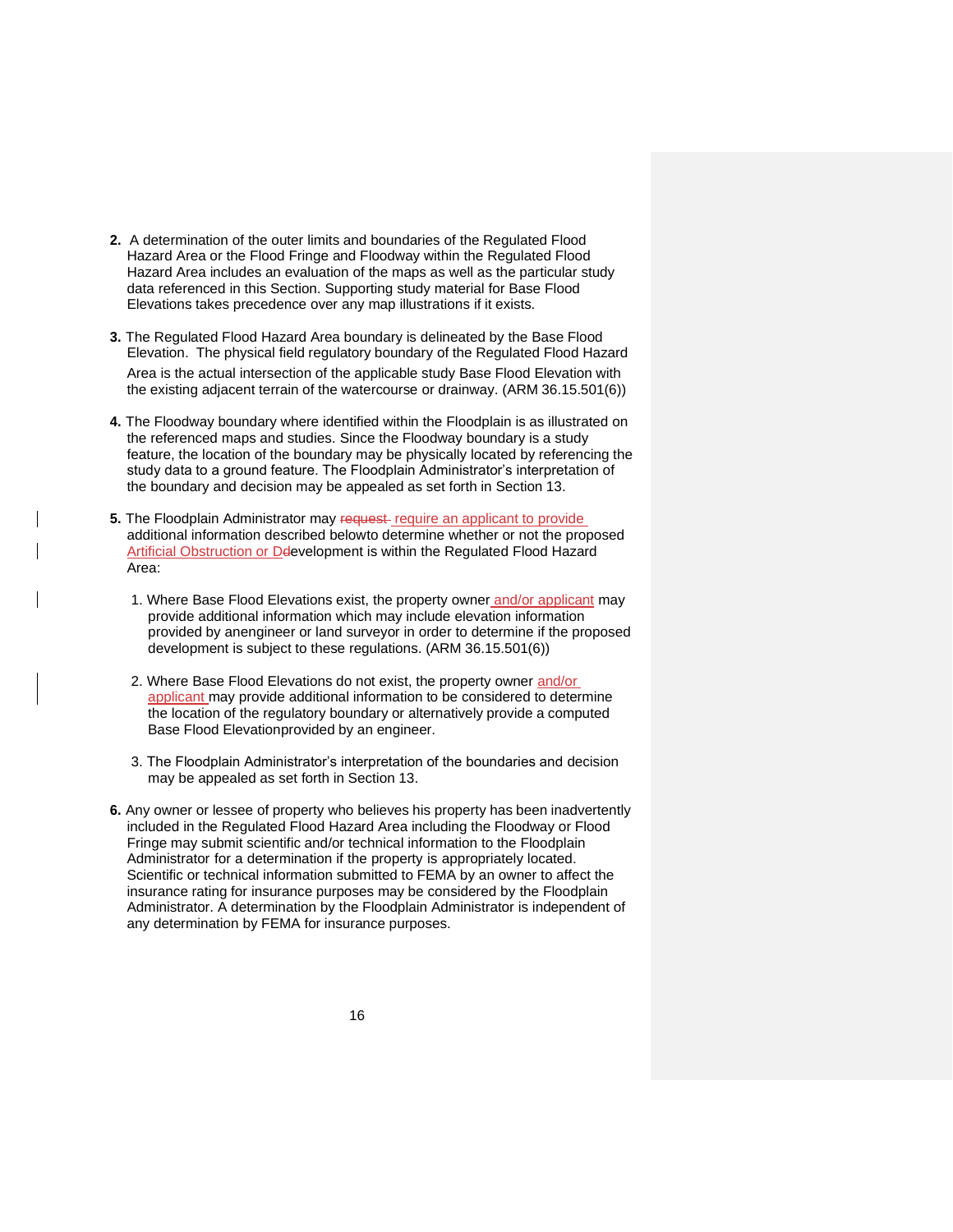### **4.3 ALTERATION OF REGULATED FLOOD HAZARD AREA**

- **1.** Revisions or updates to the specific maps and data that alter the established Floodplains or Floodway of the Regulated Flood Hazard Area requires DNRC approval pursuant to 75-5-203, MCA. An alteration of the Regulated Flood Hazard Area is a DNRC approved amendment to the DNRC order that originally delineated and designated the 100-year floodplain and is the basis of the Regulated Flood Hazard Area referenced in Section 4.1.2. A DNRC approved alteration consists of revisions or updates to the specific maps and data of the referenced studies in this Section and forms the basis for an amendment to the Regulated Flood Hazard Area in these regulations; (ARM 36.15.505)
- **2.** Any change to the Regulated Flood Hazard Area as a result of a DNRC alteration is effective upon amendment to the Regulated Flood Hazard Area described in Section 4.1.1;
- **3.** Substantial natural physical change or new technical or scientific flood data showing that the Base Flood Elevation has or may be changed or was erroneously established shall be brought to the attention of DNRC and FEMA; (ARM 36.15.505(1)(a)) (44 CFR 65.3)
- **4.** Any Floodplain permit application for a proposed development or artificial obstruction must be denied until a DNRC alteration pursuant to 76-5-203, MCA is approved if it causes an increase of 0.5 feet or more to the Base Flood Elevation of a Regulated Flood Hazard Area without a Floodway or an increase of more than 0.00 feet to the Base Flood Elevation of a Floodway.
- **5.** To propose an alteration a petition must be submitted to DNRC and must include the following information:
	- 1. Certification that no buildings are located in the areas which would be impacted by the increased Base Flood Elevation; (44 CFR 65.12(a)(5)
	- 2. Evidence of notice to all property and land owners of the proposed impacts to their properties explaining the proposed impact on their property; (44 CFR 65.12(a)(3))
	- 3. Information that demonstrates that alternatives are not feasible; (44 CFR 65.12(2))
	- 4. Information that demonstrates that development is for a public use or benefit; and

5. Any other supporting information and data as needed for approvals.  $((ARM 36.15.505) (44 CFR 60.3(c)(10)) (44 CFR 60.3(d)(3)) (44 CFR 65.7(3))$ (44 CFR 65.12))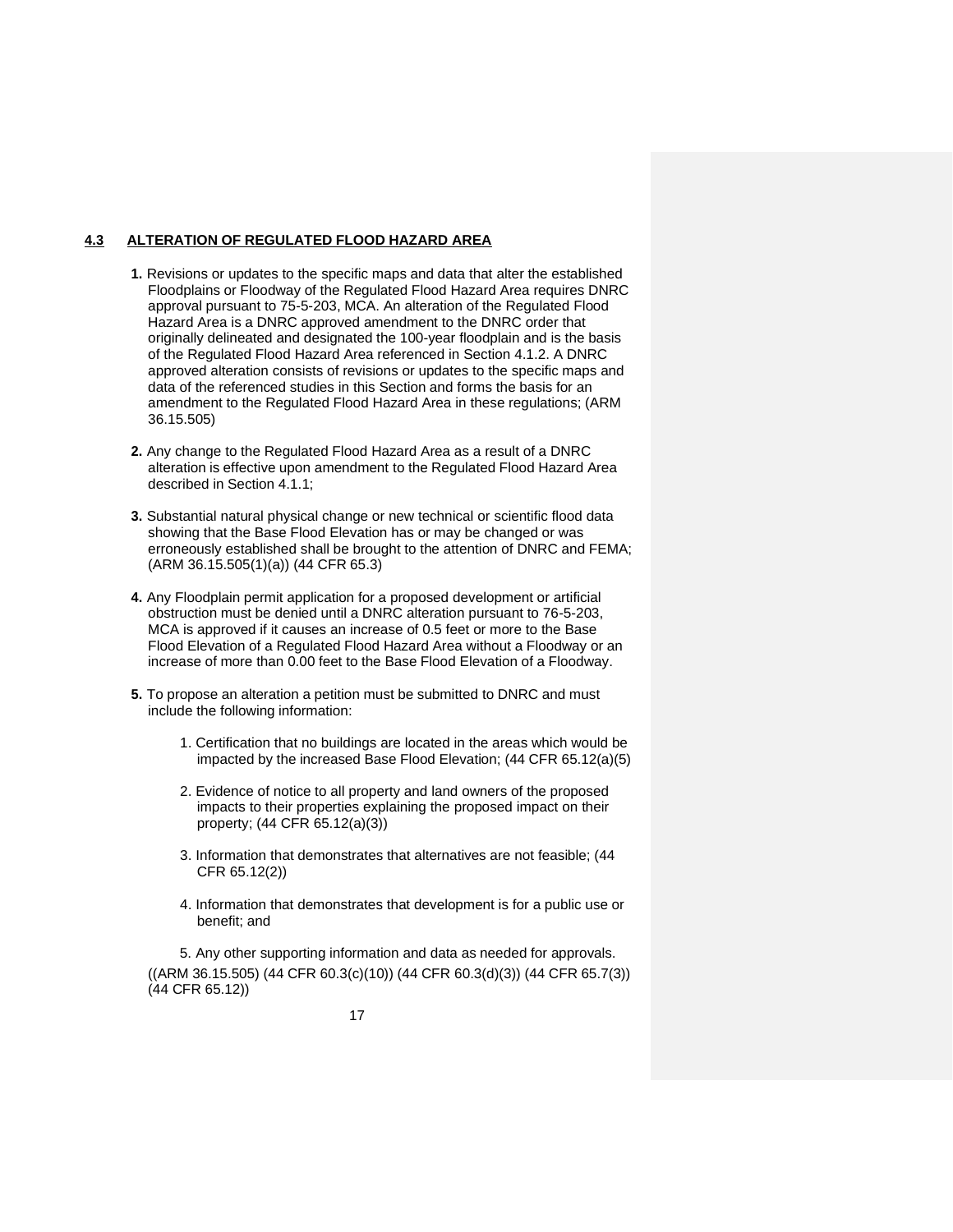**6.** The Floodplain Administrator may represent the permit authority for any necessary applications, approvals or endorsements such as the FEMA Community Acknowledgement Form to FEMA where affecting the FEMA Special Flood Hazard Area;

## FOR INFORMATIONAL PURPOSES ONLY

Once DNRC approves an Alteration and the community amends the Regulated Flood Hazard Area, the community is then required per agreement between the community and FEMA to obtain approval by CLOMR from FEMA before there is any physical change to the Special Flood Hazard Area. (44 CFR 59.21, 44 CFR 65.12)

- **7.** A determination by the Floodplain Administrator that land areas located within the Regulated Flood Hazard Area are above the Base Flood Elevation as proven by a certified elevation survey does not constitute or require an alteration or an amendment of the Regulated Flood Hazard Area and may be maintained as a public record that more explicitly defines the Regulated Flood Hazard Area boundary; and
- **8.** Elevating with suitable fill as permitted does not alter the Regulated Flood Hazard Area or remove the elevated area from the Regulated Flood Hazard Area. (ARM 36.15.505(2))
- **9.** A floodplain permit implementing the physical change cannot be approved until a CLOMR has been issued by FEMA.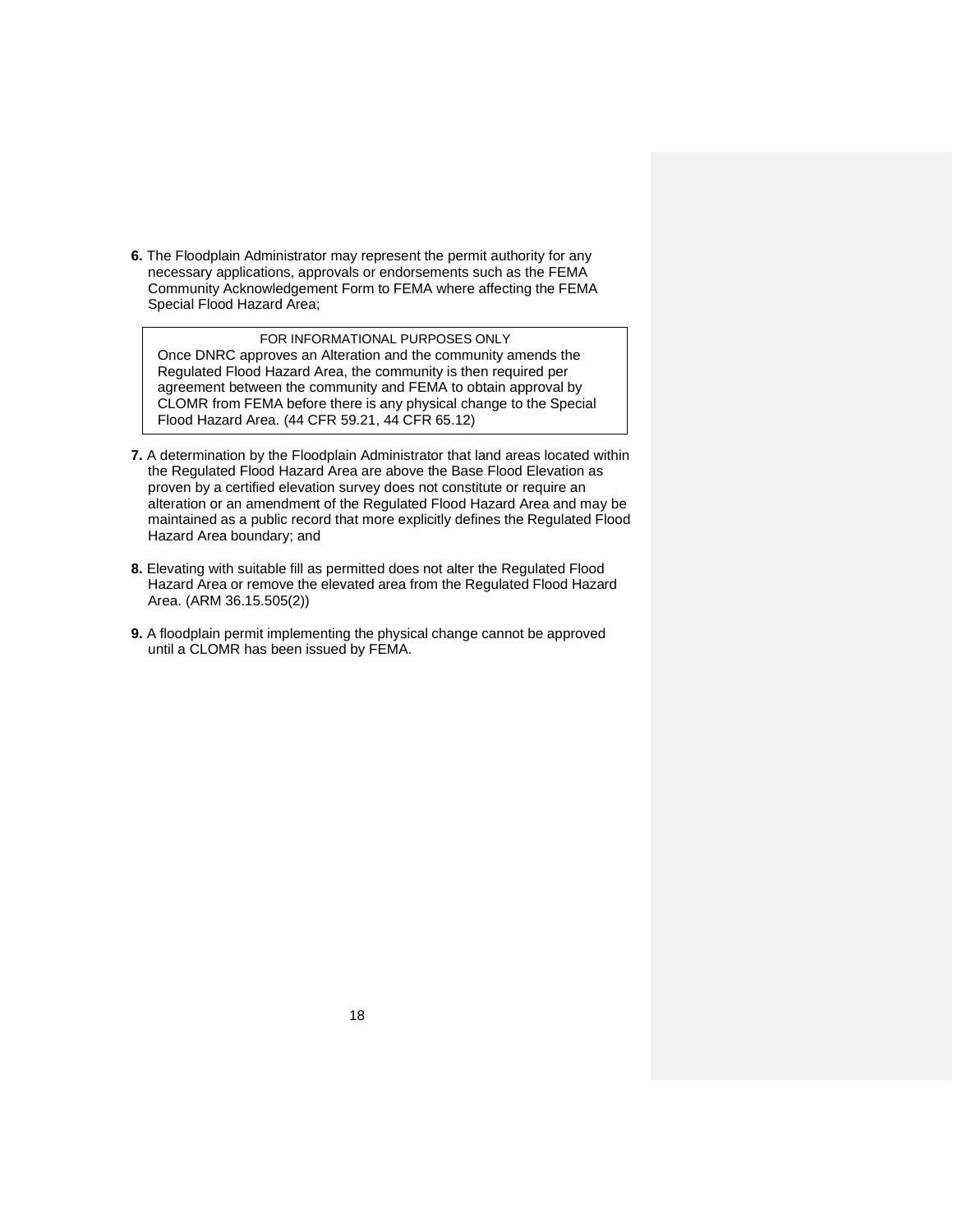## **SECTION 5. USES ALLOWED WITHOUT A PERMIT WITHIN THE REGULATED FLOOD HAZARD AREA**

**5.1 - GENERAL** Existing artificial obstructions or nonconforming uses established before land use regulations pursuant to Section 76-5-301, MCA were effective, are allowed without a permit. Within the Regulated Flood Hazard Area established by these Regulations, there are Existing Artificial Obstructions and uses that were lawful prior to the adoption or amendment of these Regulations, but no longer conform to the present requirements of these Regulations. It is the intent of these Regulations to allow such Artificial Obstructions and nonconforming uses to remain in the state and location to which they existed at the time of adoption or amendment of these Regulations without need for a permit. However, alteration or substantial improvement of an existingartificial obstruction or nonconforming use requires a floodplain permit. Maintenance ofan existing artificial obstruction or nonconforming use does not require a floodplain permit if it does not cause an alteration or substantial improvement. (MCA 76-5-404(3)

**5.2 OPEN SPACE USES** The following open space uses shall be allowed without a permit in the Regulated Flood Hazard Area, provided that such uses are not prohibited by any other regulation or statute, do not require structures, and do not require fill, grading, excavation or storage of materials or equipment: ((ARM 36.15.601) (ARM 36.15.701)(1) (MCA 76-5-401) (MCA 76-5-404(3))

- **1.** Agricultural uses, not including related structures, such as tilling, farming, irrigation, ranching, harvesting, grazing, etc; ((ARM 36.15.601(1)(a)) (MCA 76-5- 401(1)))
- **2.** Accessory uses, not including structures, such as loading and parking areas, or emergency landing strips associated with industrial or commercial facilities;  $((ARM 36.15.601(1)(b))$  (MCA 76-5-401(2)<sub>7</sub>))
- **3.** Forestry, including processing of forest products with portable equipment; ((ARM 36.15.601(1)(d)) (MCA 76-5-401(4)))
- **4.** Recreational vehicle use provided that the vehicle is on the site for fewer than 180 consecutive days and the vehicle is fully licensed and ready for highway use. A recreational vehicle is ready for highway use if it is on its wheels or jacking system with wheels intact, is attached to the site only by quick disconnect type utilities and security devices, and has no permanently attached additions; (44 CFR 60.3(c)(14))
- **5.** Residential uses such as lawns, gardens, parking areas, and play areas; ((ARM 36.15.601(1)(e)) (MCA 76-5-401(5)))
- **6.** Maintenance of the existing state of an existing open space uses including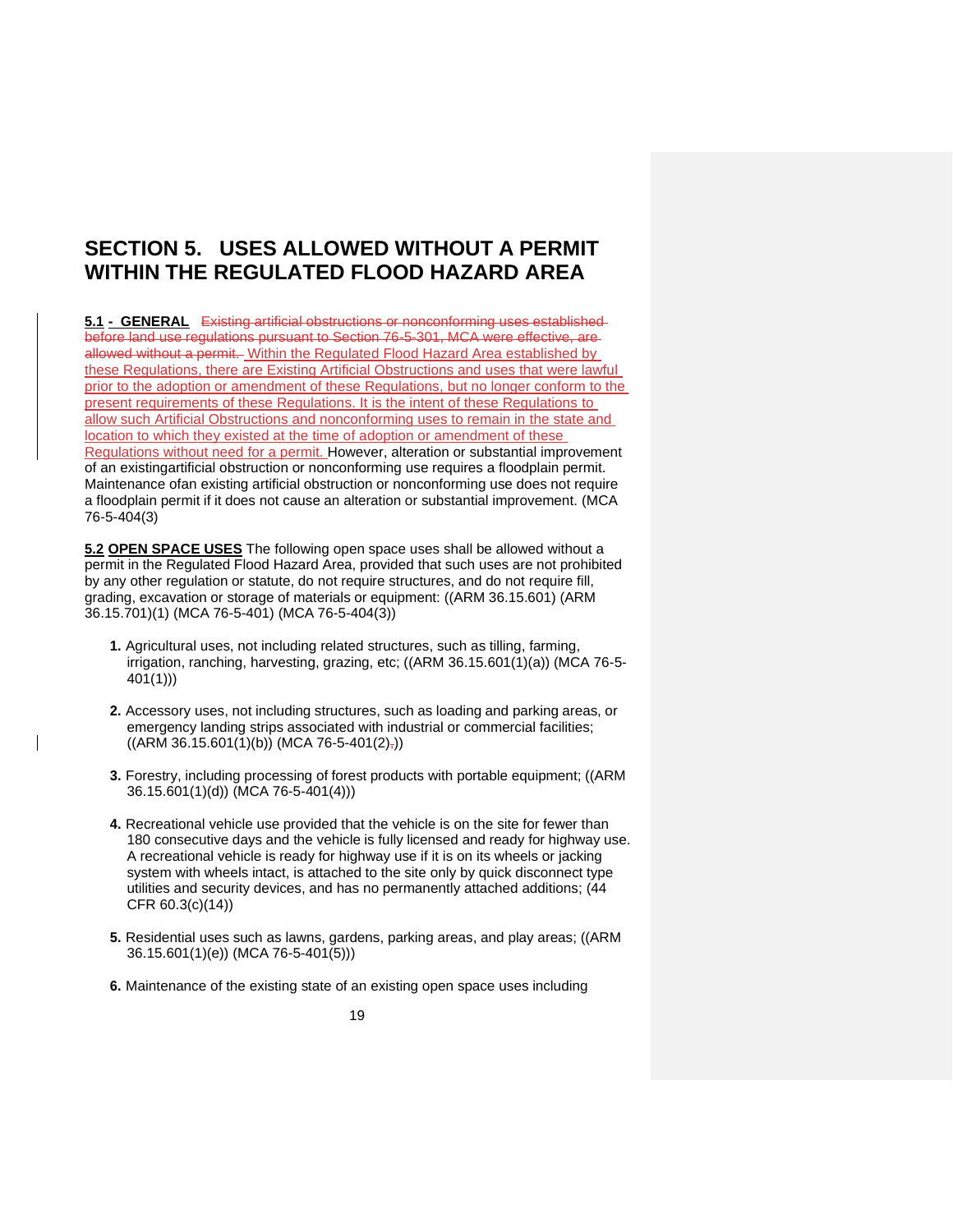preventive maintenance activities such as bridge deck rehabilitation and roadway pavement preservation activities. Maintenance cannot increase the external size or increase the hazard potential of the existing open space use; (MCA 76-5- 404(3)(b))

**7.** Public or private recreational uses not requiring structures such as picnic grounds, swimming areas, boat ramps, parks, campgrounds, golf courses,

driving ranges, archery ranges, wildlife management and natural areas, alternative livestock ranches (game farms), fish hatcheries, shooting preserves, target ranges, trap and skeet ranges, hunting and fishing areas, and hiking and horseback riding trails; (ARM 36.15.601(a)(c)) (MCA 76-5-401))

- **8.** Fences that have a low impact to the flow of water such as barbed wire fences and wood rail fences, and not including permanent fences crossing channels. Fences that have the potential to stop or impede flow or debris such as a chain link or privacy fence requires a floodplain permit and meet the requirements of Section 9.11; (ARM 36.15.601(2)(b)) (MCA 76-5-401))
- **9.** Addition of highway guard rail, signing and utility poles that have a low impact to the flow of water along an existing roadway.
- **10.** Irrigation and livestock supply wells, provided that they are located at least 500 feet from domestic water supply wells and with the top of casing 18" above the Base Flood Elevation*.* ((ARM 36.15.601(2)(a)) (MCA 76-5-401) (ARM 36.21.647))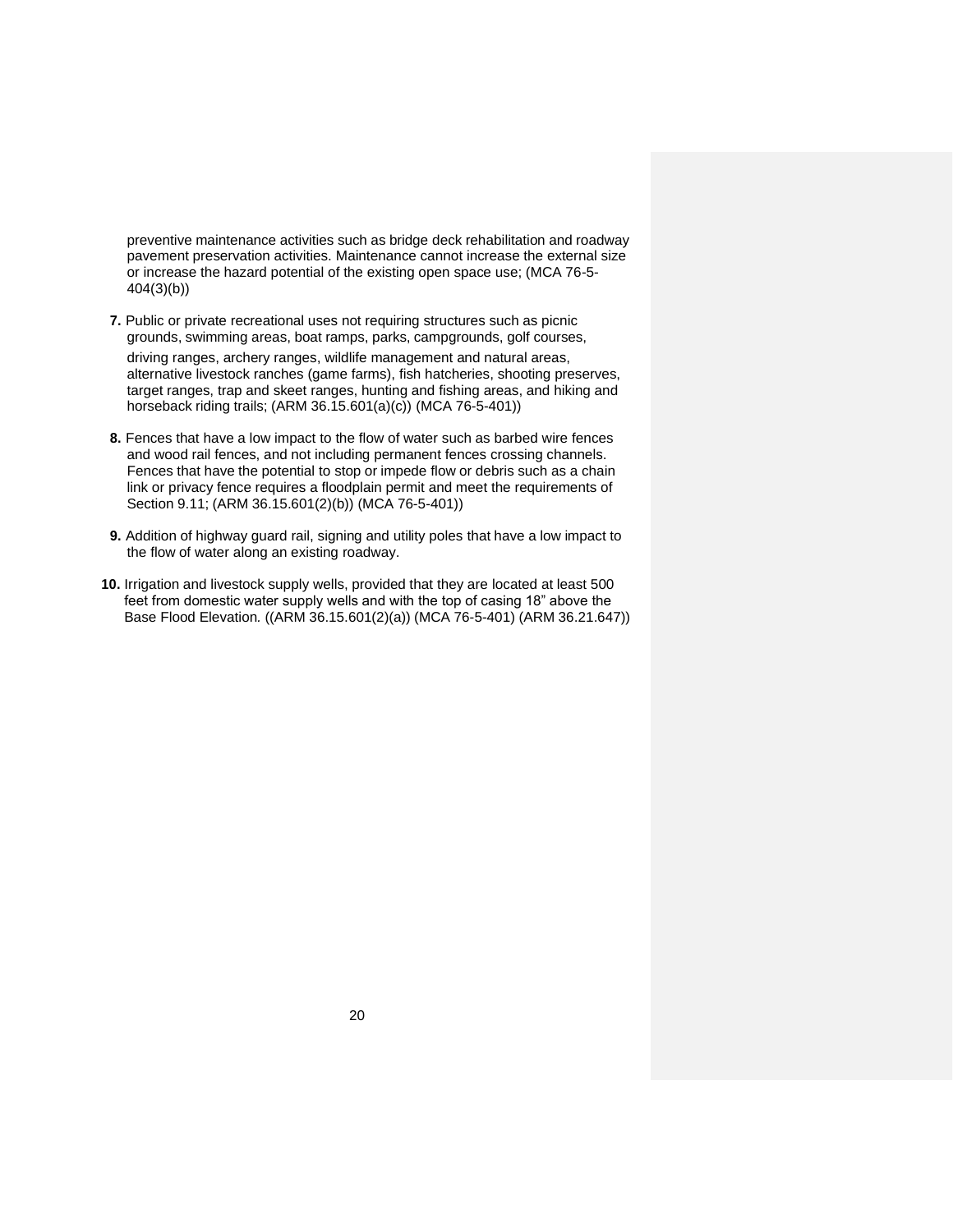## **SECTION 6. PROHIBITED USES, ACTIVITIES AND STRUCTURES WITHIN THE REGULATED FLOOD HAZARD AREA**

**6.1 FLOODWAY** The following artificial obstructions and nonconforming uses are prohibited in the Floodway of the Regulated Flood Hazard Area, except for those established before land use regulations pursuant to Section 76-5-301, MCA have been adopted: (MCA 76-5-404(3))

- **1.** A building for residential or non-residential purposes; (MCA 76-5-403(1), (ARM 36.15.605)(1a)), (ARM 36.15.605(2b), (ARM 36.15.605(2)(a)).
- **2.** A structure, fill, An artificial obstruction (e.g. structure, fill, etc.) or excavation that would cause water to be diverted from theFloodway, cause erosion, obstruct the natural flow of waters or reduce the carrying capacity of the Floodway. Notwithstanding these requirements, excavation or fill may be allowed subject to floodplain permit approval when it is a component to a permitted use allowed in these regulations and complies with all applicable requirements of these regulations; (MCA 76-5-403(2)).
- **3.** The construction or storage of an object (artificial obstruction) subject to flotation or movement during flood level periods; (MCA 76-5-403(3) and ARM 36.15.605(1)(c))
- **4.** Solid and hazardous waste disposal and individual and multiple family sewage disposal systems unless the systems meet the local health and sanitation regulations and when permitted pursuant to these regulations and are designed to minimize or eliminate infiltration of flood waters and avoid impairment or contamination; ((ARM 36-15-605(2c)) (44 CFR 60.3(a)(3)))
- **5.** Storage of toxic, flammable, hazardous or explosive materials; and (ARM 36.15.605(2d))
- **6.** Cemeteries, mausoleums, or any other burial grounds.

#### **6.2 FLOOD FRINGE OR REGULATED FLOOD HAZARD AREA WITHOUT A**

**FLOODWAY** The following artificial obstructions and nonconforming uses are prohibited in the Flood Fringe or Regulated Flood Hazard Area without a Floodway, except for those established before land use regulations have been adopted: (MCA 76-5-404(3))

**1.** Solid and hazardous waste disposal and individual and multiple family sewage disposal systems unless the systems meet the local health and sanitation regulations and when permitted pursuant to these regulations and are designed to minimize or eliminate infiltration of flood waters and avoid impairment or contamination; ((ARM 36-15-703(1)) (44 CFR 60.3(a)(3)))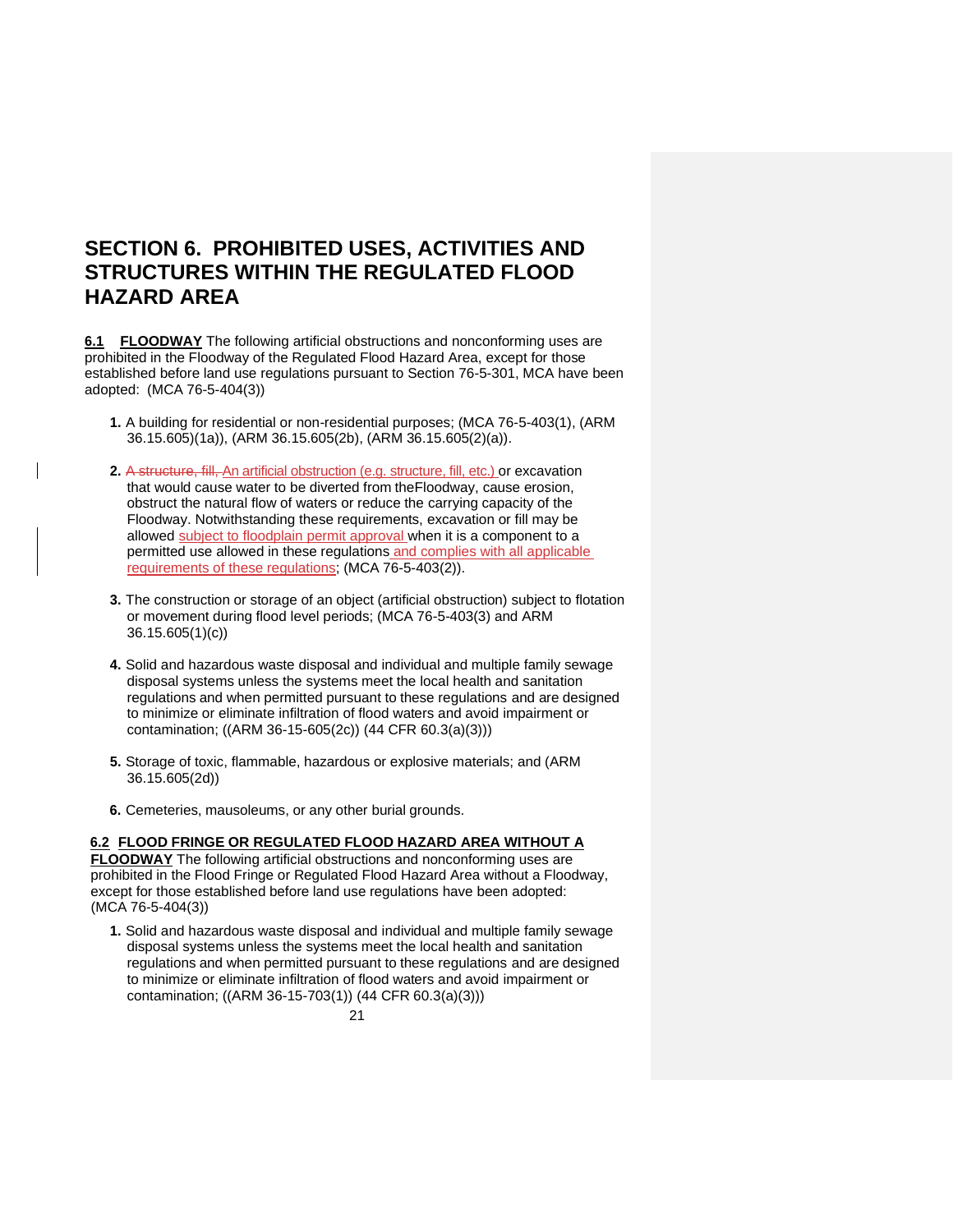- **2.** Storage of toxic, flammable, hazardous or explosive materials; (ARM 36-15- 703(2))
- **3.** The construction or storage of an artificial obstruction subject to flotation or movement during flood level periods; and
- **4.** Cemeteries, mausoleums, or any other burial grounds.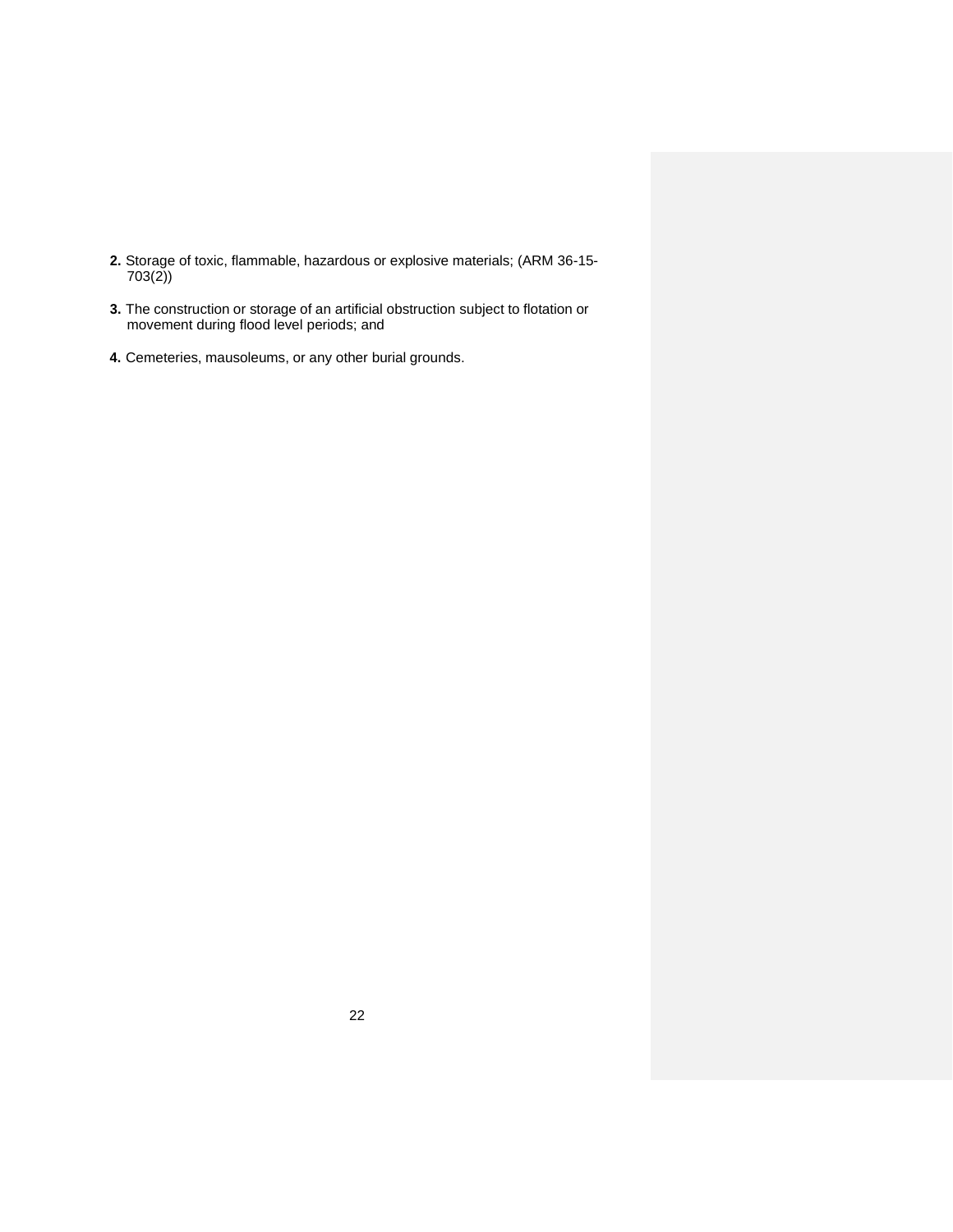## **SECTION 7. FLOODPLAIN PERMIT APPLICATION REQUIREMENTS**

### **7.1 GENERAL**

- **1.** A Floodplain permit is required for a person to establish, alter or substantially improve an artificial obstruction, nonconforming use or development within the Regulated Flood Hazard Area; ((44 CFR 60.1) (MCA 76-5-404) (ARM 36.15.204(2)(a)))
- **2.** A Floodplain permit is required for artificial obstructions, developments and uses not specifically listed in Sections 9 and 10, except as allowed without a Floodplain permit in Section 5, or as prohibited as specified in Section 6, within the Regulated Flood Hazard Area;
- **3.** Artificial obstructions and nonconforming uses in a Regulated Flood Hazard Area not exempt under Section 5 are public nuisances unless a Floodplain permit has been obtained; (MCA 76-5-404(1))
- **4.** A Floodplain permit is required for an alteration of an existing artificial obstruction or nonconforming use that increases the external size or increases its potential flood hazard and not exempt under Section 5; ((MCA 76-5-404(3)(b)) (ARM 36.15.204(2)(a)))
- **5.** A Floodplain permit is required to reconstruct or repair an existing artificial obstruction that has experienced substantial damage and will undergo substantial improvement; and
- **6.** Maintenance of an existing artificial obstruction or use that is a substantial improvement or an alteration requires a Floodplain permit. (MCA 76-5- 404(3)(b))

### **7.2 REQUIRED FLOODPLAIN PERMIT APPLICATION INFORMATION**

- **1.** A Floodplain permit application shall include, but is not limited to the following:
	- 1. A completed and signed Floodplain Permit Application;
	- 2. The required review fee;
	- 3. Plans in duplicate drawn to scale showing the location, dimensions, and elevation of the proposed project including landscape alterations, existing and proposed structures, and the location of the foregoing in relation to the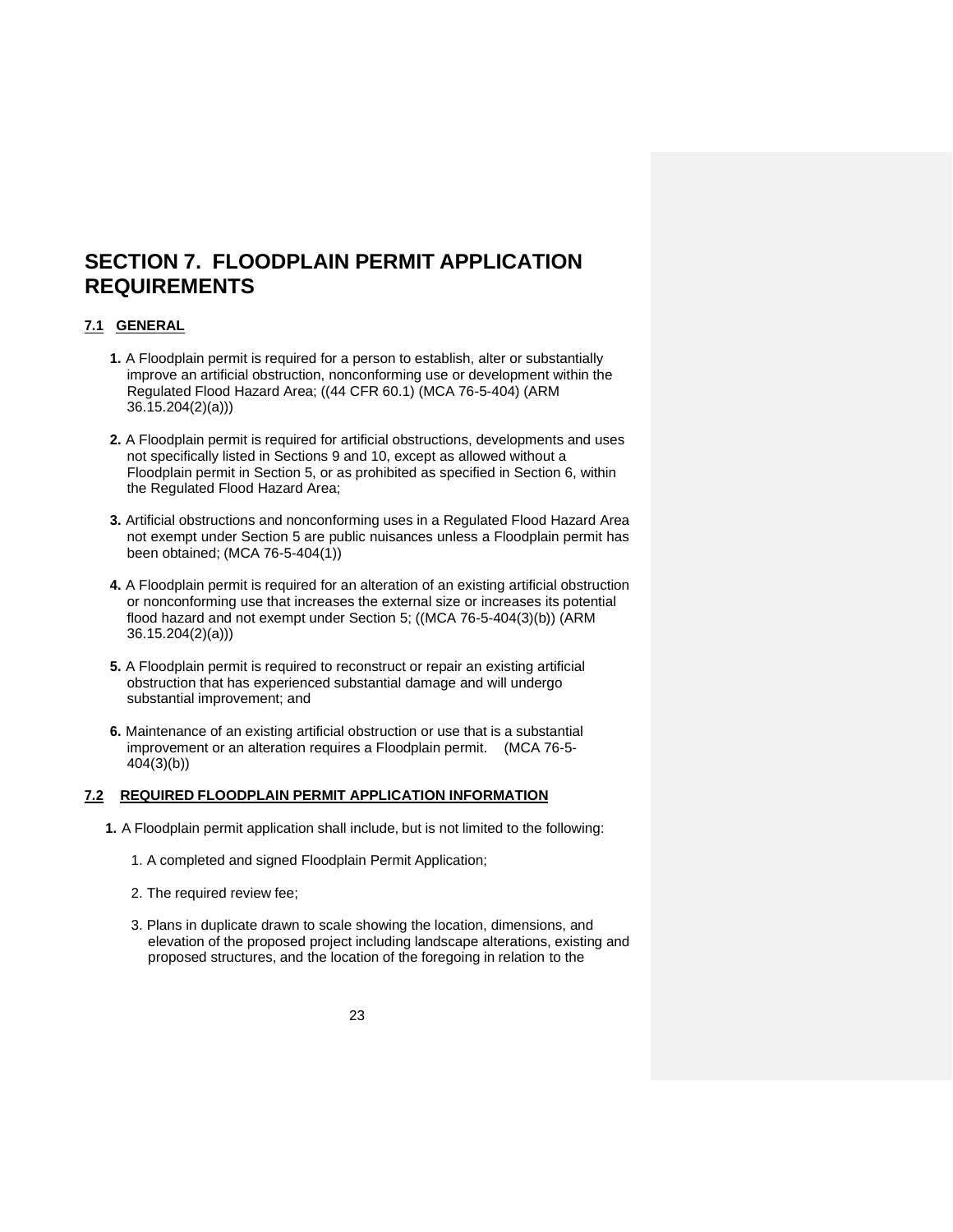Regulated Flood Hazard Areas and if applicable the Floodway boundary; ((MCA 76-5-405) (ARM 36.15.216))

- 4. A copy of other applicable permits or pending applications required by Federal or State law as submitted which may include but are not limited to a 310 permit, SPA 124 permit, Section 404 Permit, 318 Authorization, 401 Certification or a Navigable Rivers Land Use License or Easement for the proposed project; and the applicant must show that the Floodplain permit application is not in conflict with the relevant and applicable permits; and (44 CFR 60.3(a)(2))
- 5. Additional information related to the specific use or activity that demonstrates the design criteria and construction standards are met or exceeded as specified in Sections 9 and 10. ((MCA 76-5-405) (ARM 36.15.216))
- 6. A certified list of property owners for all properties adjacent to the subject property.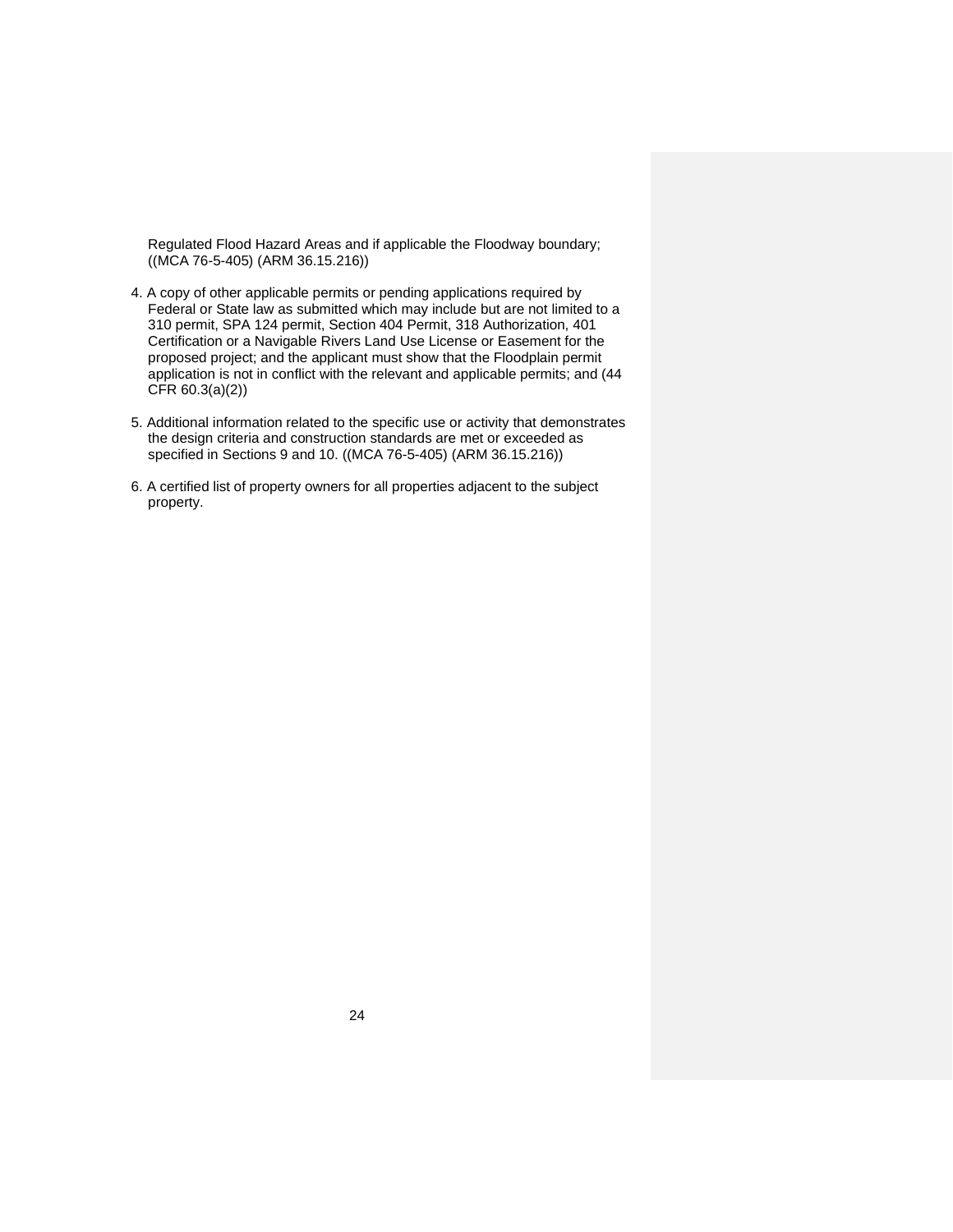## **SECTION 8. FLOODPLAIN PERMIT APPLICATION EVALUATION**

#### **8. 1 FLOODPLAIN PERMIT APPLICATION REVIEW**

- **1.** The Floodplain Administrator shall review and evaluate the Floodplain permit application and shall approve, approve with conditions, or deny the application within 60 days of receipt of a correct and complete application. (MCA 76-5- 405(2))
- **2.** The Floodplain Administrator shall determine whether the Floodplain permit application contains the applicable elements required in these regulations and shall notify the applicant of the Floodplain Administrator's determination.
- **3.** If the Floodplain permit application is found to be missing the required elements and if the applicant corrects the identified deficiencies and resubmits the Floodplain application, the Floodplain Administrator shall notify the applicant whether the resubmitted Floodplain application contains all the elements required by these regulations, as applicable.
- **4.** This process shall be repeated until the applicant submits a completed Floodplain permit application containing all the elements required by these regulations, or the application is withdrawn.
- **5.** If after a reasonable effort the Floodplain Administrator determines that the Floodplain application remains incomplete, the Floodplain Administrator shall deny the Floodplain permit application and notify the applicant of missing elements. No further action shall be taken on the Floodplain permit application by the Floodplain Administrator until the Floodplain permit application is resubmitted.
- **6.** A determination that a Floodplain permit application is correct and complete for review does not ensure that the Floodplain permit application will be approved or conditionally approved and does not limit the ability of the Floodplain Administrator to request additional information during the review process.

#### **8.2. NOTICE REQUIREMENTS FOR FLOODPLAIN PERMIT APPLICATIONS:**

- **1.** Upon receipt of a complete application for a Floodplain permit, the Floodplain Administrator shall prepare a notice containing the facts pertinent to the Floodplain permit application and shall:
	- 1. Publish the notice at least once in a newspaper of general circulation in the area; (ARM 36.15.204(2)(c))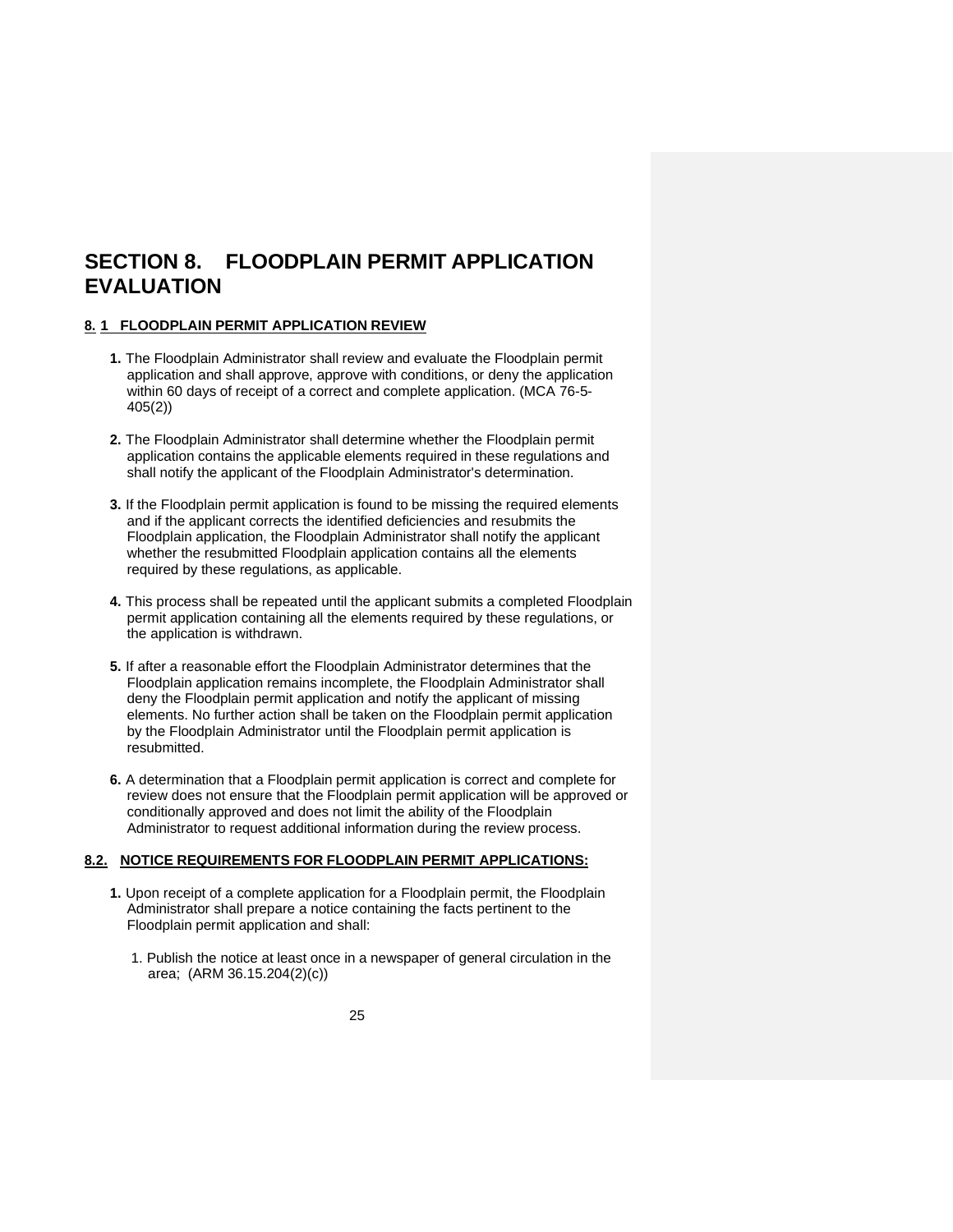- 2. Serve notice by first-class mail upon adjacent property owners; (ARM 36.15.204(2)(c))
- 3. Serve notice to the State National Flood Insurance Program Coordinator located in DNRC by the most efficient method. Notice to other permitting agencies or other impacted property owners may be provided; and
- 4. Prior to any alteration or relocation of a watercourse in the Regulated Flood Hazard Area, additionally provide notice to FEMA and adjacent communities. (44 CFR 60.3 (b)(6))
- **2.** The notice shall provide a reasonable period of time, not less than 15 days, for interested parties to submit comments on the proposed activity. (ARM 36.15.204(2)(c))

### **8.3 FLOODPLAIN PERMIT CRITERIA**

- **1.** Floodplain permit applications shall be approved provided the proposed new construction, substantial improvement, or alteration of an artificial obstruction meets the requirements of the minimum standards and criteria in Sections 9 and 10 and other requirements of these regulations. ((MCA 76-5-406) (44 CFR 60.3))
- **2.** A Flood Plain permit application for a development that will cause an increase of more than 0.00 feet to the Base Flood Elevation of the Floodway or more than 0.50 feet to the Base Flood Elevation of the Regulated Flood Hazard Area without a Floodway shall not be approved until approval for an Alteration pursuant to Section 4.3 has been approved, the Regulated Flood Hazard Area is amended and a FEMA CLOMR where required is issued.
- **3.** The Floodplain Administrator shall determine that all necessary permits have been received from those governmental agencies from which approval is required by Federal or State law, including section 404 of the Federal Water Pollution Control Act Amendment of 1972, 36 U.S.C. 1334.(44 CFR 60.3(a)(2)

### **8.4 DECISION**

- **1.** The Floodplain Administrator shall approve, conditionally approve, or deny the proposed Floodplain permit application. The Floodplain Administrator shall notify the applicant of his action and the reasons thereof within 60 days of receipt of a correct and complete Floodplain permit application unless otherwise specified. A copy of the approved Floodplain permit must be provided to DNRC. ((MCA 76-5- 405(2)) (ARM 36.15.204(2)(e))
- **2.** The approval of a Floodplain permit application does not affect any other type of approval required by any other statute or ordinance of the state or any political subdivision or the United States, but is an added requirement. (MCA 76-5-108)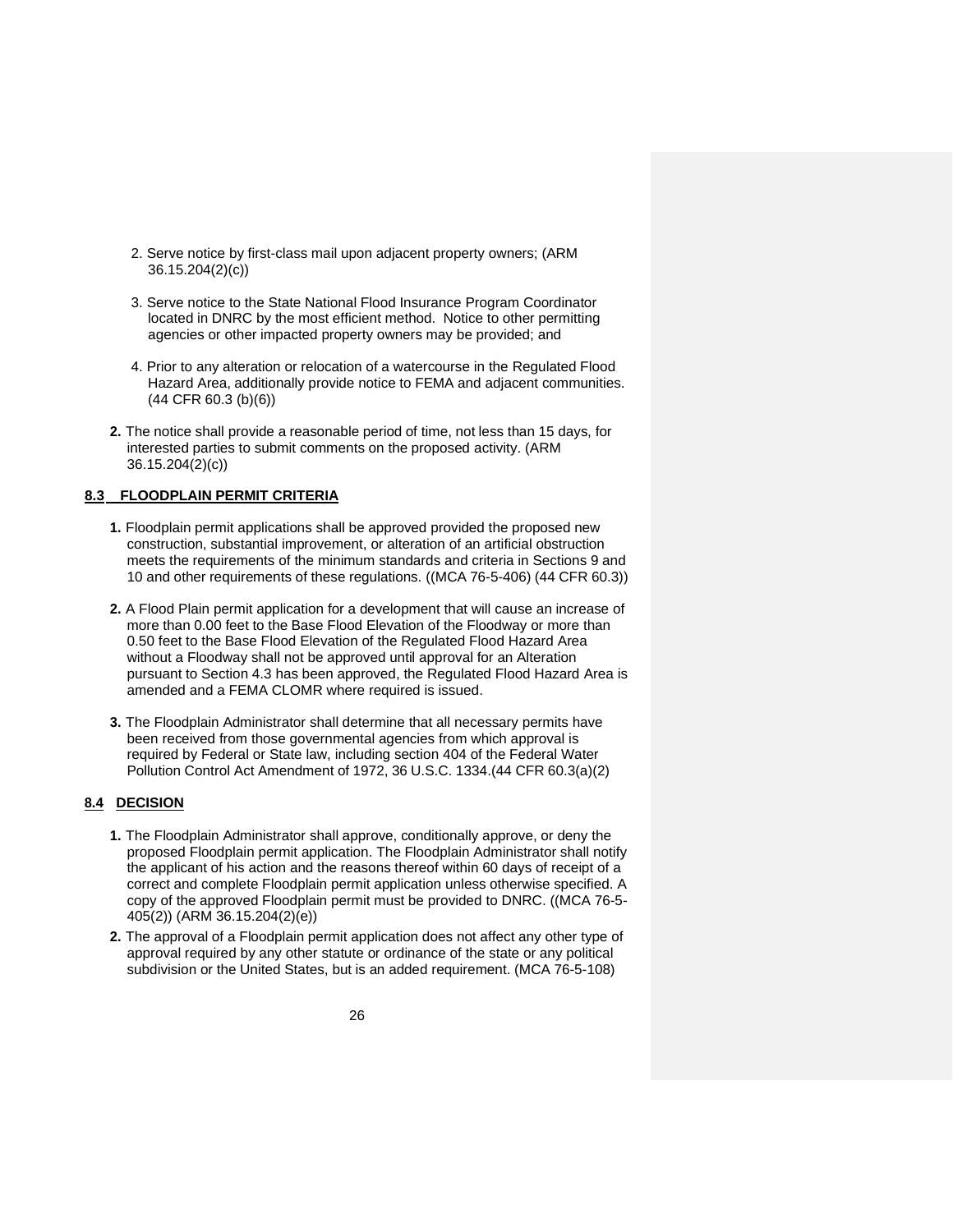#### **8.5 FLOODPLAIN PERMIT CONDITIONS AND REQUIREMENTS**

- **1.** Upon approval or conditional approval of the Floodplain permit application, the Floodplain Administrator shall provide the applicant with a Floodplain permit with applicable specific requirements and conditions including but not limited to the following:
	- 1. The Floodplain permit will become valid when all other necessary permits required by Federal or State law are in place;(44 CFR 60.3(a)(2)
	- 2. Completion of the development pursuant to the Floodplain permit shall be completed within one year from the date of Floodplain permit issuance or a time limit commensurate with the project construction time line for completion of the project or development. The applicant may request an extension for up to an additional year. The request must be made at least 30 days prior to the permitted completion deadline;
	- 3. The applicant shall notify subsequent property owners and their agents and potential buyers of the Floodplain development permit issued on the property and that such property is located within a Regulated Flood Hazard Area and shall record the notice with the Floodplain Administrator; (ARM 36.15.204(2)(g))
	- 4. The applicant shall maintain the artificial obstruction or use to comply with the conditions and specifications of the permit;
	- 5. The applicant shall allow the Floodplain Administrator to perform on site inspections at select intervals during construction or completion;
	- 6. The applicant shall provide periodic engineering oversight and/or interim reports during the construction period to be submitted to the Floodplain Administrator to confirm constructed elevations and other project elements;
	- 7. The applicant shall submit a compliance report including certifications where required and applicable including flood proofing, elevation, surface drainage, proper enclosure openings and materials to the Floodplain Administrator within 30 days of completion or other time as specified;
	- 8. The applicant shall submit an annual performance and maintenance report on bank stabilization or other projects utilizing maturing vegetative components to the Floodplain Administrator for a period of 5 years or a time specified in the permit; or
	- 9. The applicant shall submit evidence of a submittal of a FEMA Letter of Map Revision (LOMR) to FEMA and applicable fees within 6 months of project completion and proceed with due diligence for acceptance of the document and necessary supporting materials by FEMA. (44 CFR 65.3)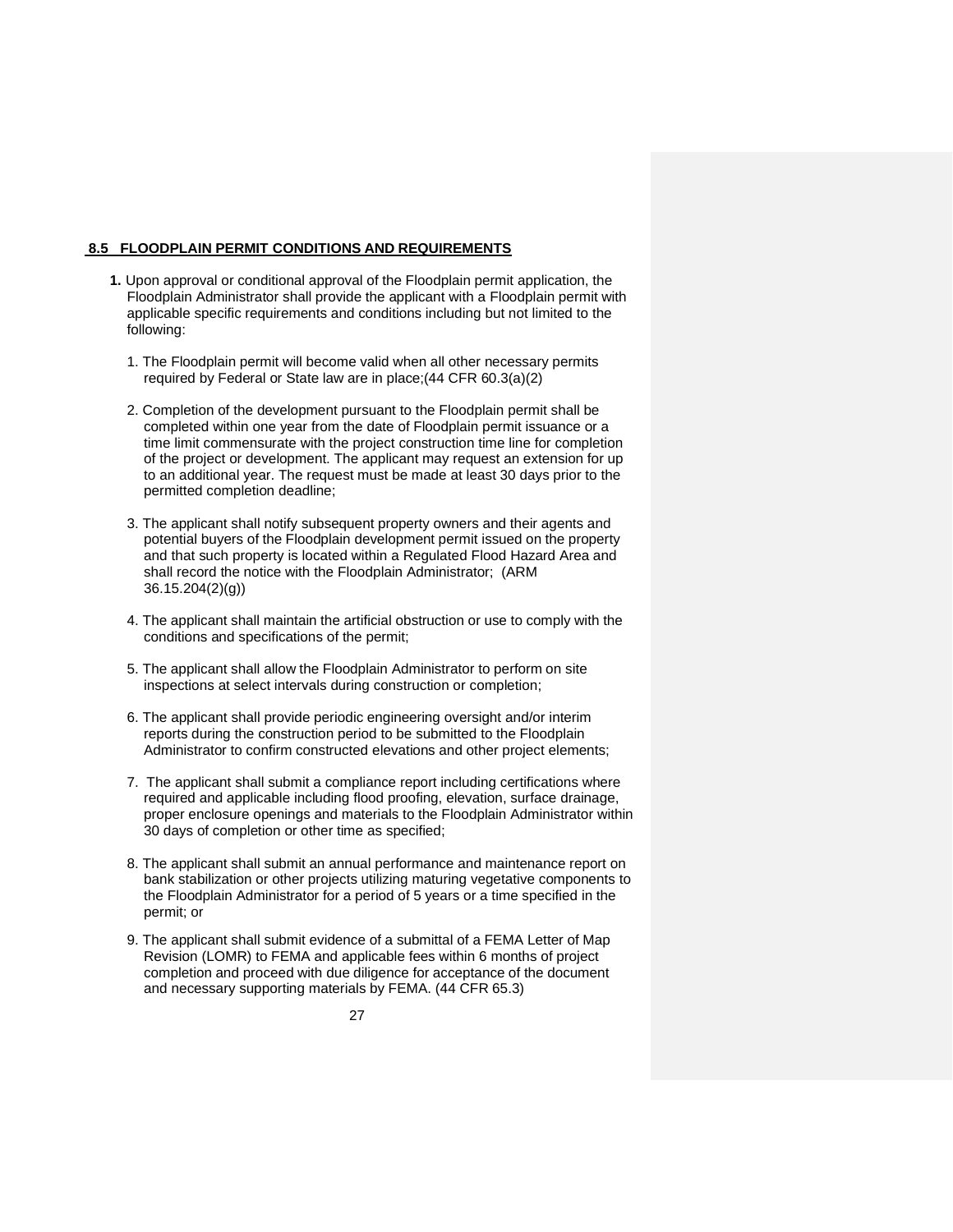## **SECTION 9. DEVELOPMENT REQUIREMENTS IN THE FLOODWAY**

**9.1 USES REQUIRING PERMITS** Artificial obstructions including alterations and substantial improvements specifically listed in Sections 9.3 to 9.15 may be allowed by permit within the Floodway, provided the General Requirements in Section 9.2 and the applicable requirements in Sections 9.3 to 9.15 are met.

**9.2 GENERAL REQUIREMENTS** An application for a permit shall meet the following requirements:

- **1.** All projects shall be designed and constructed to ensure that they do not adversely affect the flood hazard on other properties and are reasonably safe from flooding;
- **2.** All projects shall assure that the carrying capacity of the Floodway is not reduced. All projects in the Floodway shall meet the following:
	- 1. Demonstrate that the project does not increase the Base Flood Elevation by conducting an encroachment analysis certified by an engineer. A minimal or qualitative encroachment analysis may be accepted when the project or development does not require a structure, alteration of the Floodway, involve fill, grading, excavation or storage of materials or equipment but is also certified by an engineer to not exceed the allowable encroachment to the Base Flood Elevation; and
	- 2. The allowable encroachment to the Base Flood Elevation is 0.00 feet, and no significant increase to the velocity or flow of the stream or water course unless approval of an alteration of the Regulated Flood Hazard Area pursuant to Section 4.3 and an approved FEMA Conditional Letter of Map Revision occurs before permit issuance. ((ARM 36.15.604) (ARM 36.15.505) (ARM 36.15.605(b)) (44 CFR 60.3(a)(3 and 4)) (44CFR 65.12(a))
- **3.** An application for a Floodplain permit must also demonstrate the following factors are considered and incorporated into the design of the use or artificial obstruction in the Floodway:
	- 1. The danger to life and property due to backwater or diverted flow caused by the obstruction or use; ((MCA 76-5-406(1)) (ARM 36.15.216(2)(a)))
	- 2. The danger that the obstruction or use may be swept downstream to the injury of others; ((MCA 76-5-406(2)) (ARM 36.15.216(2)(b)))
	- 3. The availability of alternative locations; ((MCA 76-5-406(3)) (ARM 36.15.216(2)(c))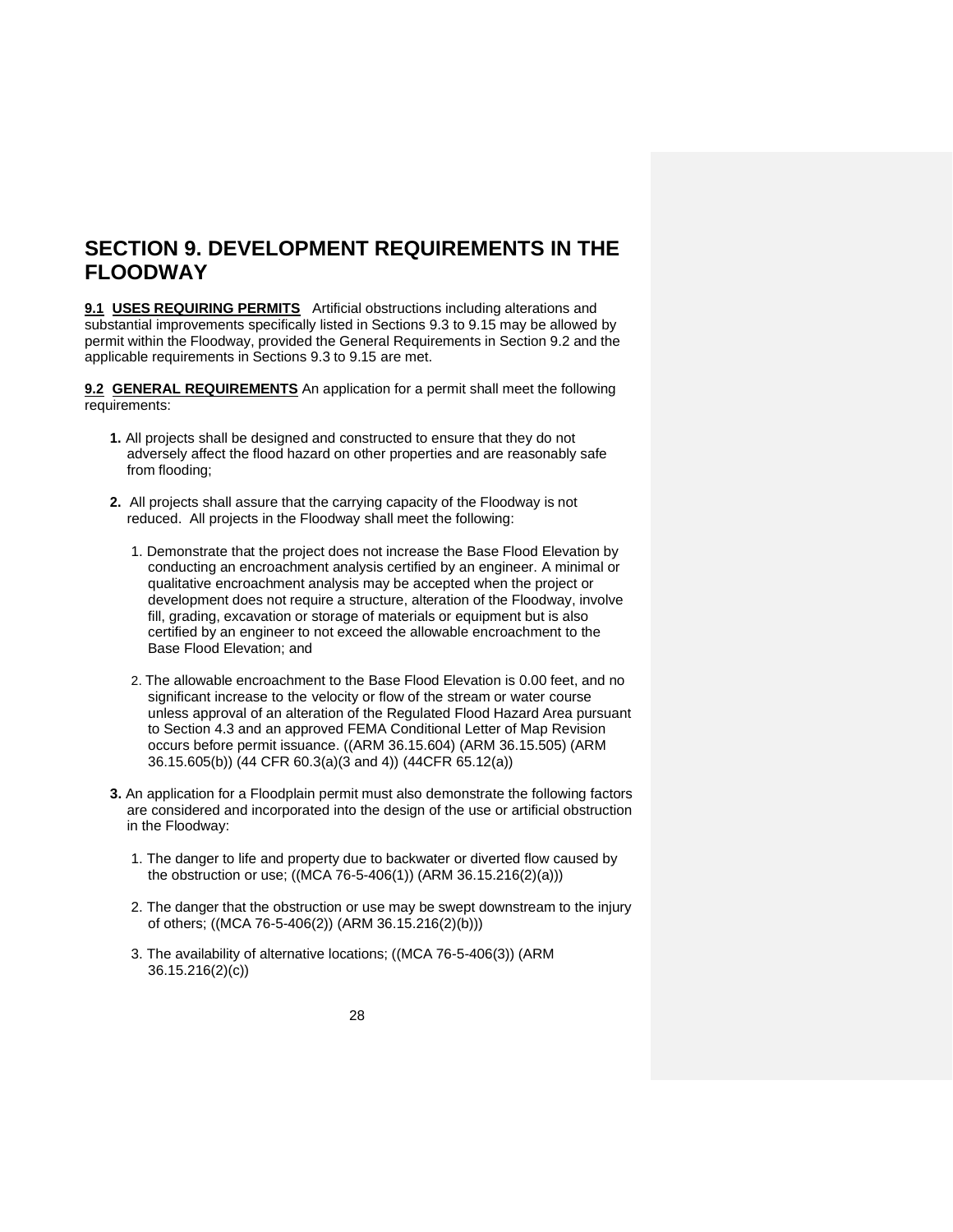- 4. Construct or alter the obstruction or use in such manner as to lessen the flooding danger; ((MCA 76-5-406(4)) (ARM 36.15.216(2)(d)))
- 5. The permanence of the obstruction or use and is reasonably safe from flooding; ((MCA 76-5-406(5) (ARM 36.15.216(2e)))
- 6. The anticipated development in the foreseeable future of the area which may be affected by the obstruction or use; ((MCA 76-5-406(6)) (ARM 36.15.216(2f)))
- 7. Relevant and related permits for the project have been obtained; (44 CFR 60.3(a)(2))
- 8. Such other factors as are in harmony with the purposes of these regulations, the Montana Floodplain and Floodway Management Act, and the accompanying Administrative Rules of Montana; and ((MCA 76-5-406(7)) (ARM 36.15.216(2)(g)))
- 9. The safety of access to property in times of flooding for ordinary and emergency services. (44CFR 60.22 (c)(7))

#### **9.3 MINING OF MATERIAL REQUIRING EXCAVATION FROM PITS OR POOLS**

provided, in addition to the requirements of Section 9.2, that:

- **1.** A buffer strip of undisturbed land of sufficient width as determined by an engineer to prevent flood flows from channeling into the excavation is left between the edge of the channel and the edge of the excavation; (ARM 36.15.602(1)(a))
- **2.** The excavation meets all applicable laws and regulations of other local and state agencies; and (ARM 36.15.602(1)(b))
- **3.** Excavated material may be processed on site but is stockpiled outside the Floodway.(ARM 36.15.602(1)(c))

**9.4 RAILROAD, HIGHWAY AND STREET STREAM CROSSINGS,** including other transportation related crossings provided, in addition to the requirements of Section 9.2, that:

- **1.** Crossings are designed to offer minimal obstructions to the flood flow; (ARM 36.15.602(2))
- **2.** Where failure or interruption of public transportation facilities would result in danger to public health or safety and where practicable and in consideration of FHWA Federal-Aid Policy Guide 23CFR650A:
	- 1. Bridge lower chords shall have freeboard to at least two (2) feet above the Base Flood Elevation to help pass ice flows, the base flood discharge and any debris associated with the discharge; and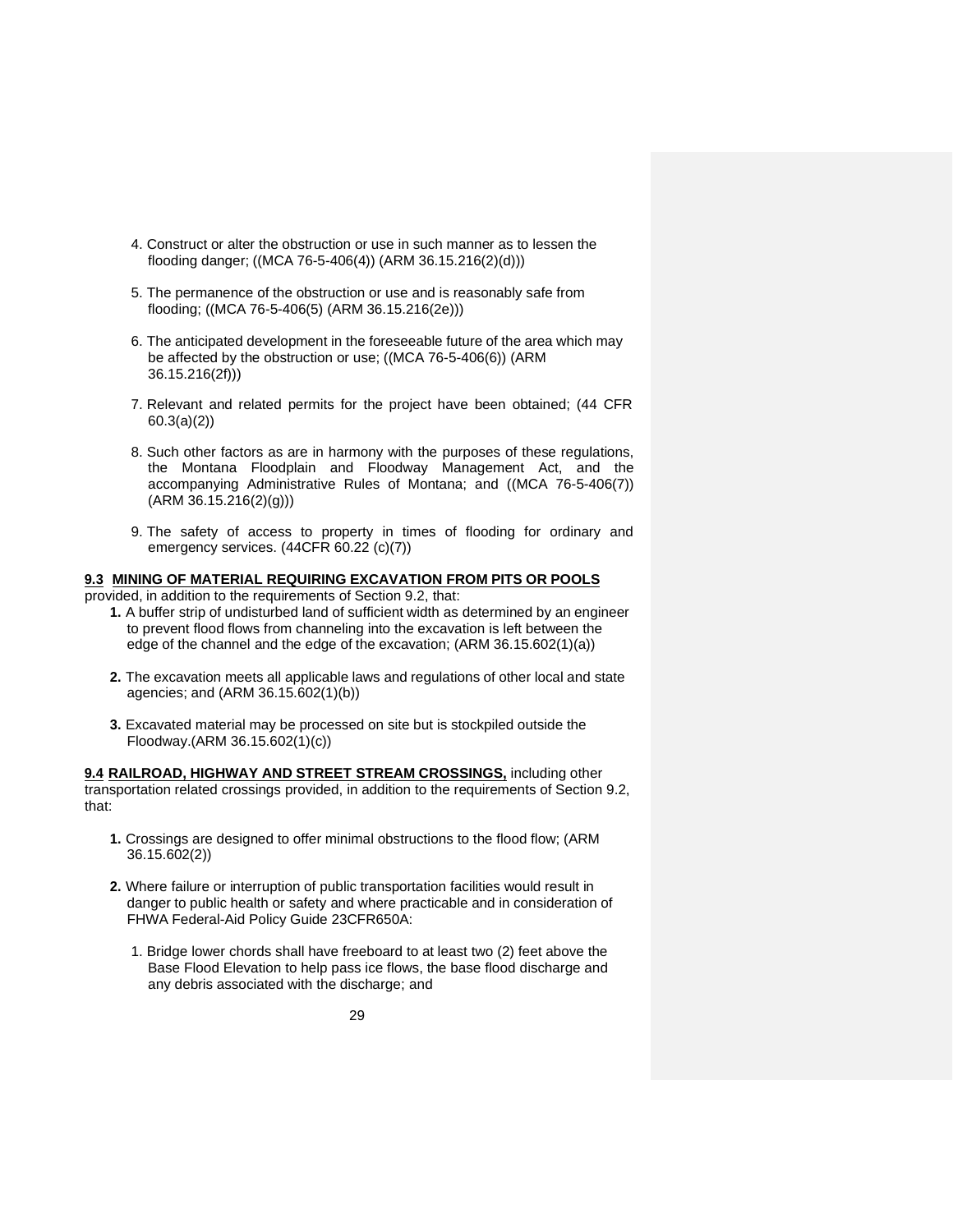- 2. Culverts shall be designed to pass the Base Flood discharge and maintain at least two (2) feet freeboard on the crossing surface;
- **3.** Normal overflow channels, if possible are preserved to allow passage of sediments to prevent aggradations; and
- **4.** Mid stream supports for bridges, if necessary, have footings buried below the maximum scour depth.

**9.5 LIMITED FILLING FOR ROAD AND RAILROAD EMBANKMENTS,** including other transportation related embankments not associated with stream crossings and bridges provided, in addition to the requirements of Section 9.2, that:

- **1.** The fill is suitable fill;
- **2.** Reasonable alternate transportation routes outside the floodway are not available; and (ARM 36.15.602(3))
- **3.** The encroachment is located as far from the stream channel as possible. (ARM 36.15.602(3))

**9.6 BURIED OR SUSPENDED UTILITY TRANSMISSION LINES** provided, in addition to the requirements of Section 9.2, that:

- **1.** Suspended utility transmission lines are designed such that the lowest point of the suspended line is at least six (6) feet higher than the Base Flood Elevation; (ARM 36.15.602(4))
- **2.** Towers and other appurtenant structures are designed and placed to withstand and offer minimal obstruction to flood flows; (ARM 36.15.602(4))
- **3.** Alternatives such as alternative routes, directional drilling, and aerial crossings are considered when technically feasible; and
- **4.** Utility transmission lines carrying toxic or flammable materials are buried to a depth of at least twice the calculated maximum scour depth determined by an engineer for the Base Flood. (ARM 36.15.602(4))

**9.7 STORAGE OF MATERIALS AND EQUIPMENT** provided, in addition to the requirements of Section 9.2, that:

**1.** The material or equipment is not subject to major damage by flooding and is properly anchored to prevent flotation or downstream movement; or (ARM 36.15.602(5)(a))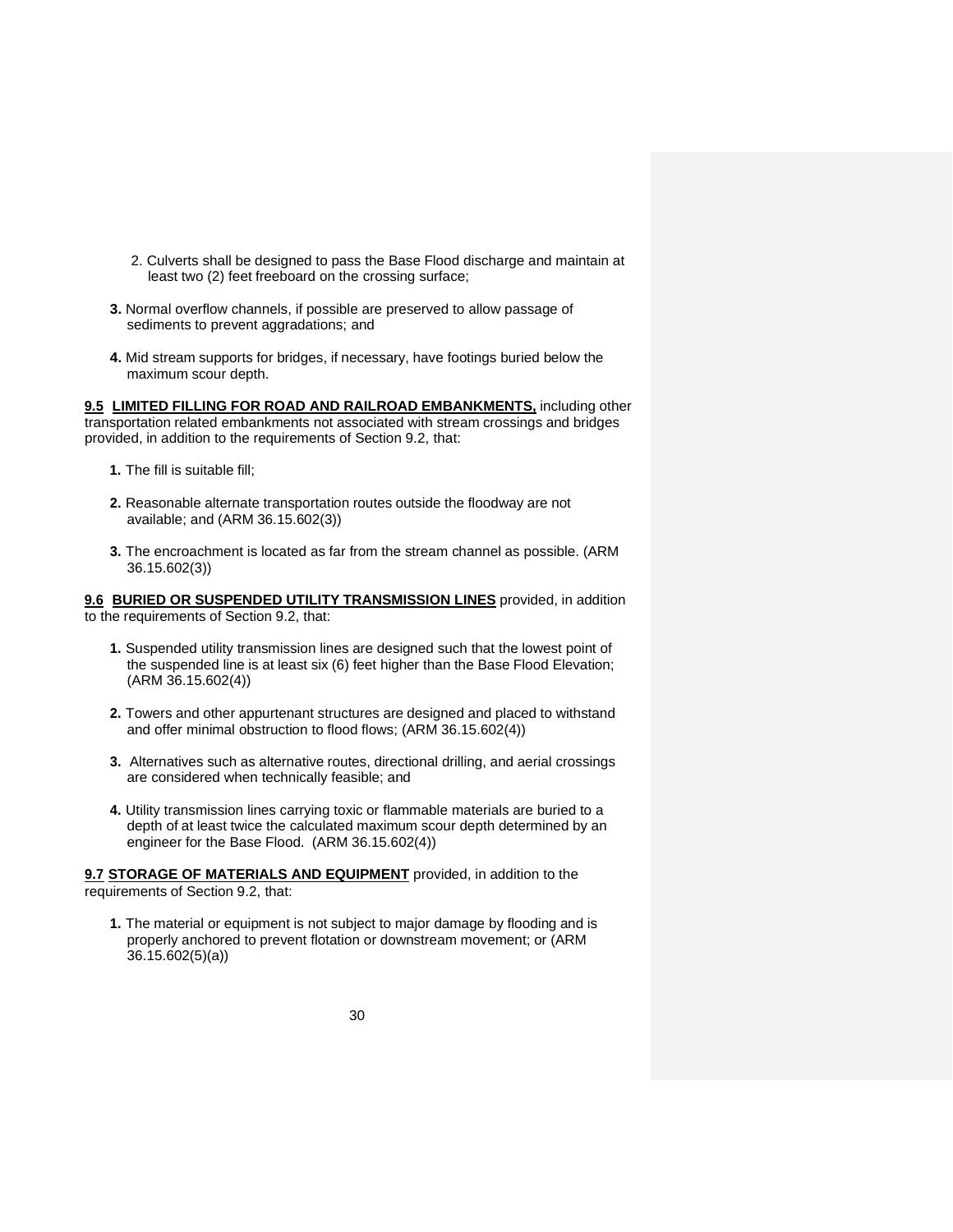**2.** The material or equipment is readily removable within the limited time available after flood warning. Storage of flammable, toxic or explosive materials shall not be permitted.(ARM 36.15.602(5)(b))

**9.8 DOMESTIC WATER SUPPLY WELLS** provided, in addition to the requirements of Section 9.2, that:

- **1.** They are driven or drilled wells located on ground higher than surrounding ground to assure positive drainage from the well; (ARM 36.15.602(6))
- **2.** They require no other structures (e.g. a well house); (ARM 36.15.602(6))
- **3.** Well casings are water tight to a distance of at least twenty five (25) feet below the ground surface and the well casing height is a minimum of two (2) feet above the Base Flood Elevation or capped with a watertight seal and vented two (2) feet above the Base Flood Elevation; ((ARM 36.15.602(6)) )
- **4.** Water supply lines have a watertight seal where the lines enter the casing; (ARM 36.15.602(6))
- **5.** All pumps and electrical lines and equipment are either of the submersible type or are adequately flood proofed; and (ARM 36.15.602(6))
- **6.** Check valves are installed on main water lines at wells and at all building entry locations. ((44 CFR 60.3 (a)(5)) (ARM 36.15.602(6)))

**9.9 BURIED AND SEALED VAULTS FOR SEWAGE DISPOSAL IN CAMPGROUNDS AND RECREATIONAL AREAS** provided, in addition to the requirements of Section 9.2, demonstrate approval by Montana Department of Environmental Quality and local health and sanitation permits or approvals. ((44 CFR 60.3(a)(6)) (ARM 36.15.602(7)))

**9.10 PUBLIC AND PRIVATE CAMPGROUNDS** provided, in addition to the requirements of Section 9.2, that:

- **1.** Access roads require only limited fill and do not obstruct or divert flood waters; (ARM 36.15.602(8))
- **2.** The project meets the accessory structures requirements in this Section;
- **3.** No dwellings or permanent mobile homes are allowed; (ARM 36.15.602(8))
- **4.** Recreational vehicles and travel trailers are ready for highway use with wheels intact, with only quick disconnect type utilities and securing devices, and have no permanently attached additions; and (44 CFR 60.3(c)(14))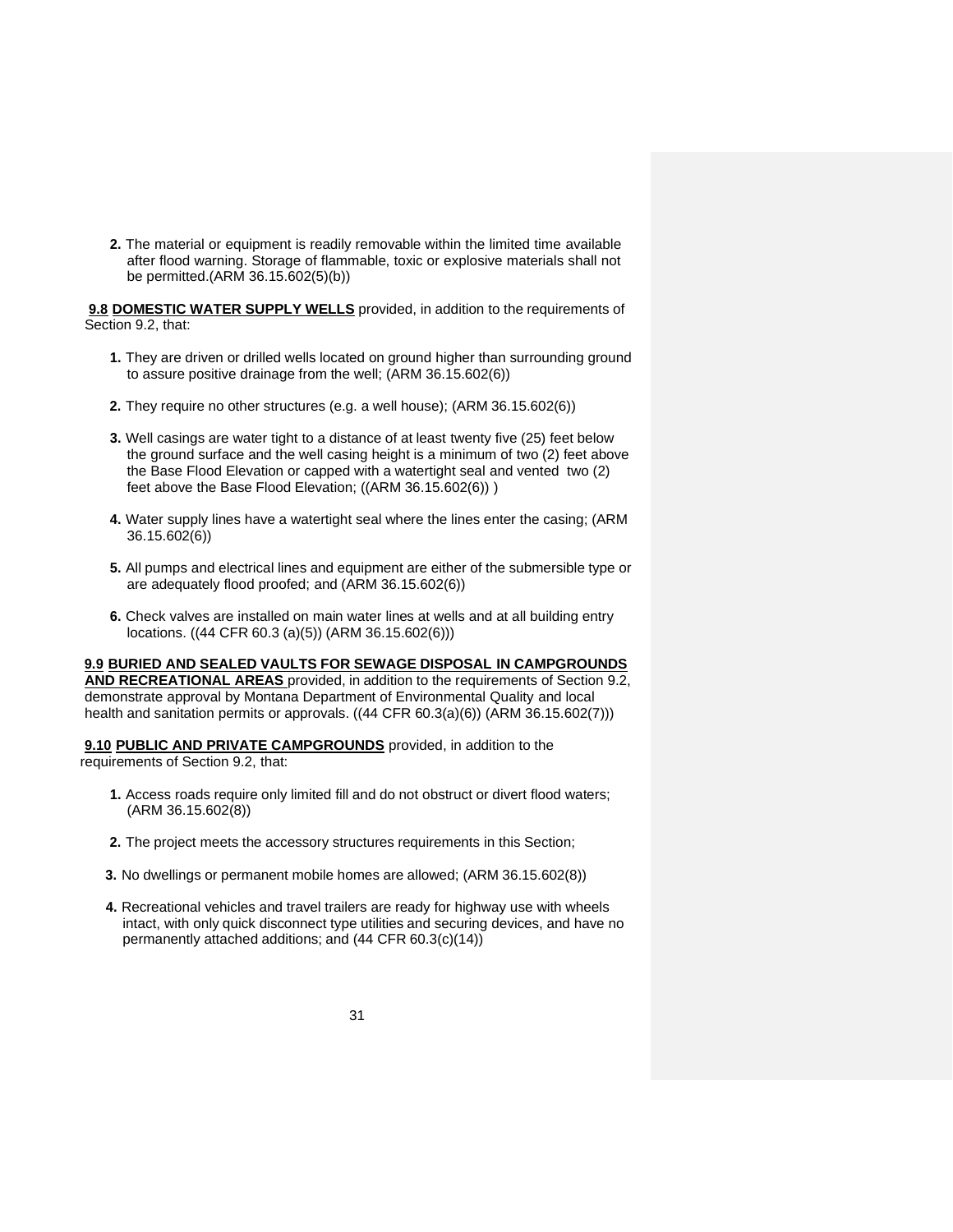**5.** There is no large-scale clearing of riparian vegetation within 50 feet of the mean annual high water mark.

**9.11 STRUCTURES ACCESSORY OR APPURTENANT** to permitted uses such as boat docks, loading and parking areas, marinas, sheds, emergency airstrips, permanent fences crossing channels that may impede or stop flows or debris, picnic shelters and tables and lavatories, that are incidental to a principal structure or use, provided in addition to the requirements of Section 9.2, that:

- **1.** The structures are not intended for human habitation or supportive of human habitation; (ARM 36.15.602(9))
- **2.** The structures will have low flood damage potential; (ARM 36.15.602(9))
- **3.** The structures will, insofar as possible, be located on ground higher than the surrounding ground and as far from the channel as possible; (ARM 36.15.602(9))
- **4.** The structures will be constructed and placed so as to offer a minimal obstruction to flood flows; (ARM 36.15.602(9))
- **5.** Only those wastewater disposal systems that are approved under health and sanitation regulations are allowed;
- **6.** Service facilities within these structures such as electrical, heating and plumbing are flood proofed according to the requirements in Section 10; (ARM 36.15.602(9))
- **7.** The structures are firmly anchored to prevent flotation; (ARM 36.15.602(9))
- **8.** The structures do not require fill and/or substantial excavation;
- **9.** The structures or use cannot be changed or altered without permit approval; and
- **10.** There is no clearing of riparian vegetation within 50 feet of the mean annual high water mark.

#### **9.12 CONSTRUCTION OF OR MODIFICATIONS TO SURFACE WATER**

**DIVERSIONS** provided, in addition to the requirements of Section 9.2, that the design is reviewed and approved by an engineer and includes:

- **1.** Measures to minimize potential erosion from a Base Flood; and (ARM 36.15.603(3)(b))
- **2.** Designs and plans that demonstrate any permanent structure in the stream is designed to safely withstand up to the Base Flood considering the forces associated with hydrodynamic and hydrostatic pressures including flood depths,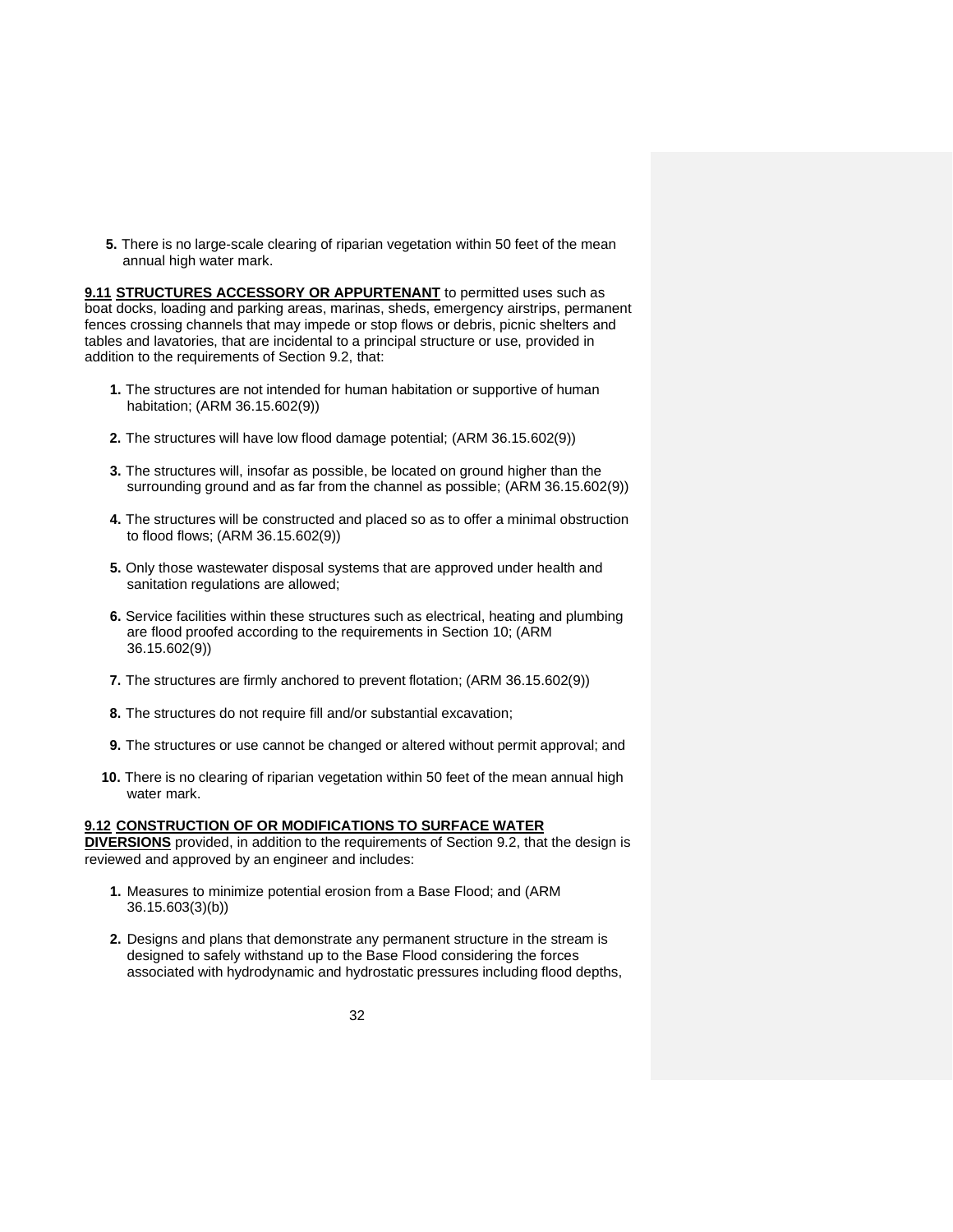velocities, impact, ice buoyancy, and uplift forces associated with the Base Flood. ((ARM 36.15.603(3)(c) ((CFR 60.3(a)(3) (CFR 60.3(d)(3)))

#### **9.13 FLOOD CONTROL AND STREAM BANK STABILIZATION MEASURES**

provided, in addition to the requirements of Section 9.2, that the design is reviewed and approved by an engineer and constructed to substantially resist or withstand the forces associated with hydrodynamic and hydrostatic pressures, including flood depths, velocities, impact, ice, buoyancy, and uplift associated with the Base Flood. The design must also show compliance with the following applicable criteria: ((CFR 60.3(a)(3) (CFR 60.3(d)(3)) (ARM 36.15.606))

- **1. LEVEE AND FLOODWALL** construction or alteration:
	- 1. Must be designed and constructed with suitable fill and be designed to safely convey a Base Flood; (ARM 36.15.606(1)(a))
	- 2. Must be constructed at least 3 feet higher than the elevation of the Base Flood unless the levee or floodwall protects agricultural land only; (ARM 36.15.606(2)(a))
	- 3. Must meet state and federal levee engineering and construction standards and be publically owned and maintained if it protects structures of more than one landowner; and (ARM 36.15.505(1)(c)(ii)and (iii))
	- 4. For any increase in the elevation of the Base Flood, an alteration of the Regulated Flood Hazard Area requires approvals pursuant to Section 4.3.

#### **2. STREAM BANK STABILIZATION, PIER AND ABUTMENT PROTECTION** projects:

- 1. Must be designed and constructed using methods and materials that are the least environmentally damaging yet practicable, and should be designed to withstand a Base Flood once the project's vegetative components are mature within a period of up to 5 years or other time as required by the Floodplain Administrator. Once vegetation is mature and established it should not require substantial yearly maintenance after the initial period;
- 2. Materials for the project may be designed to erode over time but not fail catastrophically and impact others. Erosion, sedimentation, and transport of the materials may be designed to be at least similar in amount and rate of existing stable natural stream banks during the Base Flood;
- 3. Must not increase erosion upstream, downstream, across from or adjacent to the site in excess of the existing stable natural stream bank during the Base Flood; and (ARM 36.15.606(1)(b))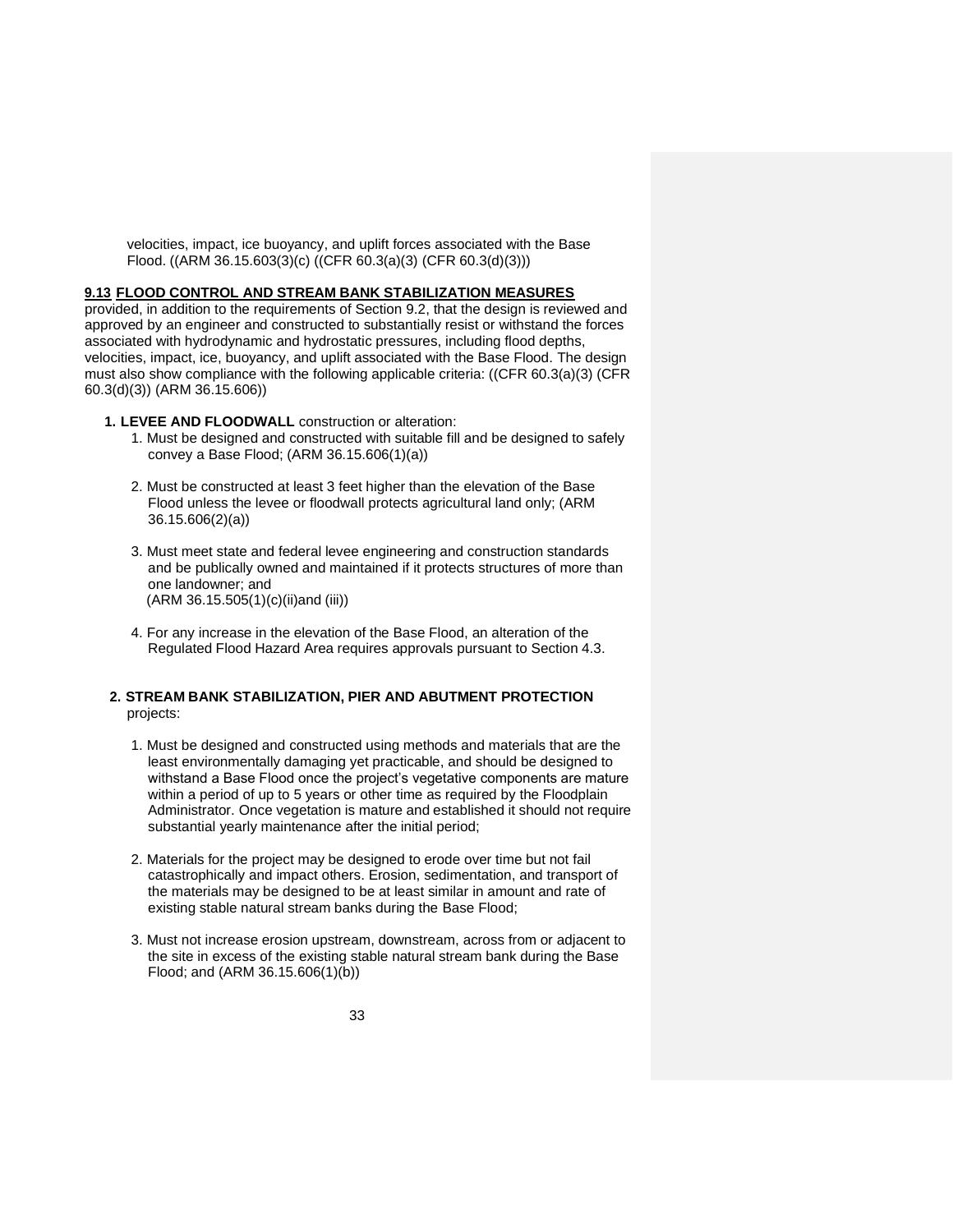- 4. Materials for the project may include but are not limited to riprap, root wads, brush mattresses, willow wattles, natural woody debris or combinations of analogous materials.
- **3. CHANNELIZATION PROJECTS** where the excavation and/or construction of an channel is for the purpose of diverting the entire or a portion of the flow of a stream from its established course, the project must:
	- 1. Not increase the magnitude, velocity, or elevation of the Base Flood; and
	- 2. Meet the requirements of Section 9.13.2. (ARM 36.15.101(7)) (ARM 36.15.606(1)(c))

#### **4. DAMS**:

- 1. The design and construction shall be in accordance with the Montana Dam Safety Act and applicable safety standards; and
- 2. The project shall not increase flood hazards downstream either through operational procedures or improper hydrologic/hydraulic design. (ARM 36.15.606(1)(d)

**9.14 STREAM AND BANK RESTORATION** projects intended to reestablish the terrestrial and aquatic attributes of a natural stream and not for protection of a structure or development provided, in addition to the requirements of Section 9.2, that:

- **1.** The project will not increase velocity or erosion upstream, downstream, across from or adjacent to the site;  $(ARM 36.15.606(1)(b))$
- **2.** Materials may include but are not limited to boulders, rock cobble, gravel, native stream bed materials, root wads, brush mattresses, willow wattles, natural woody debris or combinations of analogous materials and that reasonably replicates the bed and bank of the natural stream;
- **3.** Erosion, sedimentation, and transport of the materials are not more than the amount and rate of existing natural stream banks during the Base Flood; and
- **4.** The project may be designed to allow vegetative materials to mature within a period up to 5 years or other time as required by the Floodplain Administrator. Once vegetation is mature and established it should not require substantial yearly maintenance after the initial period.

#### **9.15 EXISTING RESIDENTIAL AND NON-RESIDENTIAL BUILDINGS IN THE FLOODWAY** any alteration or substantial improvement to an existing building must meet the requirements of Section 9.2 and the applicable requirements in Section 10 for residential or non-residential buildings. (MCA76-5-404(3)(b))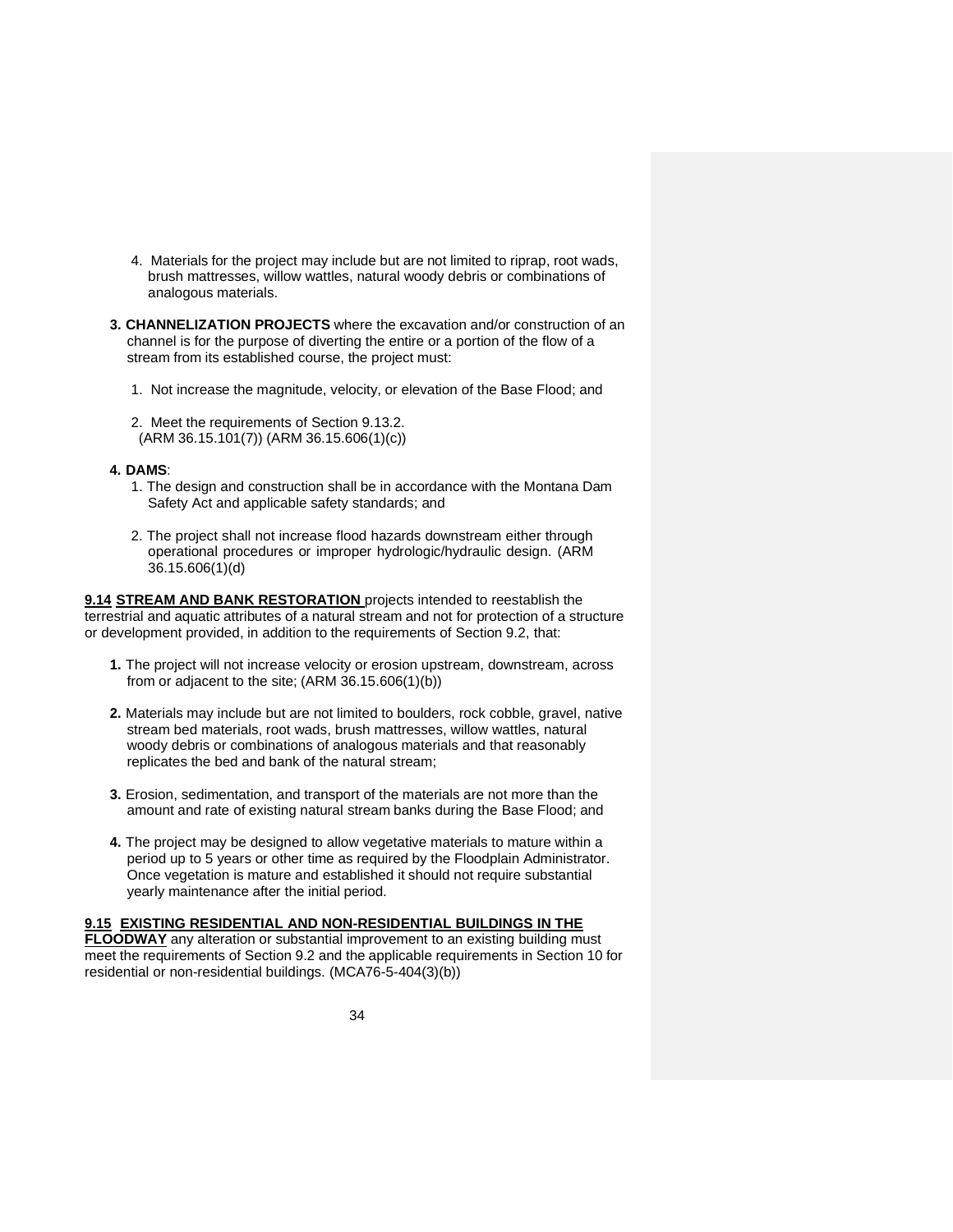## **SECTION 10. DEVELOPMENT REQUIREMENTS IN THE FLOOD FRINGE OR REGULATED FLOOD HAZARD AREA WITH NO FLOODWAY**

**10.1 USES REQUIRING PERMITS** – All uses allowed by permit in the Floodway shall also be allowed by permit within the Flood Fringe or Regulated Flood Hazard Area with no Floodway. Such uses are subject to the requirements in Section 9, with the exception of the encroachment limit of Section 9.2.2. Instead, such uses are subject to the encroachment limits of this Section 10.2.9.

Except for prohibited artificial obstructions in Section 6.2, all other artificial obstructions including new construction, substantial improvements, alterations to residential, and nonresidential structures including manufactured homes, and related suitable fill or excavation shall be allowed by permit and are subject to the requirements in this Section and General Requirements of Section 9.2, with the exception of the encroachment limit of Section 9.2.2. (ARM 36.15.701(2))

**10.2 GENERAL REQUIREMENTS** An application for a Floodplain permit must demonstrate or meet the following applicable requirements:

- **1. Base Flood Elevation** Where necessary to meet the appropriate elevation requirement in these regulations, the Base Flood Elevation(s) must be determined by an engineer and utilized in the design and layout of the project demonstrating the design and construction criteria herein are met. For Regulated Flood Hazard Areas that do not have computed and published Base Flood Elevations in the adopted flood hazard study referenced in Section 4, a Base Flood Elevation must be determined or obtained from a reliable source, utilizing appropriate engineering methods and analyses;
- **2. Flood Damage** Structures must be constructed by methods and practices that minimize flood damage and structures must be reasonably safe from flooding;  $((44 \text{ CFR } 60.3(a))$   $(44 \text{ CFR } 60.3(a)(3)(iii)))$
- **3. Surface Drainage** Adequate surface drainage must be provided around structures;
- **4. Materials** Structures must be constructed with materials resistant to flood damage; ((44 CFR 60.3(a)) (44 CFR 60.3(a)(3)(ii))
- **5. Artificial Obstructions** Structures, excavation or fill must not be prohibited by any other statute, regulation, ordinance, or resolution; and must be compatible with subdivision, zoning and any other land use regulations, if any: (ARM 36.15.701(3)(a)) ((ARM 36.15.701(3)(b))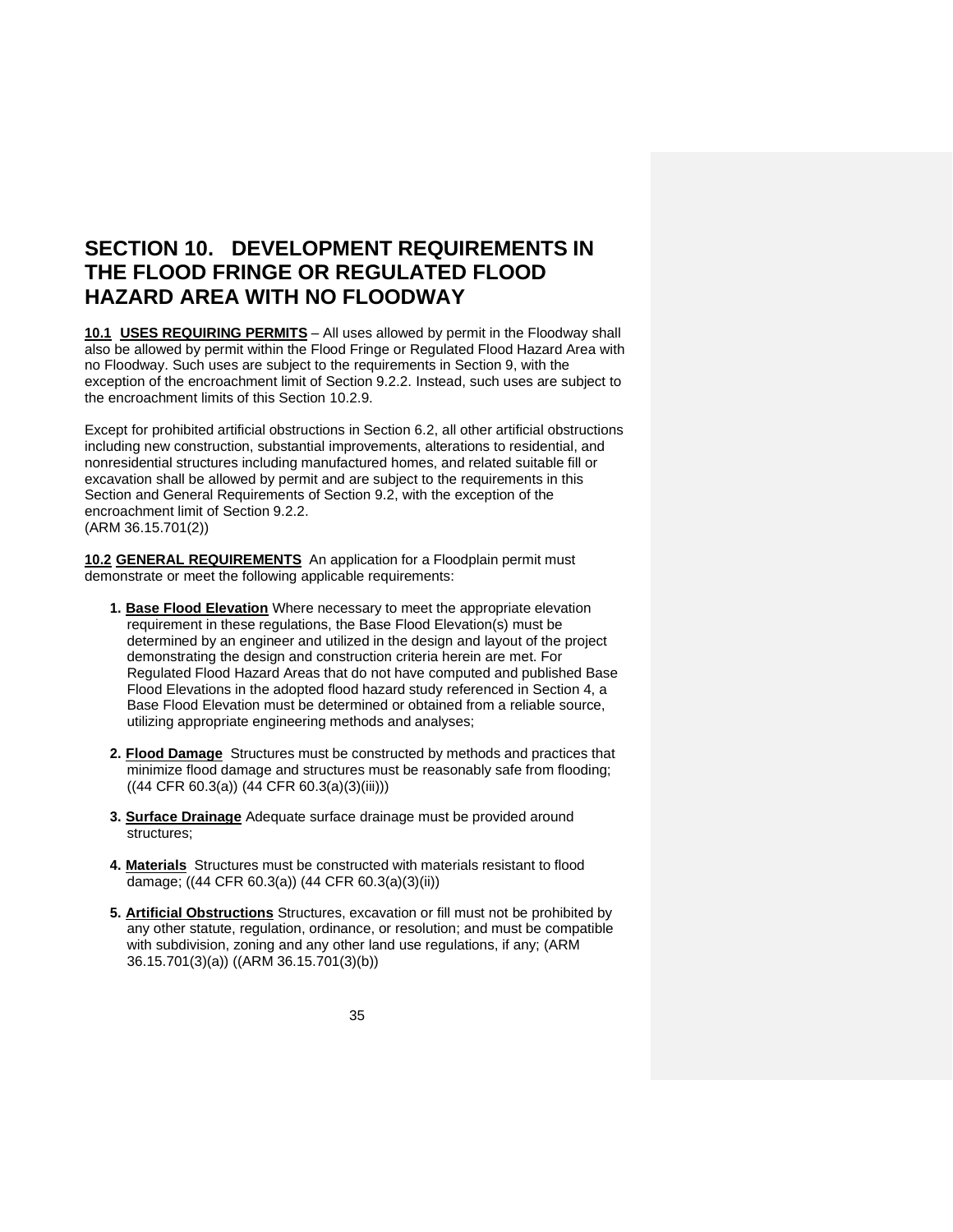- **6. Anchoring** All construction and substantial improvements must be designed and adequately anchored to prevent flotation, collapse, or lateral movement of the structure resulting from hydrodynamic and hydrostatic loads, including the effects of buoyancy;(44CFR 60.3(a)(3)
- **7. Certification** Certification by an engineer, architect, land surveyor, or other qualified person must accompany the application where required including for an encroachment analysis, adequacy of structural elevations, Base Flood Elevation determinations, flood-proofing, enclosure flood openings and design and construction to withstand the hydrodynamic forces and hydrostatic pressures of flood depths, velocities, impact, buoyancy, uplift forces associated with the Base Flood and surface drainage. A certification is not intended to constitute a warranty or guarantee of performance, expressed or implied; ((ARM 36.15.606(1) (ARM 36.15.702(2)(c)) (ARM 36.15.801(3)(b)) (44 CFR 60.3(c)(3 &4)) (44 CFR 60.3 (d)(3)))
- **8. Access** Structures must have safe access during times of flooding up to the Base Flood for ordinary and emergency services provided there are no reasonable alternate locations for structures;

#### **9. Encroachment Analysis**

- 1. All applications in the Regulated Flood Hazard Area without a Floodway must be supported by an encroachment analysis of the proposed use, a thorough hydrologic and hydraulic analysis except as provided in following paragraph 4, Section 10.2.9.4, prepared by an engineer to demonstrate the effect of the structure on flood flows, velocities and the Base Flood Elevation; ((ARM 36.15.604) (44 CFR 60.3(a)(3))
- 2. The maximum allowable encroachment is certified to be at or less than 0.5 feet increase to the Base Flood Elevation unless approval of an alteration of the Regulated Flood Hazard Area pursuant to Section 4 and an approved FEMA Conditional Letter of Map Revision occurs before permit issuance;  $((ARM 36.15.604) (ARM 36.15.505) (44 CFR 60.3(c)(13)))$
- 3. An encroachment analysis is not required for any development in the Flood Fringe where an accompanying Floodway has been designated within the Regulated Flood Hazard Area; and
- 4. Although all other development standards herein apply, a minimal or qualitative encroachment analysis may be accepted when the project or development does not require a structure, alteration of the Floodplain, involve fill, grading, excavation or storage of materials or equipment and also is certified by an engineer to not exceed the allowable encroachment.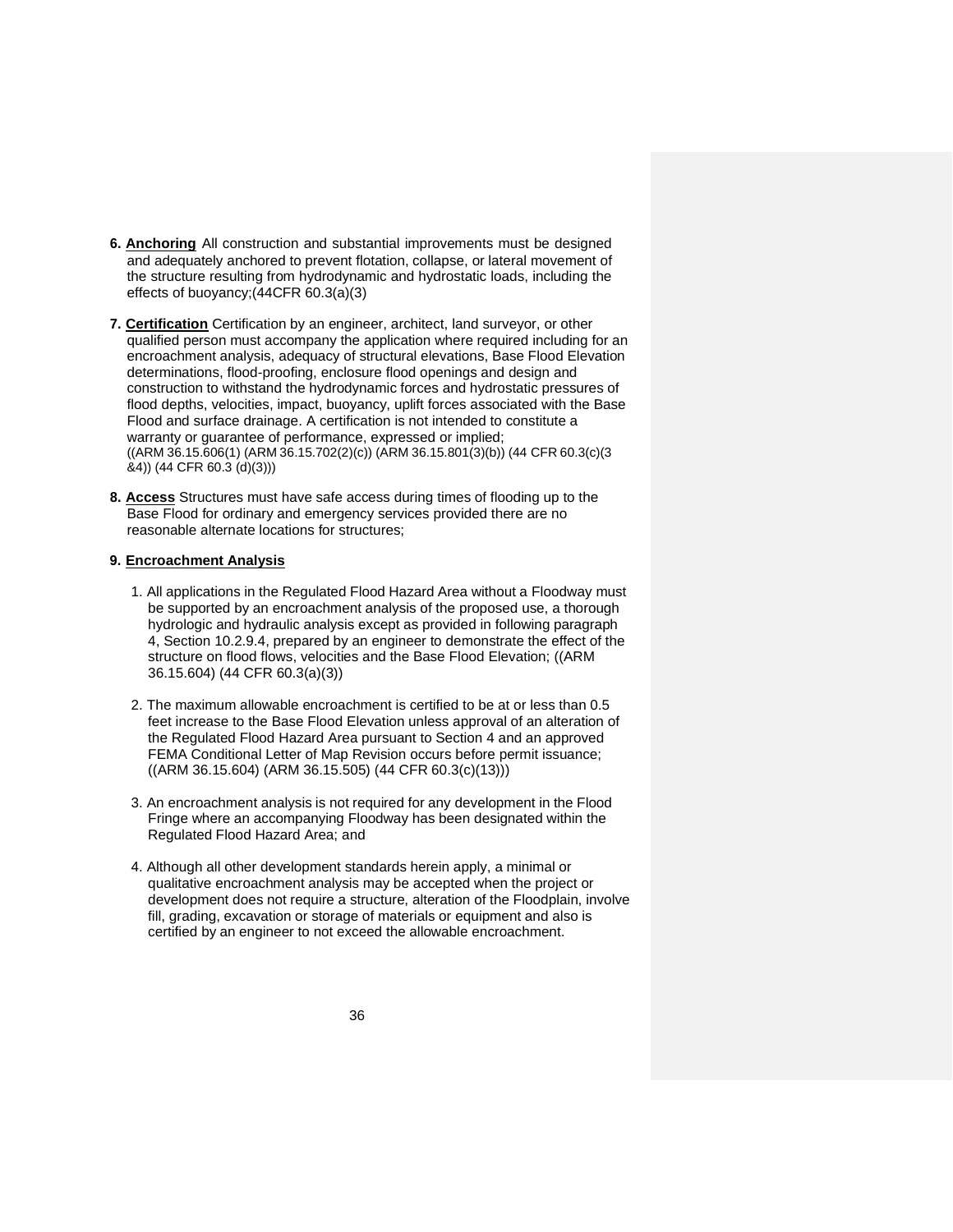- **10.Electrical Systems Flood Proofing** All electrical service materials, equipment and installation for uses in a Regulated Flood Hazard Area must be certified to meet the following requirements:
	- 1. All incoming power service equipment including all metering equipment, control centers, transformers, distribution and lighting panels and all other stationary equipment must be located at least two feet above the Base Flood Elevation; (ARM 36.15.901(1)(a))
	- 2. Portable and movable electrical equipment may be placed below the Base Flood Elevation, provided that the equipment can be disconnected by a single plug and socket assembly of the submersible type; (ARM 36.15.901(1)(b))
	- 3. The main power service lines must have automatically operated electrical disconnect equipment or manually operated electrical disconnect equipment located at an accessible remote location outside the Regulated Flood Hazard Area or two feet above the Base Flood Elevation; and (ARM 36.15.901(1)(c))
	- 4. All electrical wiring systems installed below the Base Flood Elevation must be suitable for continuous submergence and may not contain fibrous components. (ARM 36.15.901(1)(d))
- **11. Heating and Cooling Systems Flood Proofing** Heating and cooling systems for uses in a Regulated Flood Hazard Area must be certified to meet the following requirements:
	- 1. Float operated automatic control valves must be installed so that fuel supply is automatically shut off when flood waters reach the floor level where the heating and cooling systems are located; (ARM36.15.902(1)(a))
	- 2. Manually operated gate valves must be installed in gas supply lines. The gate valves must be operable from a location above the Base Flood Elevation; (ARM36.15.902(1)(b))
	- 3. Electrical Systems flood proofing must be met; and (ARM36.15.902(1)(c))
	- 4. Furnaces and cooling units must be installed at least two (2) feet above the Base Flood Elevation and the ductwork installed above the Base Flood Elevation.
- 12. Plumbing Systems Flood Proofing Plumbing systems for uses in the Regulated Flood Hazard Area must be certified to meet the following requirements: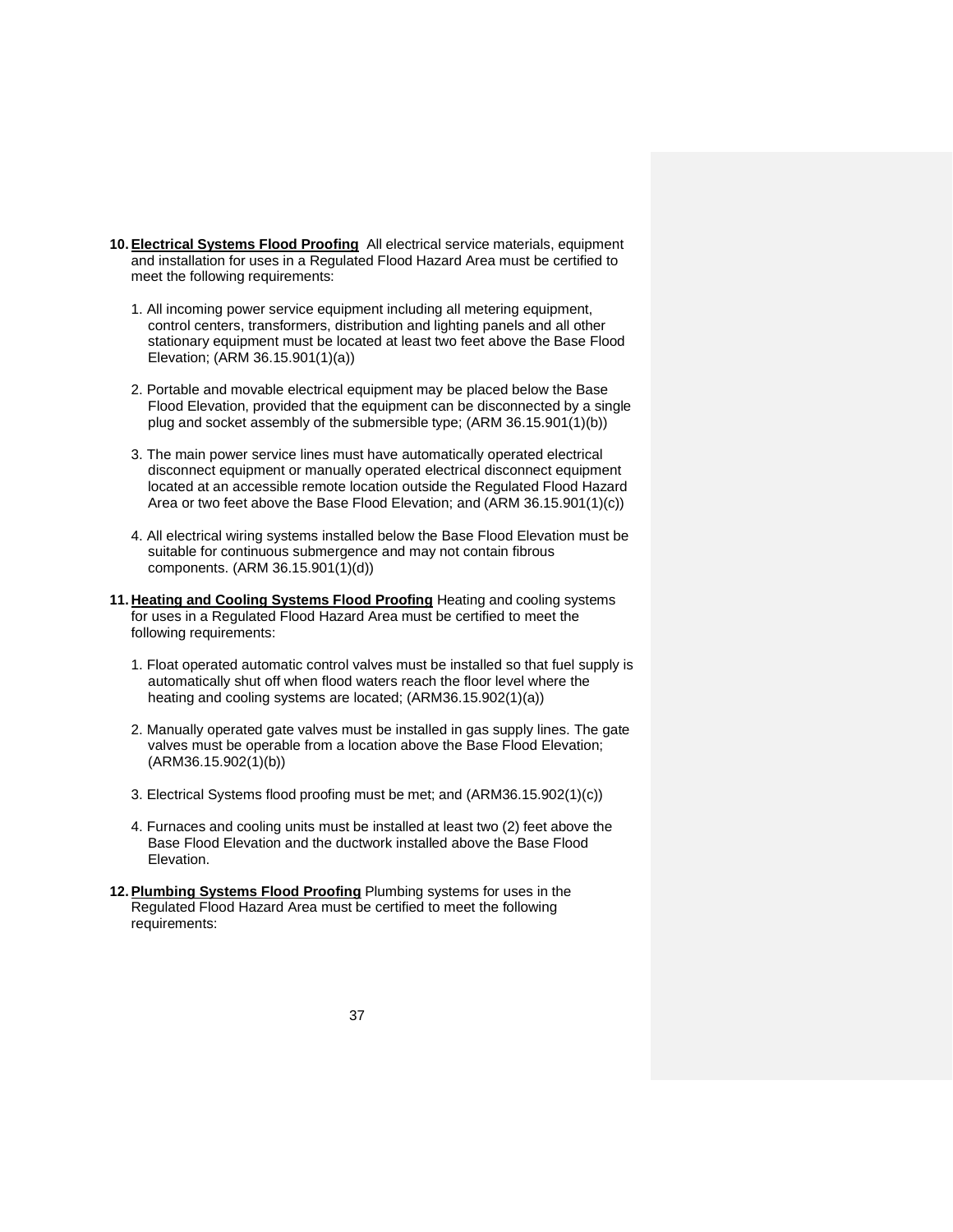- 1. Sewer lines, except those to a buried and sealed vault, must have check valves installed to prevent sewage backup into permitted structures; and (ARM 36.15.903(1)(a))
- 2. All toilets, stools, sinks, urinals, vaults, and drains must be located so the lowest point of possible flood water entry is at least two (2) feet above the Base Flood Elevation. (ARM 36.15.903(1)(b))
- **13.Structural Fill Flood Proofing** Fill used to elevate structures, including but not limited to residential and non-residential buildings must be certified to meet the following requirements:
	- 1. The filled area must be at or above the Base Flood Elevation and extend at least fifteen (15) feet beyond the structure in all directions;
	- 2. Fill material must be suitable fill, that is stable, compacted, well graded, and pervious, not adversely affected by water and frost, devoid of trash or similar foreign matter, tree stumps or other organic material; and is fitting for the purpose of supporting the intended use and/or permanent structure. (ARM 36.15.101(22))
	- 3. The fill must be compacted to minimize settlement and compacted to 95 percent of the maximum density. Compaction of earthen fill must be certified by a engineer;
	- 4. No portion of the fill is allowed within the floodway;
	- 5. The fill slope must not be steeper than 1 ½ horizontal to 1 vertical unless substantiating data justifying a steeper slope is provided and adequate erosion protection is provided for fill slopes exposed to floodwaters; and
- **14. Wet Flood Proofing** Building designs with an enclosure below the lowest floor must be certified to meet the following:
	- 1. Materials used for walls and floors are resistant to flooding to an elevation two (2) feet or more above the Base Flood Elevation; (ARM 36.15.702(2)(a))
	- 2. The enclosure must be designed to equalize hydrostatic forces on walls by allowing for entry and exit of floodwaters. Opening designs must either be certified by an engineer or architect or meet or exceed the following:
		- 1. Automatically allow entry and exit of floodwaters through screens, louvers, valves, and other coverings or devices;
		- 2. Have two (2) or more openings with a total net area of not less than one (1) square inch for every one (1) square foot of enclosed area below the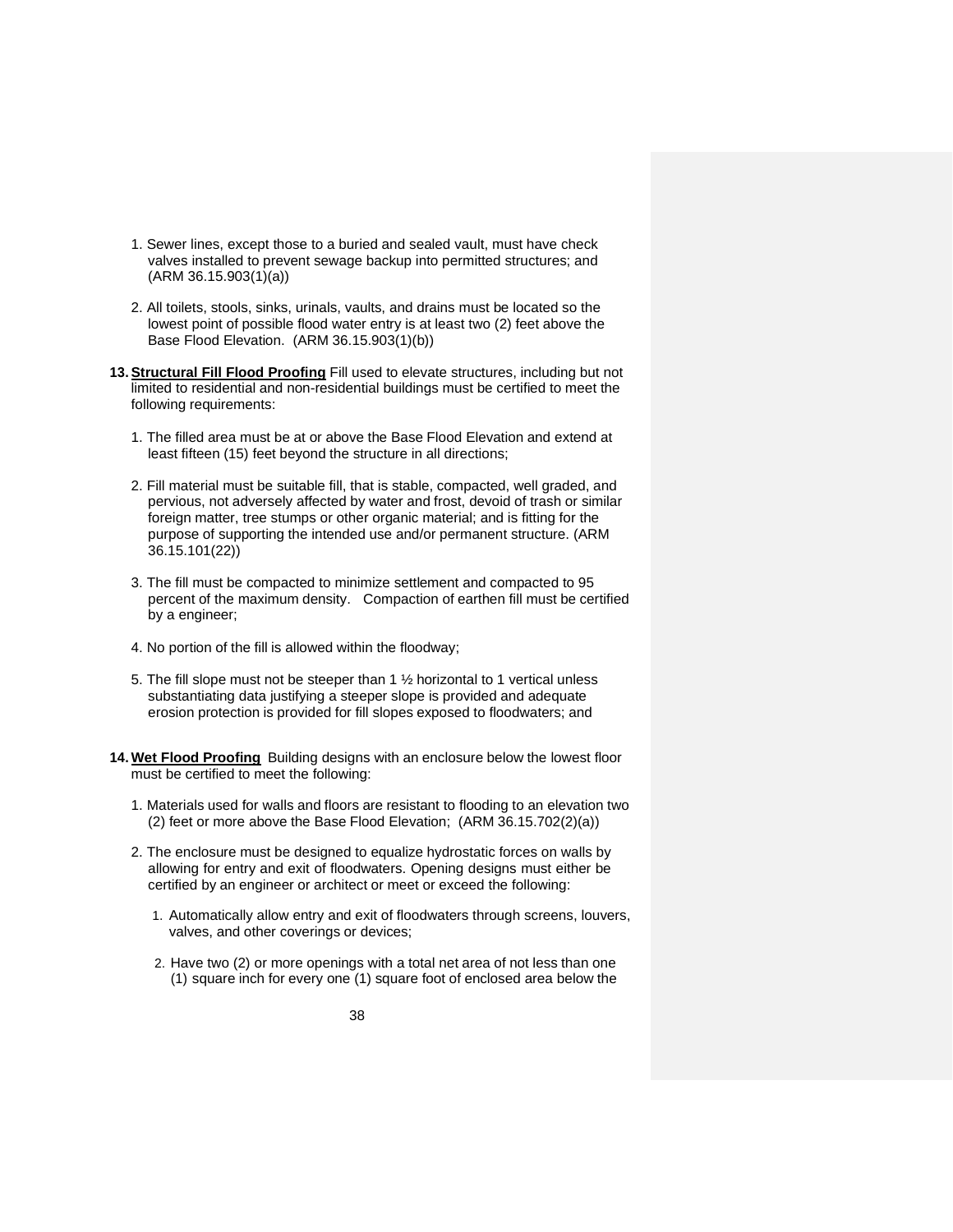Lowest Floor, except if the enclosure is partially subgrade, a minimum of 2 openings may be provided on a single wall; and

- 3. Have the bottom of all openings no higher than one (1) foot above the higher of the exterior or interior adjacent grade or floor immediately below the openings. (44 CFR 60.3(c)(5))
- **15. Dry Flood Proofing** Building designs that do not allow internal flooding must be certified according to these regulations to meet the following:
	- 1. Building use must be for non-residential use only and does not include mixed residential and non-residential use;
	- 2. Be Flood Proofed to an elevation no lower than two (2) feet above the Base Flood Elevation;
	- 3. Be constructed of impermeable membranes or materials for floors and walls and have water tight enclosures for all windows, doors and other openings; and
	- 4. Be designed to withstand the hydrostatic pressures and hydrodynamic forces resulting from the Base Flood and the effects of buoyancy. ((ARM 36.15.702(2)(b)) (44 CFR 60.3(c)(3))
- **16.Elevation of the Lowest Floor** Elevating the lowest floor may be by either suitable fill, foundation wall enclosure, stem walls, pilings, posts, piers, columns or other acceptable means; ((MCA 76-5-402(2)(b)) (44 CFR 60.3(b)(8)) (44 CFR 60.3(c)(6)))
- **17. Crawl Spaces** Crawl space foundation enclosures including sub grade crawlspace enclosures below the lowest floor must meet the wet flood proofing requirements and be designed so that the crawl space floor is at or above the Base Flood Elevation. Crawl space foundations must have an inside dimension of not more than five (5) feet from the ground to the top of the living floor level and a sub grade crawlspace must also have the interior ground surface no more than two (2) feet below the exterior lowest adjacent ground surface on all sides. A sub grade foundation exceeding either dimension is a basement;
- **18. Manufactured Home Anchors** For new placement, substantial improvement or replacement of manufactured homes for residential or nonresidential use including additions, the chassis must be secure and must resist flotation, collapse or lateral movement by anchoring with anchoring components capable of carrying a force of 4,800 pounds and as follows:
	- 1. For manufactured homes less than fifty (50) feet long, over-the-top ties to ground anchors are required at each of the four (4) corners of the home, with two additional ties per side at intermediate locations; or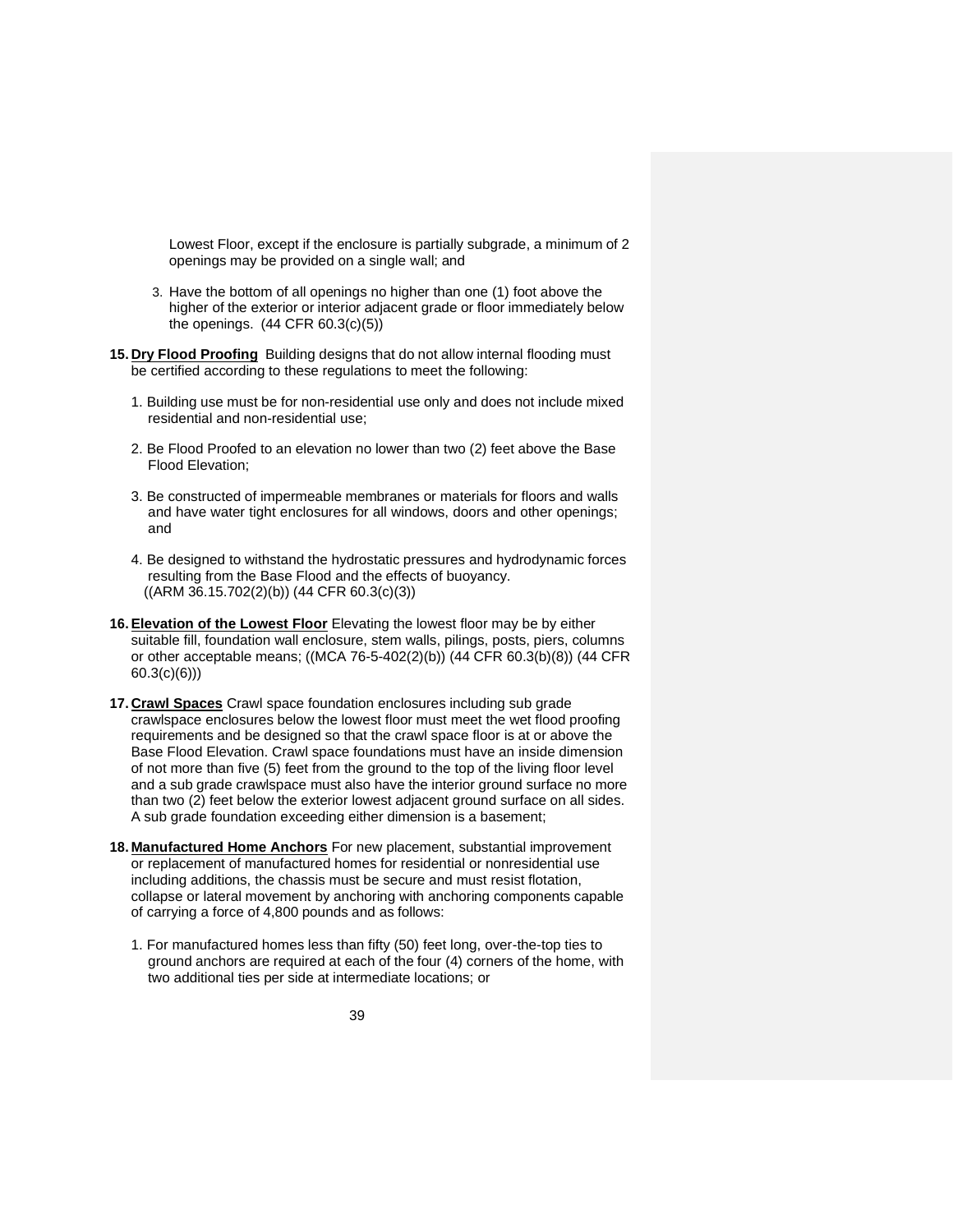- 2. For manufactured homes more than fifty (50) feet long, frame ties to ground anchors are required at each corner of the home with five (5) additional ties per side at intermediate points; and  $((CFR 60.3(b)(8)) CFR 60.3(c)(6)))$
- **19. Access** Access for emergency vehicles is provided. For manufactured homes, access for a manufactured home hauler is also provided.

#### **10.3 RESIDENTIAL BUILDING, EXCEPTIONS OR ADDITIONAL REQUIREMENTS**

New construction, alterations, and substantial improvements of residential dwellings, manufactured homes, including replacement of manufactured homes, must be constructed such that:

- **1. Elevation of the Lowest Floor** The Lowest Floor of the building including an attached garage or basement must be two (2) feet or more above the Base Flood Elevation; (ARM 36.15.701(3))
- **2. Enclosure** Enclosures of elevated buildings cannot be dry flood proofed. Use for an enclosure is limited to facilitating building component access. The enclosure including a crawlspace must be wet flood proofed and the enclosure floor must be at or above the Base Flood Elevation. An attached garage floor must be two (2) or more feet above the Base Flood Elevation; and
- **3. Recreation Vehicles** Recreational vehicles on site for more than 180 days or not ready for highway use must meet the requirements for manufactured homes for residential use.

#### **10.4 NON-RESIDENTIAL BUILDING, EXCEPTIONS OR ADDITIONAL**

**REQUIREMENTS** New construction, alterations, and substantial improvements of nonresidential including agricultural, commercial and industrial buildings and residential and non-residential accessory buildings must be constructed such that:

- **1. Elevation of the Lowest Floor** The Lowest Floor of the building must be elevated two (2) feet above the Base Flood Elevation or adequately dry flood proofed according to this Section. The Lowest Floor may be wet proofed provided the use is limited to only parking, loading and storage of equipment or materials not appreciably affected by floodwater; ((ARM 36.15.702(2) (44 CFR 60.3(c)(3)(ii) (44 CFR 60.3(c)(3) & (4)))
- **2. Enclosure** Enclosures below the Lowest Floor on elevated buildings must be wet flood proofed and the use must be limited to parking, access or storage or must be adequately dry flood proofed according to this Section;
- **3. Manufactured homes** Manufactured homes proposed for use as non-residential buildings cannot be dry flood proofed; and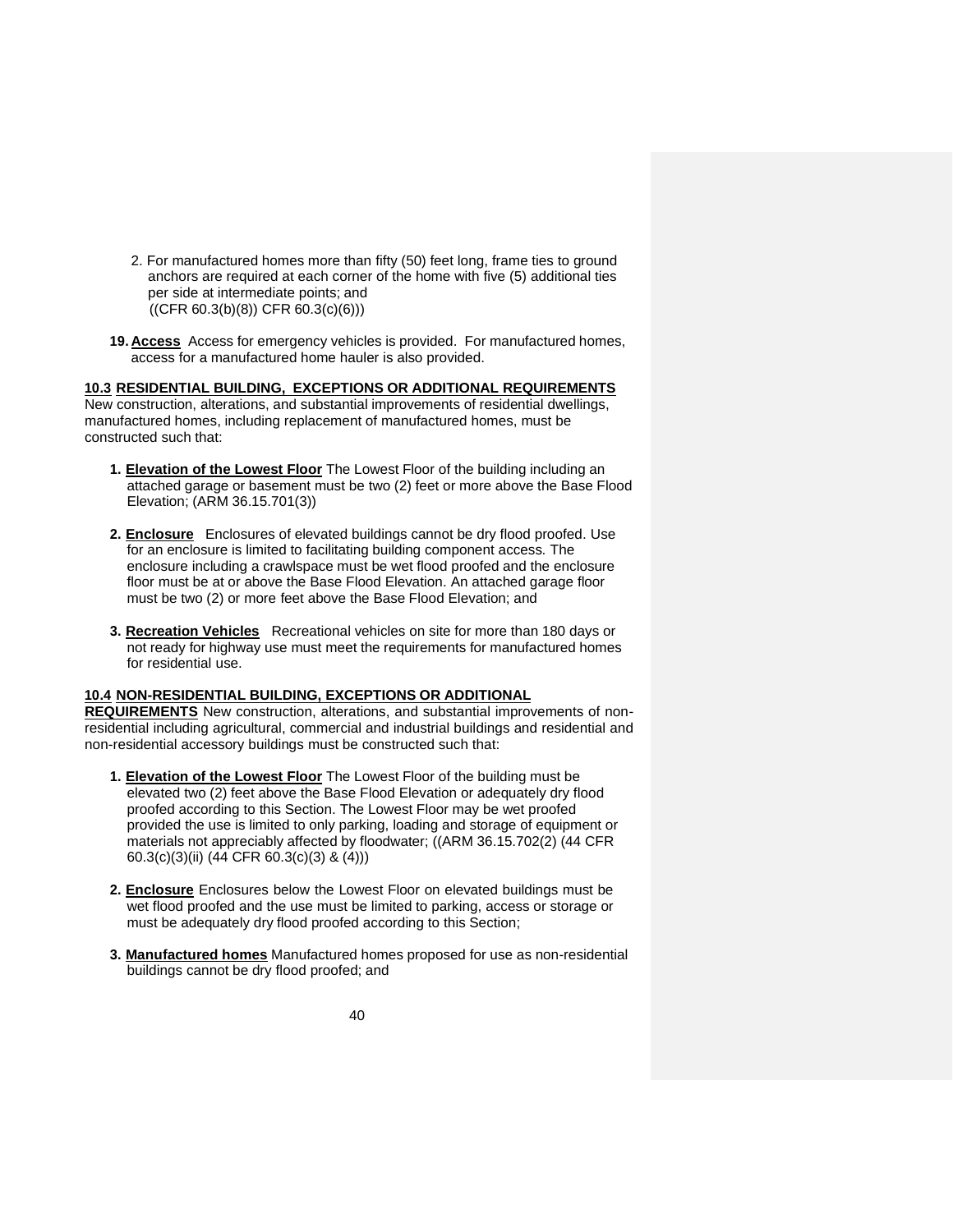**4. Agricultural structures** Agricultural structures not intended to be insurable, used solely for agricultural purposes, having low flood damage potential, used exclusively in connection with the production, harvesting, storage, drying, or raising of agricultural commodities including raising of livestock, and not intended for human habitation are exempt from the elevation requirement, dry or wet flood proofing, but shall:

1. Be located on higher ground and as far from the channel as possible;

2. Offer minimal obstruction to flood flows;

- 3. Be adequately anchored to prevent flotation or collapse;
- 4. Where electrical, heating and plumbing systems are installed, meet the flood proofing requirements in Sections 10.2.10, 10.2.11, and 10.2.12; and
- 5. Meet the elevation or dry flood proofing requirements if the structure is ananimal confinement facility.
- ((ARM 36.15.602(9) (ARM 36.15.701(3)(e)) (ARM 36.15.702(2))
- **4. Agricultural Structures** The following additional requirements and exceptions from the requirements of Section 10.4 apply to agricultural structures. Agricultural structures not intended to be insurable, used solely for agricultural purposes, having low flood damage potential, used exclusively in connection with production, harvesting, storage, drying, or raising or agricultural commodities including raising of livestock and animal confinement facilities, and not intended for human habitation:
	- **1.** Such structures may be exempted by the Floodplain Administrator from the Lowest Flood Elevation requirements established in Section 10.4.1 provided the Lowest Floor of the structures is elevated to at least the Base Flood Elevation or adequately dry floodproofed in conformance with the requirements of Section 10.2.16; and **2.** Such structures shall comply with the requirements of Section 9.11.

(ARM 36.15.602(9) (ARM 36.15.701(3)(e)) (ARM 36.15.702(2))

**Formatted:** List Paragraph, Indent: Hanging: 0.2", Right: 0.11", Space Before: 3.55 pt, Outline numbered + Level: 3 + Numbering Style: 1, 2, 3, … + Start at: 1 + Alignment: Left + Aligned at: 0.44" + Indent at: 0.63", Tab stops: 0.61", Left

**Formatted:** Font: Bold

**Formatted:** Space After: 12 pt

**Formatted:** Font: Bold

| <b>Formatted: Font: Bold</b>         |
|--------------------------------------|
| <b>Formatted:</b> Space After: 12 pt |
| Formatted: Font: Bold                |
| Formatted: Heading 2                 |
| Formatted: Font: Not Bold            |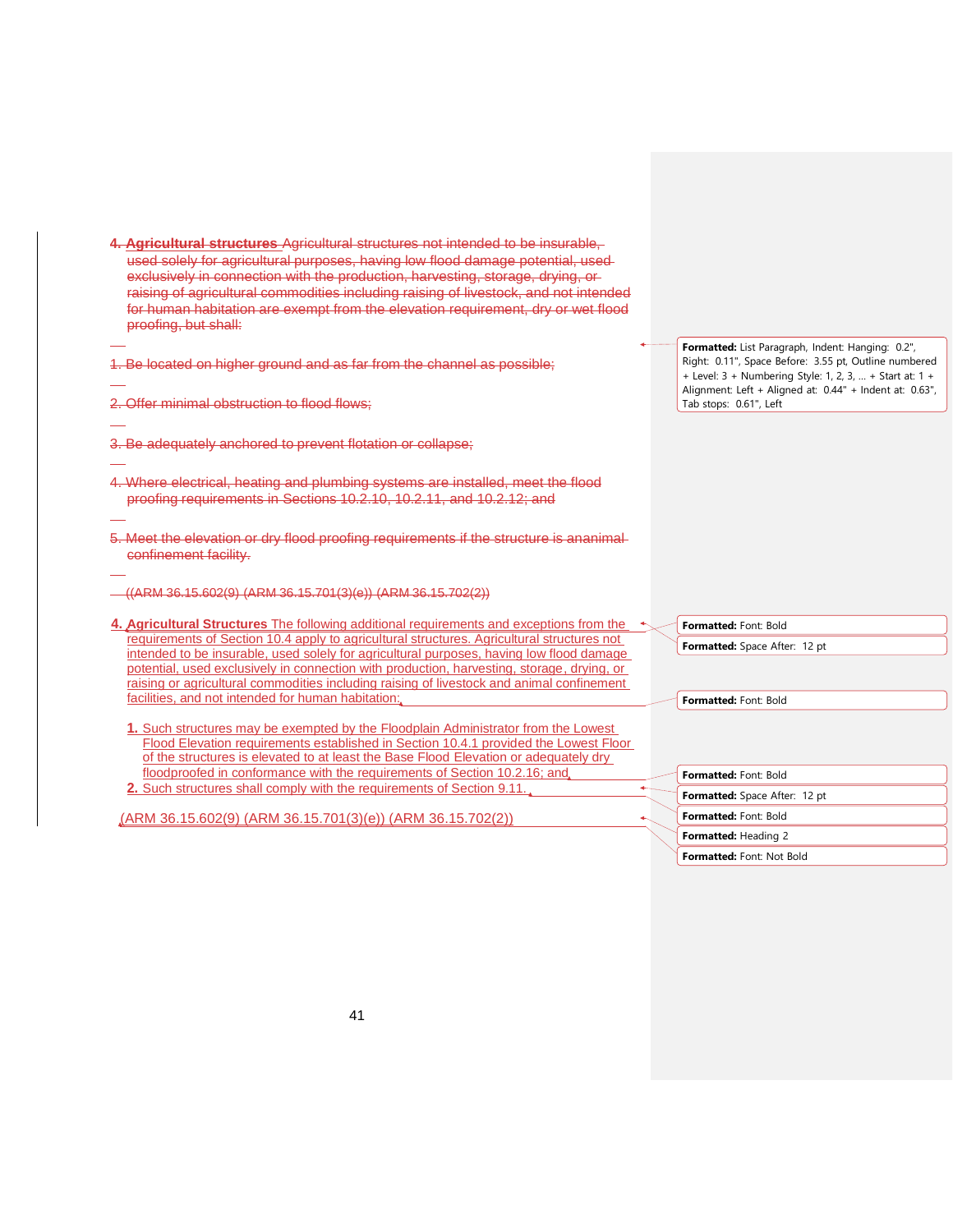## **SECTION 11. EMERGENCIES**

#### **11.1 General**

- **1.** Emergency repair and replacement of severely damaged artificial obstructions and development in the Regulated Flood Hazard Area, including public transportation facilities, public water and sewer facilities, flood control works, and private projects are subject to the permitting requirements of these regulations.(ARM 36.15.217)
- **2.** The provisions of these regulations are not intended to affect other actions that are necessary to safeguard life or structures during periods of emergency.

#### **11.2 Emergency Notification and Application Requirements**

- **1.** The property owner and or the person responsible for taking emergency action must notify the Floodplain Administrator prior to initiating any emergency action in a Regulated Flood Hazard Area normally requiring a Floodplain permit. An Emergency Notification Form must be submitted to the Floodplain Administrator within five (5) days of the action taken as a result of an emergency.
- **2.** Unless otherwise specified by the Floodplain Administrator, within 30 days of initiating the emergency action, a person who has undertaken an emergency action must submit a Floodplain Permit Application that describes what action has taken place during the emergency and describe any additional work that may be required to bring the project in compliance with these regulations.
- **3.** A person who has undertaken an emergency action may be required to modify or remove the project in order to meet the permit requirements.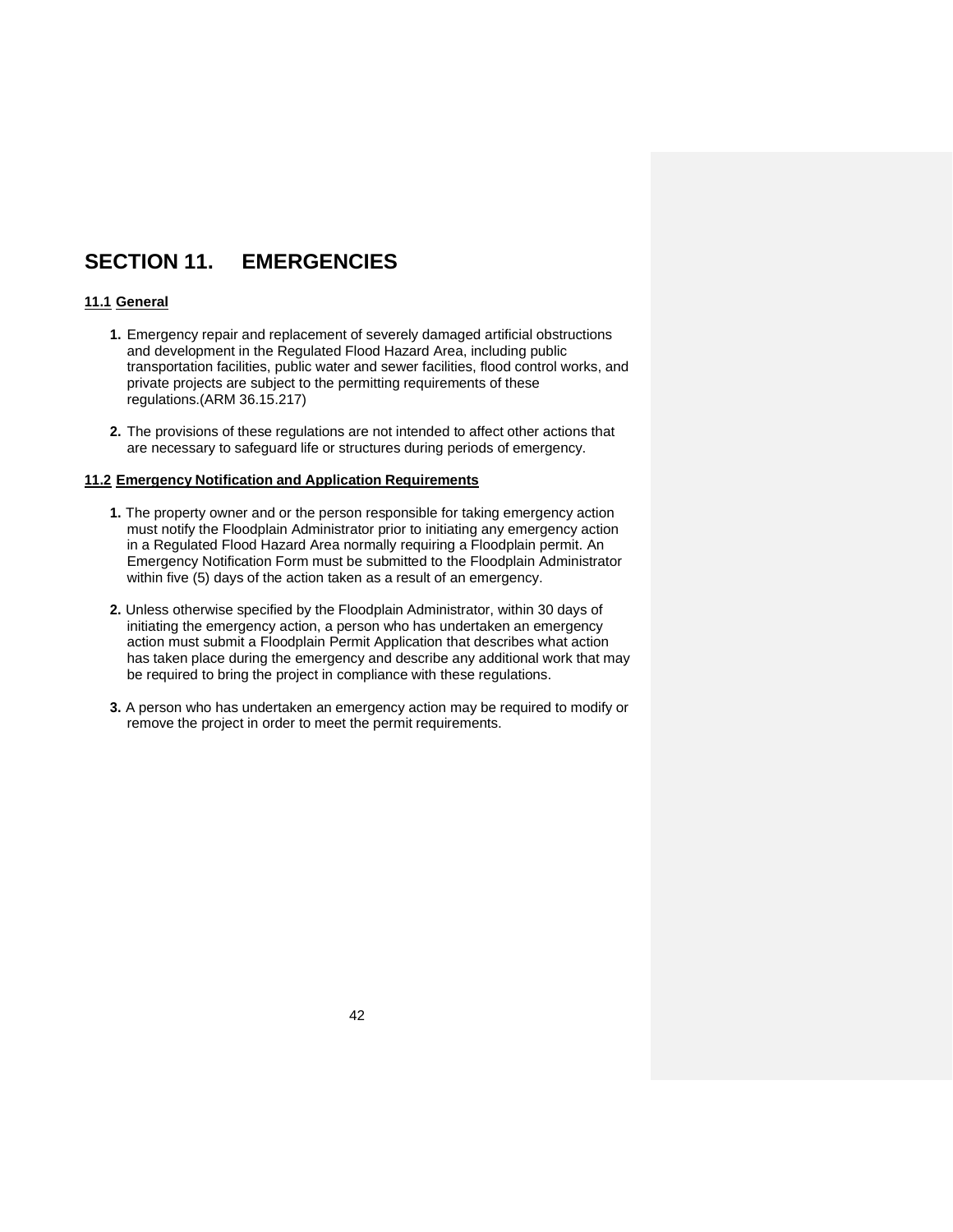# <span id="page-47-0"></span>**SECTION 12. VARIANCES**

<span id="page-47-1"></span>**12.1 GENERAL -** A variance from the minimum development standards of these regulations may be allowed. An approved variance would permit construction in a manner otherwise as required or prohibited by these regulations. ((44 CFR 59.1) (ARM 36.15.218))

### <span id="page-47-2"></span>**12.2 VARIANCE APPLICATION REQUIREMENTS:**

- **1.** Prior to any consideration of a variance from any development standard in these regulations, a completed Floodplain Permit application and required supporting material must be submitted.
- **2.** Additionally, supporting materials in a Variance application specific to the variance request including facts and information addressing the criteria in this Section must be submitted.
- **3.** If the Floodplain permit application and Variance application is deemed not correct and complete, the Floodplain Administrator shall notify the applicant of deficiencies within a reasonable time not to exceed 30 days. Under no circumstances should it be assumed that the variance is automatically granted.

#### <span id="page-47-3"></span>**12.3 NOTICE REQUIREMENTS FOR FLOODPLAIN VARIANCE APPLICATION**

Public Notice of the Floodplain permit application and Variance application shall be given pursuant to Section 8.2.

#### <span id="page-47-4"></span>**12.4 EVALUATION OF VARIANCE APPLICATION**

- **1.** A Floodplain permit and Variance shall only be issued upon a determination that the variance is the minimum allowance necessary, considering the flood hazard, to afford relief from these regulations and provided all of the following criteria are met:
	- 1. There is a good and sufficient cause. Financial hardship is not a good and sufficient cause; (44 CFR 60.6(a)(3))
	- 2. Failure to grant the variance would result in exceptional hardship to the applicant; (44 CFR 60.3(a)(3)) & ARM 36.15.218(b))
	- 3. Residential and nonresidential buildings are not in the Floodway except for alterations or substantial improvement to existing buildings, Residential dwellings including basements and attached garages do not have the lowest floor elevation below the Base Flood Elevation;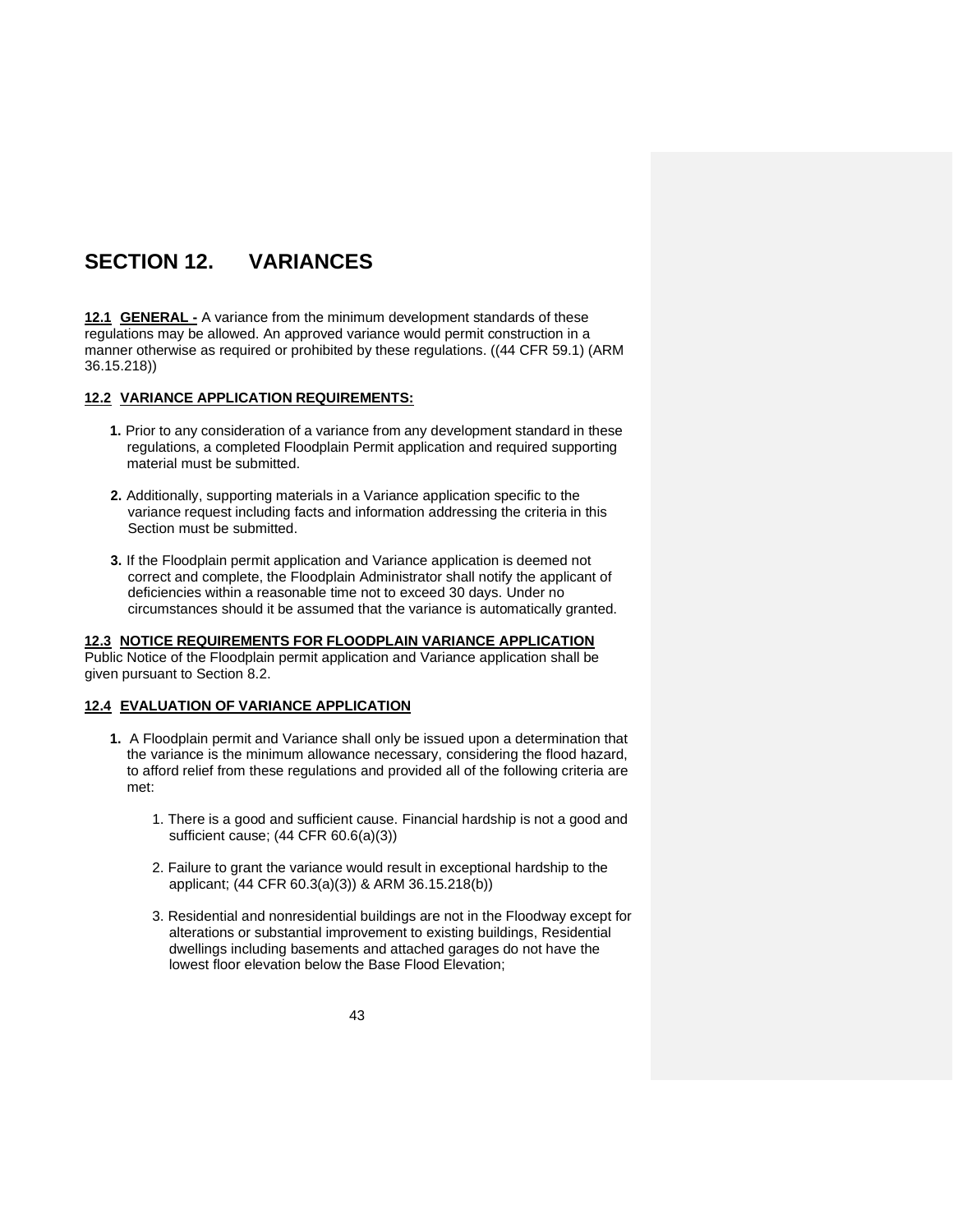- 4. Any enclosure including a crawl space must meet the requirements of Section 10.2.14, Wet Flood Proofing if the enclosure interior grade is at or below the Base Flood Elevation;
- 5. Granting of a variance will not result in increased flood heights to existing buildings, additional threats to public safety, extraordinary public expense, create nuisances, cause fraud on or victimization of the public, or conflict with other existing local laws or ordinances; (44 CFR 60.6 (a)(3) & (ARM 36.15.218(a))
- 6. The proposed use is adequately flood proofed; (ARM 36.15.218(c))
- 7. The variance is the minimum necessary, considering the flood hazard, to afford relief; (44 CFR 60.6(a)(4))
- 8. Reasonable alternative locations are not available; (MCA 76-5-406(3) & ARM 36.15.218(d))
- 9. An encroachment does not cause an increase to the Base Flood Elevation that is beyond that allowed in these regulations; and (44 CFR 60.6(a)(1))
- 10. All other criteria for a Floodplain permit besides the specific development standard requested by variance are met.
- **2.** An exception to the variance criteria may be allowed as follows:
	- 1. For either new construction of a structure outside of the Floodway only or for substantial improvements or an alteration of a structure, on a lot of one-half acres or less that is contiguous to and surrounded by lots with existing structures constructed below the Base Flood Elevation; or (44 CFR 60.6(a).
	- 2. For Historic Structures variances may be issued for the repair or rehabilitation of historic structures upon a determination that the proposed repair or rehabilitation will not preclude the structure's continued designation as a historic structure and the variance is the minimum relief necessary to preserve the historic character and design of the structure. The historic nature of the building must be designated as a preliminary or historic structure by U.S. Secretary of Interior or an approved state or local government historic preservation program. (44 CFR 60.6(a))

### <span id="page-48-0"></span>**12.5 DECISION**

- **1.** The Board of Adjustment, shall:
	- 1. Evaluate the Floodplain permit application and Variance application using